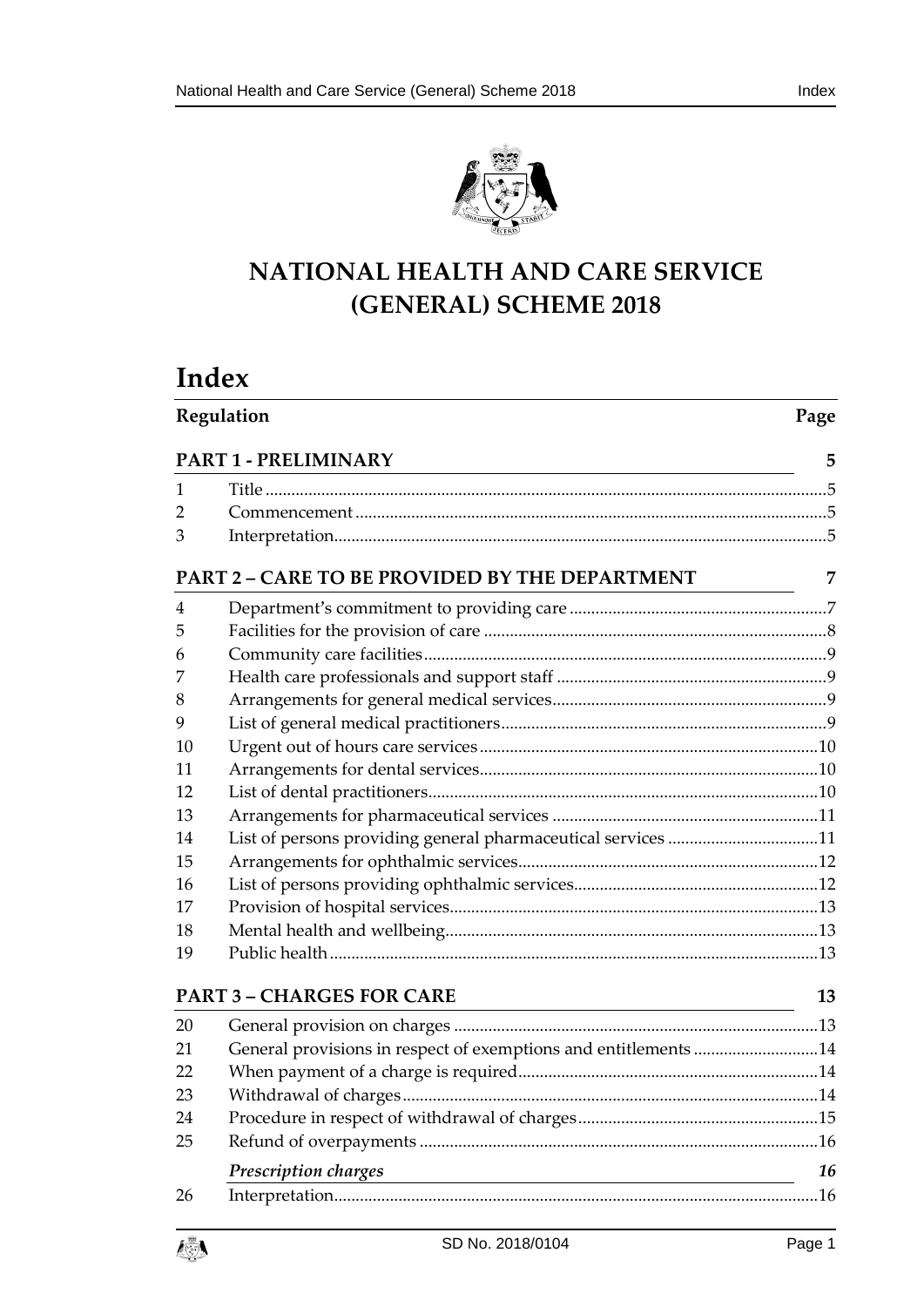| 27 |                                                                                 |    |
|----|---------------------------------------------------------------------------------|----|
| 28 |                                                                                 |    |
| 29 |                                                                                 |    |
| 30 |                                                                                 |    |
| 31 |                                                                                 |    |
|    | Dental charges                                                                  | 18 |
| 32 |                                                                                 |    |
| 33 |                                                                                 |    |
| 34 |                                                                                 |    |
| 35 |                                                                                 |    |
|    | <b>Optical payments</b><br><u> 1989 - Johann Barn, fransk politik (d. 1989)</u> | 20 |
| 36 |                                                                                 |    |
| 37 |                                                                                 |    |
| 38 |                                                                                 |    |
| 39 |                                                                                 |    |
| 40 |                                                                                 |    |
| 41 |                                                                                 |    |
| 42 |                                                                                 |    |
| 43 |                                                                                 |    |
|    | Visitors' charges<br><u> 1980 - Johann Barbara, martxa alemaniar amerikan a</u> | 25 |
| 44 |                                                                                 |    |
| 45 |                                                                                 |    |
| 46 |                                                                                 |    |
| 47 |                                                                                 |    |
| 48 |                                                                                 |    |
|    | Expenses in respect of travel for off-Island care                               | 27 |
| 49 |                                                                                 |    |
| 50 |                                                                                 |    |
| 51 |                                                                                 |    |
| 52 |                                                                                 |    |
|    | <b>SCHEDULE 1</b>                                                               | 31 |
|    | LIST OF SERVICES PROVIDED                                                       | 31 |
|    |                                                                                 |    |
|    | <b>SCHEDULE 2</b>                                                               | 35 |
|    | <b>EXEMPTIONS AND ENTITLEMENTS – CATEGORIES AND EVIDENCE</b>                    | 35 |
|    | <b>SCHEDULE 3</b>                                                               | 37 |
|    | PRESCRIPTION AND PRE-PAYMENT CERTIFICATE CHARGES                                | 37 |
|    | <b>SCHEDULE 4</b>                                                               | 38 |
|    | <b>DENTAL CHARGES</b>                                                           | 38 |

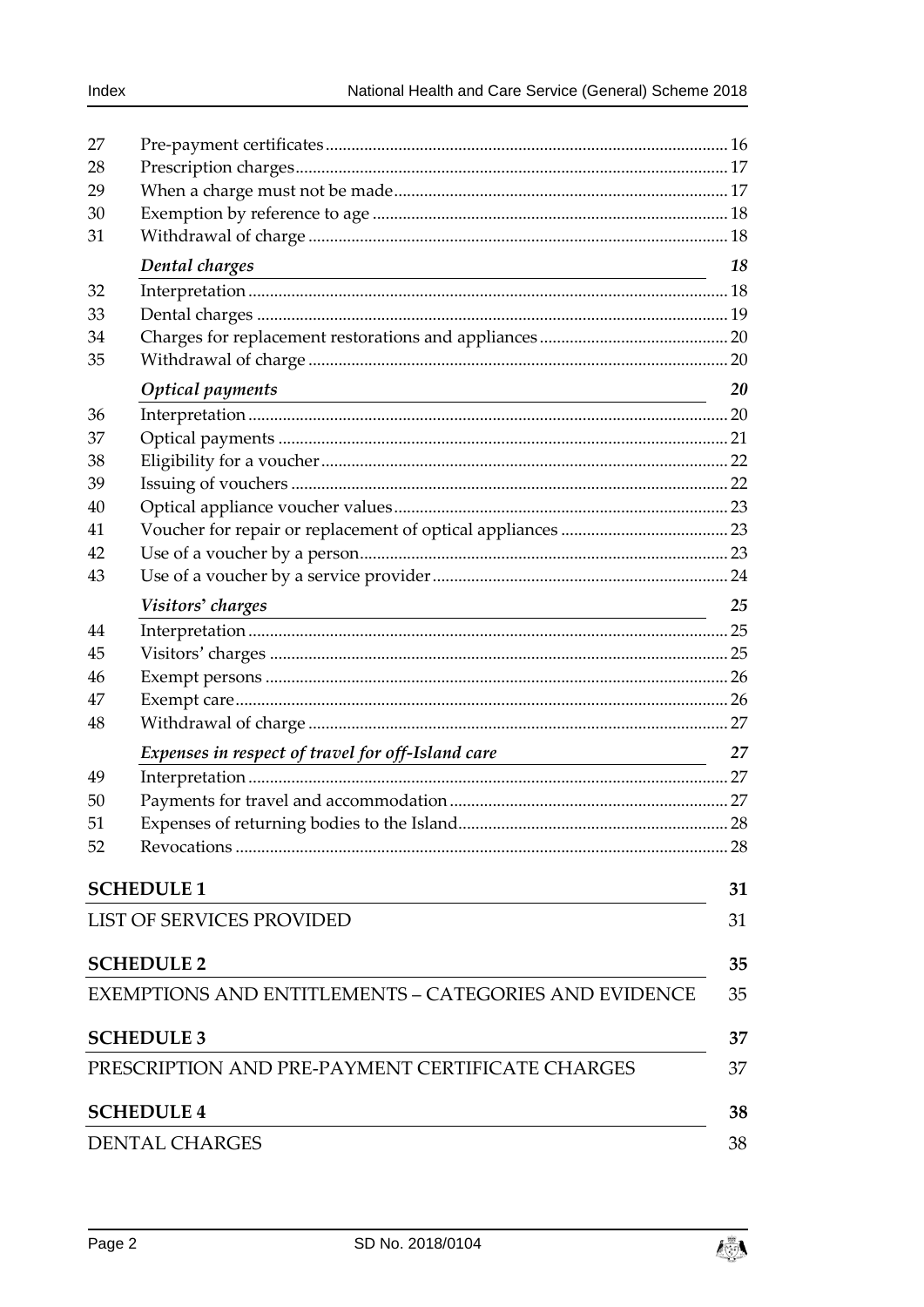| National Health and Care Service (General) Scheme 2018 | Index |
|--------------------------------------------------------|-------|
| <b>SCHEDULE 5</b>                                      | 41    |
| <b>OPTICAL VOUCHER VALUES</b>                          | 41    |
| <b>SCHEDULE 6</b>                                      | 43    |
| OPTICAL APPLIANCE REPAIR OR REPLACEMENT VOUCHER VALUES | 43    |
| <b>SCHEDULE 7</b>                                      | 44    |
| ADJUSTMENT TO VOUCHER VLAUES FOR PRISMS, TINTS,        |       |
| PHOTOCHROMIC LENSES AND SMALL AND SPECIAL GLASSES      | 44    |
| <b>SCHEDULE 8</b>                                      | 45    |
| EXEMPT CONDITIONS IN RESPECT OF VISITORS               | 45    |
| <b>SCHEDULE 9</b>                                      | 46    |
| <b>ACCOMMODATION ALLOWANCES</b>                        | 46    |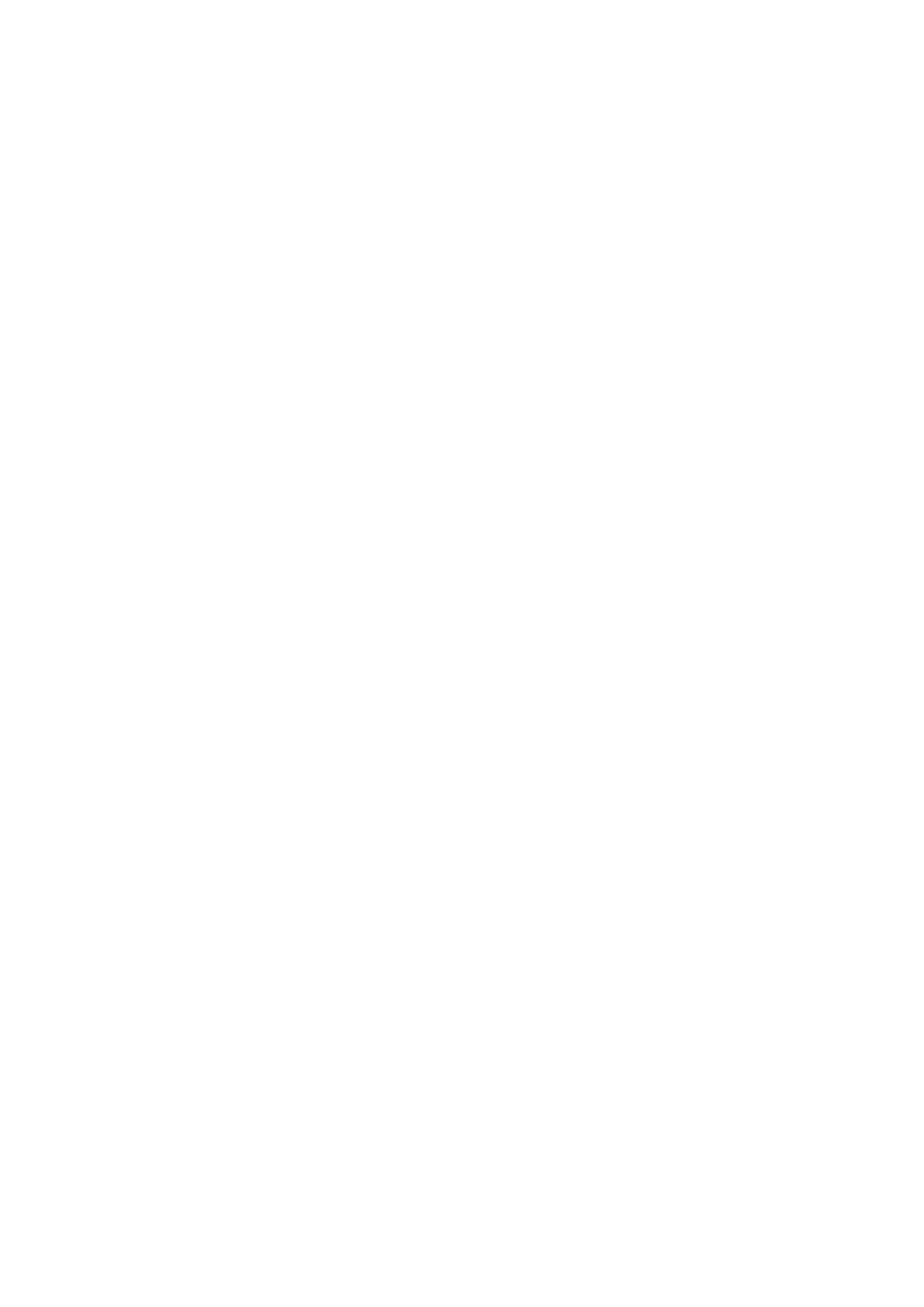

*National Health and Care Service Act 2016*

# **NATIONAL HEALTH AND CARE SERVICE (GENERAL) SCHEME 2018**

*Laid before Tynwald: 17 April 2018 Approved by Tynwald: NOT MOVED Coming into Operation: 1 June 2018*

<span id="page-4-0"></span>The Department of Health and Social Care makes the following Regulations under 8, 9, 10, 11, 12 and 13 of the National Health and Care Service Act 2016.

# **PART 1 - PRELIMINARY**

### <span id="page-4-1"></span>**1 Title**

These Regulations are the National Health and Care Service (General) Scheme 2018.

#### <span id="page-4-2"></span>**2 Commencement**

If approved by Tynwald, this Scheme comes into operation on 1 June 2018.

# <span id="page-4-3"></span>**3 Interpretation**

- (1) In this Scheme
	- "**the Act**" means the *National Health and Care Service Act 2016*;
	- "**attending physician**" means the medical practitioner who has assumed main responsibility for treating a patient at the relevant time;
	- "**dental practitioner**" means a registered dentist within the meaning of the *Dental Act 1985*;
	- "**general dental services**" has the meaning given by paragraph 11;
	- "**general medical services**" has the meaning given by paragraph 8;
	- "**general ophthalmic services**" has the meaning given by paragraph 15;
	- "**general pharmaceutical services**" has the meaning given by paragraph 13;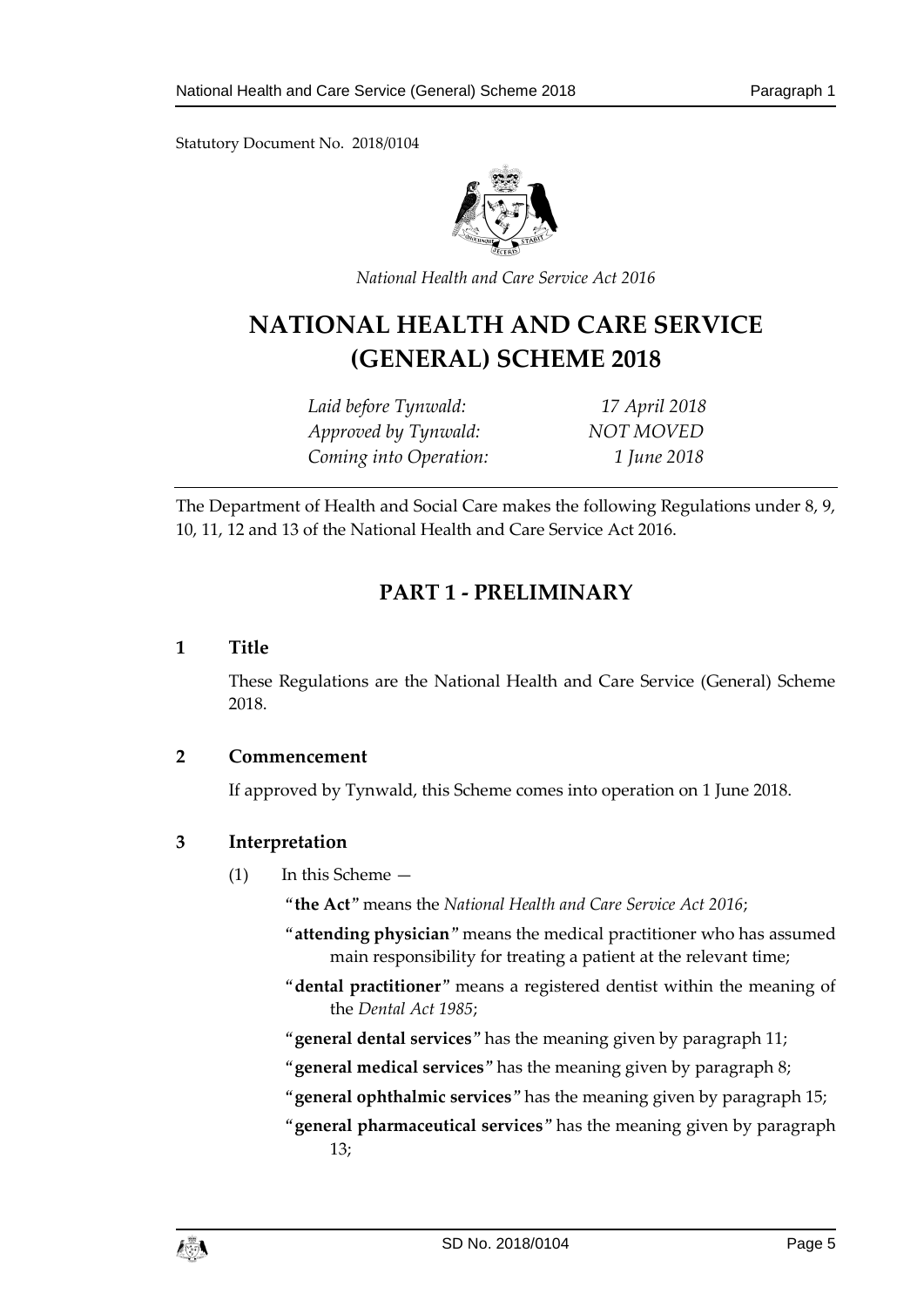- "**health care professional**" has the same meaning as it has in the *Health Care Professionals Act 2014*;
- "**hospital**" means any institution for the reception and treatment of persons suffering from illness;

"**illness**" includes —

- (a) mental disorder; and
- (b) any injury or disability requiring care in a hospital;

"**medical**" includes surgical;

"**medical practitioner**" means a registered medical practitioner;

"**medicines**" includes —

- (a) any prescribed chemical re-agent;
- (b) drugs; and
- (c) appliances (but not dental or optical appliances);
- "**mental disorder**" has the same meaning as in the *Mental Health Act 1998*;
- "**normal business hours**" means anytime between 8:00 a.m. and 6:00 p.m. on the same day, in every day except Saturdays, Sundays and public holidays;
- "**optometrist**" has the same meaning as the term 'ophthalmic optician' as it is defined in the *Opticians Act 1996*;
- "**patient**" includes a woman giving birth or receiving ante-natal or post-natal care;
- **"pensionable age**" has the same meaning as in the rules in paragraph (1) of Schedule 4 to the Pensions Act 1995<sup>1</sup> as it has effect in the Isle of Man;
- "**prescribed**", when used in respect of a product, means prescribed on a prescription issued by a prescriber; otherwise "prescribed" means prescribed by regulations made under the Act or, where reliance is placed in the Island on an enactment made in the United Kingdom, under that enactment;
- "**prescriber**" means a health care professional who is qualified to issue a prescription;
- "**prescription**", when used as an adjective, means the subject of a prescription issued by a prescriber;
- "**prescription**", when used as a noun, means a form provided by the Department and issued by a prescriber to enable a person to obtain NHCS medicines and optical appliances, and includes a form provided and issued under equivalent arrangements having effect in England and Wales, Scotland or Northern Ireland;

-



<sup>1</sup> 1995 c.26 (of Parliament) see SD 501/97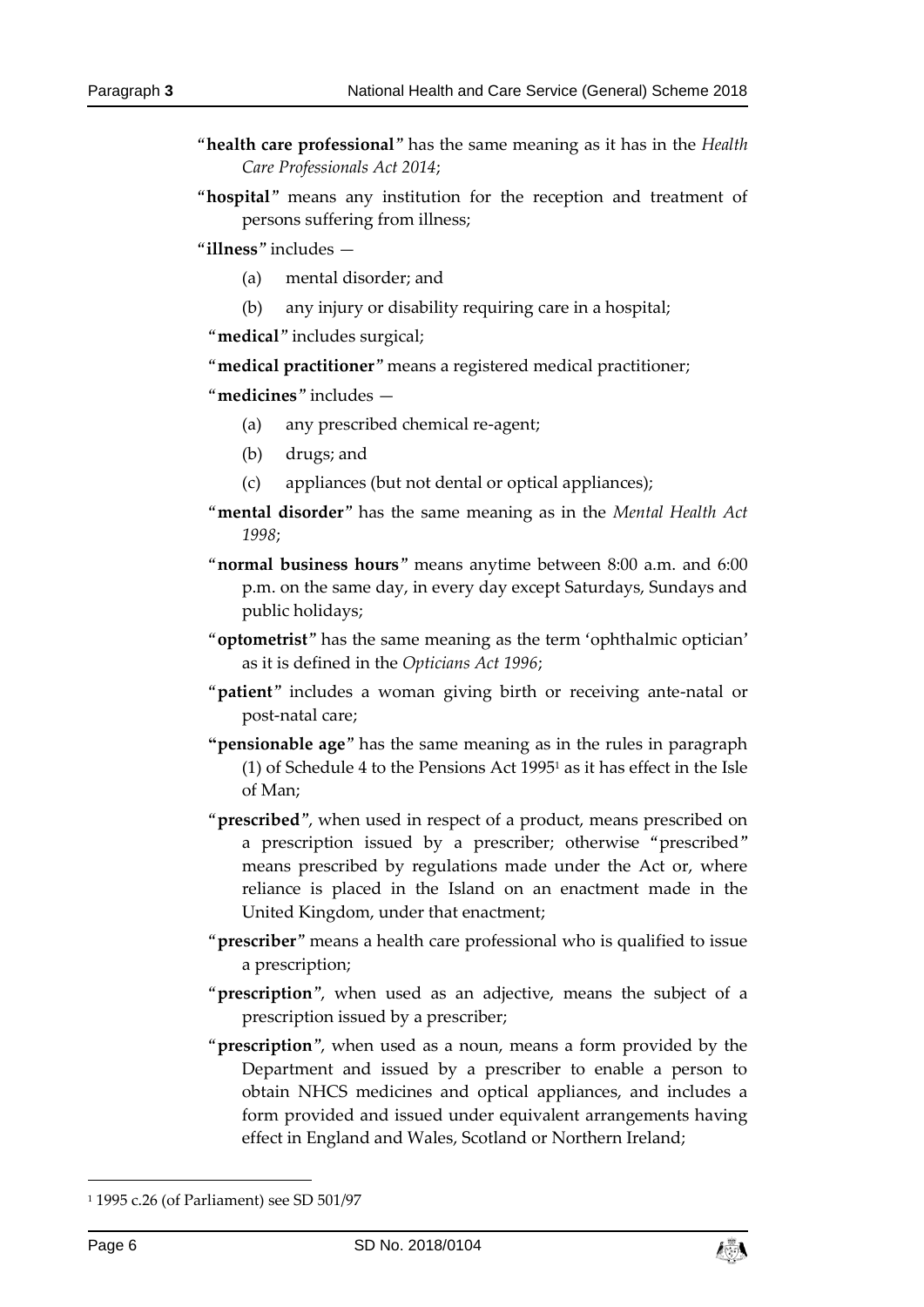- "**registered pharmacist**" is defined in accordance with the *Medicines Act 2003*;
- "**regulations**" means regulations made under the Act;
- "**service provider**" means any person providing care under the Act, whether that person is an employee of the Department or has been either contracted or commissioned by the Department to provide care on its behalf; and
- "**support staff**" means persons other than health care professionals who participate in the delivery of care.
- (2) For the purposes of the definition of "prescription", when used as a noun, in subparagraph (1)—
	- (a) the supply of quantities of the same drug in more than one container will be treated as the supply of only one quantity of a drug; and
	- (b) the supply of more than one appliance of the same type, except in the case of elastic hosiery, or of two or more component parts of the same appliance, will be treated as the supply of one appliance.
- (3) "Appliance" in subparagraph (2)(b) means any item listed as an appliance in Schedule 3.

# <span id="page-6-0"></span>**PART 2 – CARE TO BE PROVIDED BY THE DEPARTMENT**

# <span id="page-6-1"></span>**4 Department's commitment to providing care**

- (1) The Department will ensure that care is provided to meet the physical and mental health needs of persons in the Island. Steps aimed at so ensuring will include making arrangements for the purposes of —
	- (a) the prevention of illness;
	- (b) the diagnosis, treatment and care of persons suffering from illness; and
	- (c) the after-care of such persons.
- (2) The care provided under this Scheme will not exclude any person based  $on -$ 
	- (a) the person's not being a resident of the Island (this stipulation is subject to subparagraph (3));
	- (b) the person's having previously received treatment for, or merely having been ill with, the condition in respect of which the person is in need of care at the time in question;
	- (c) the person's having previously suffered from any mental disorder or physical ailment —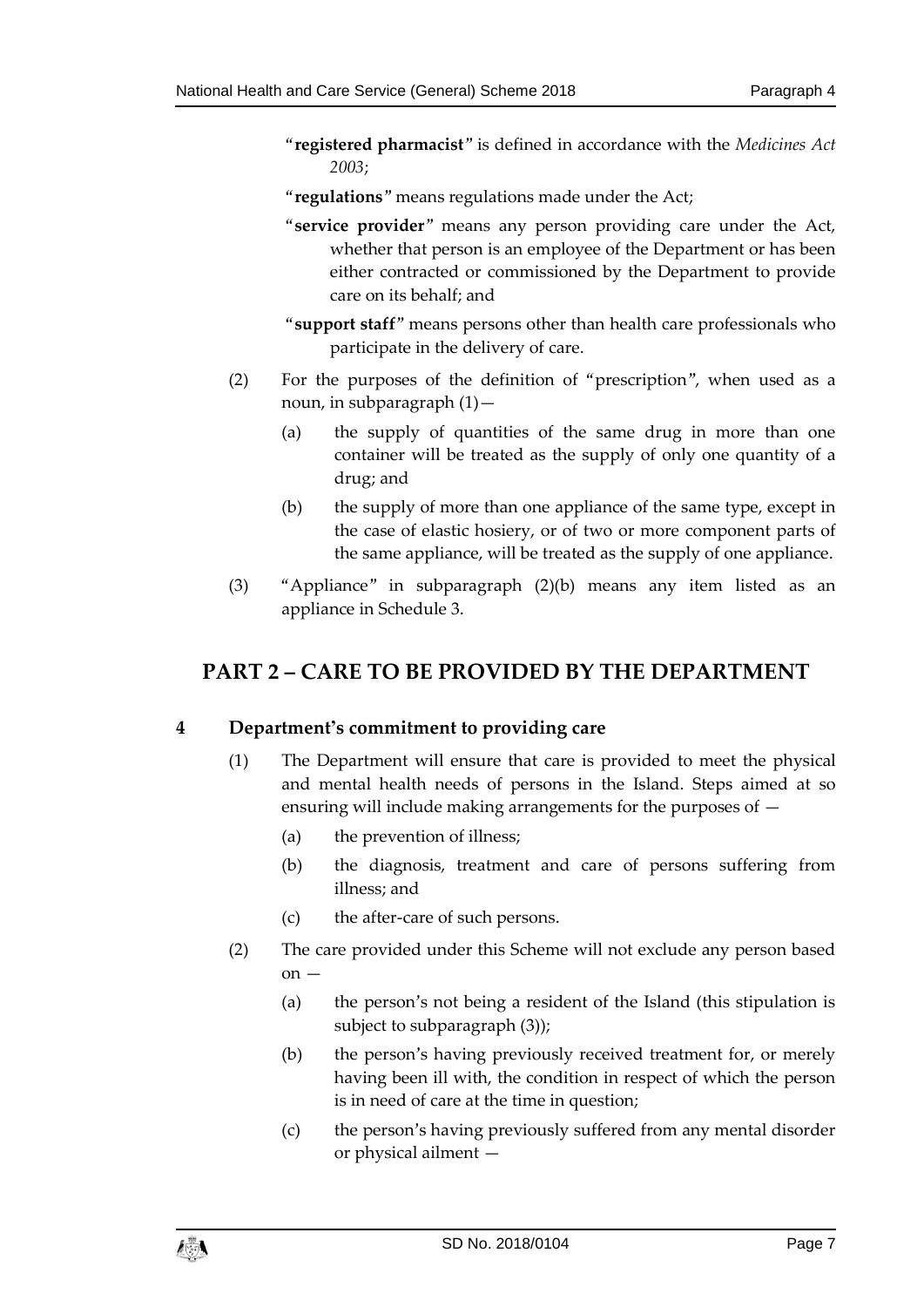- (i) whether or not the person previously received treatment therefor; and
- (ii) in any case in which treatment was received, regardless of the place at which the treatment was administered; or
- (d) the person's nationality.
- (3) In respect of the provision of any specified category of care under this Scheme, the Department reserves the right to impose on persons who do not reside in the Island charges that are —
	- (a) exclusively applicable to such persons; or
	- (b) higher than corresponding charges imposed on residents of the Island for the same category of care.

The Department's exercise of this right is subject to subparagraph (4).

(4) In keeping with its international commitments, the Department will not refuse care to any non-resident of the Island on the ground of genuine inability to pay, but may restrict the extent of the care provided to the minimum required to enable the person to travel outside the Island to seek further care that is not funded by the Department.

### <span id="page-7-0"></span>**5 Facilities for the provision of care**

- (1) The Department will ensure the provision of the facilities and equipment necessary for the provision of appropriate care, including transporting a care recipient to the United Kingdom or elsewhere in accordance with the attending physician's recommendation.
- (2) The Department reserves the right to impose a charge in respect of this provision but will in every case where it exercises this right endeavour to —
	- (a) have the imposed charge paid by the care recipient's insurer, if there is one; or
	- (b) to minimise the charge to the greatest extent feasible.
- (3) In respect of the provision of care or after-care, the Department may—
	- (a) equip and maintain accommodation to house and appropriately care for persons in need of care for such time as is reasonably required;
	- (b) equip and maintain facilities for training or occupation; and
	- (c) provide ancillary or supplementary services for or for the benefit of persons in the Island.
- (4) Subject to the Department's duty under section 115 (after-care) of the *Mental Health Act 1998, s*ubparagraph (2) applies to persons who are or have been suffering from mental disorder.

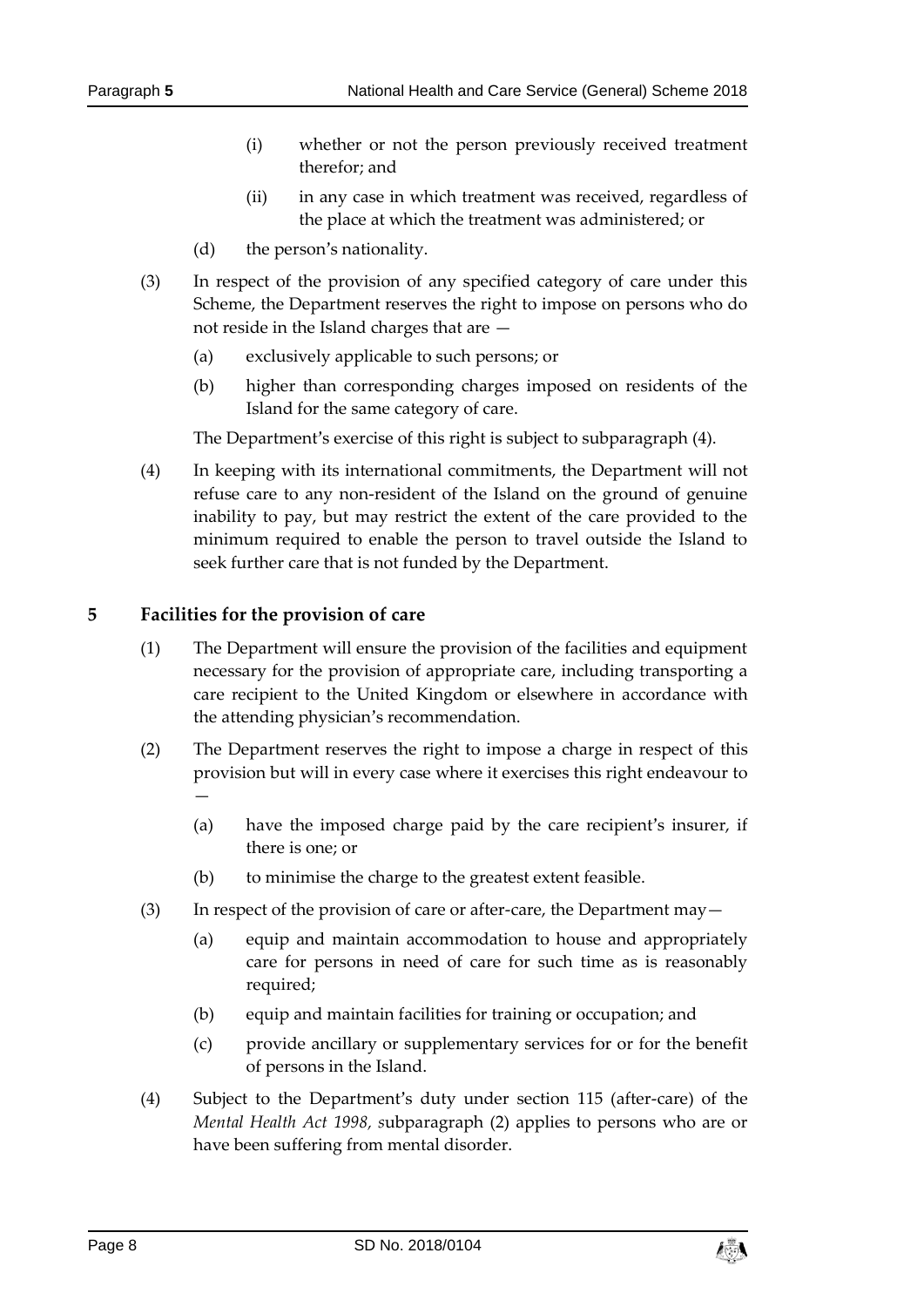# <span id="page-8-0"></span>**6 Community care facilities**

- (1) The Department will ensure that community care facilities are established and maintained so as to be accessible to every person residing in the Island when each such person travels from his or her home.
- (2) The Department will ensure that community care facilities are staffed by relevant health and social care professionals.
- (3) The community care services that the Department will ensure are provided are set out in paragraphs 6 and 7 of Schedule 1.

# <span id="page-8-1"></span>**7 Health care professionals and support staff**

- (1) The Department will engage suitably qualified health care professionals and support staff to meet the demand for personal care and attendance in the Island.
- (2) The Department will
	- (a) employ some of the health care professionals it engages; and
	- (b) engage the others
		- (i) individually as independent contractors; or
		- (ii) through contracts with practices by which they are employed.

# <span id="page-8-2"></span>**8 Arrangements for general medical services**

- (1) The Department will make arrangements with suitably qualified medical practitioners to ensure that every person in the Island has access to adequate personal medical care and attendance.
- (2) Medical care and attendance provided in accordance with arrangements made under section 13(2) of the Act are in this Scheme referred to as "general medical services".
- (3) In the arrangements for the provision of general medical services, the Department will ensure the inclusion of provisions for —
	- (a) defining the general medical services to be provided;
	- (b) the distribution, among medical practitioners with whom the Department has made arrangements, of any persons who have indicated a desire to obtain general medical services but have been refused by the practitioner they have chosen.

# <span id="page-8-3"></span>**9 List of general medical practitioners**

(1) In accordance with section 14 of the Act, the Department will maintain a list of medical practitioners undertaking to provide general medical services for persons in the Island.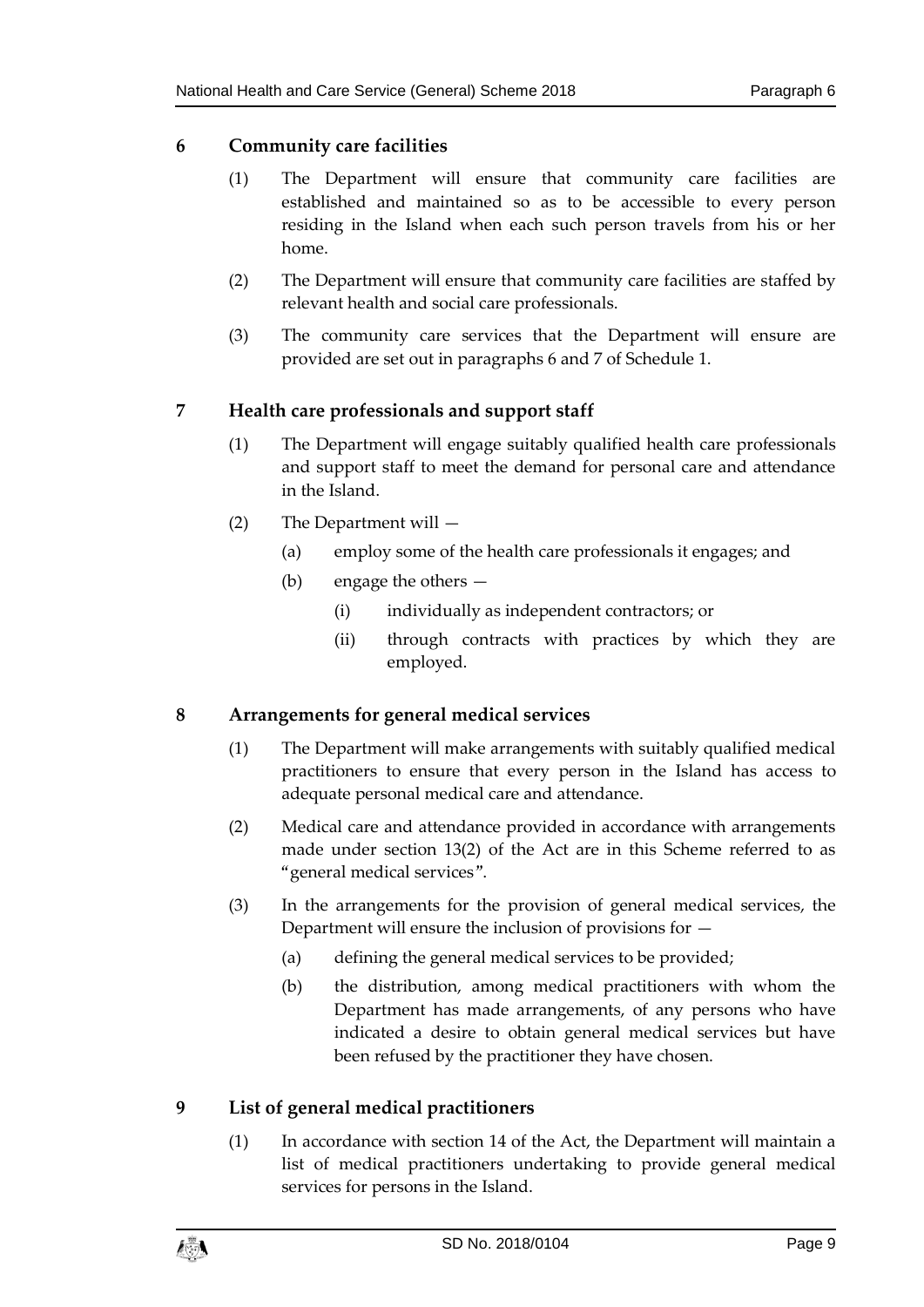- (2) Subject to the provisions of the Act in respect of—
	- (a) the published application process and procedure established under section 14(4); and
	- (b) the appeals mechanism established under section 14(6),

any medical practitioner who has acquired the prescribed medical experience is eligible to be entered on the list maintained under subparagraph (1).

### <span id="page-9-0"></span>**10 Urgent out of hours care services**

- (1) The Department will make arrangements with appropriate health and social care practitioners for the provision of urgent care services outside of normal business hours. The normal business hours here referred to are those specified in relevant contracts for community care entered into in accordance with section 13(2) of the Act.
- (2) The Department will also engage staff to support the provision of urgent care services.

### <span id="page-9-1"></span>**11 Arrangements for dental services**

- (1) The Department will make arrangements with suitably qualified dental practitioners to ensure that every person in the Island has access to dental treatment and appliances.
- (2) Dental services provided in accordance with arrangements made under section 13(2) of the Act are in this Scheme referred to as "general dental services".
- (3) In the arrangements for the provision of general dental services, the Department will ensure the inclusion of provisions for defining the general dental services to be provided.
- (4) The Department will provide a community dental service to facilitate the receipt of dental treatment and appliances by all persons who do not receive such treatment or appliances under the arrangements referred to in subparagraph (2).

# <span id="page-9-2"></span>**12 List of dental practitioners**

- (1) In accordance with section 14 of the Act, the Department will maintain a list of persons who have undertaken to provide general dental services in the Island.
- (2) Subject to the provisions of the Act in respect of  $-$ 
	- (a) the published application process and procedure established under section 14(4); and
	- (b) the appeals mechanism established under section 14(6),

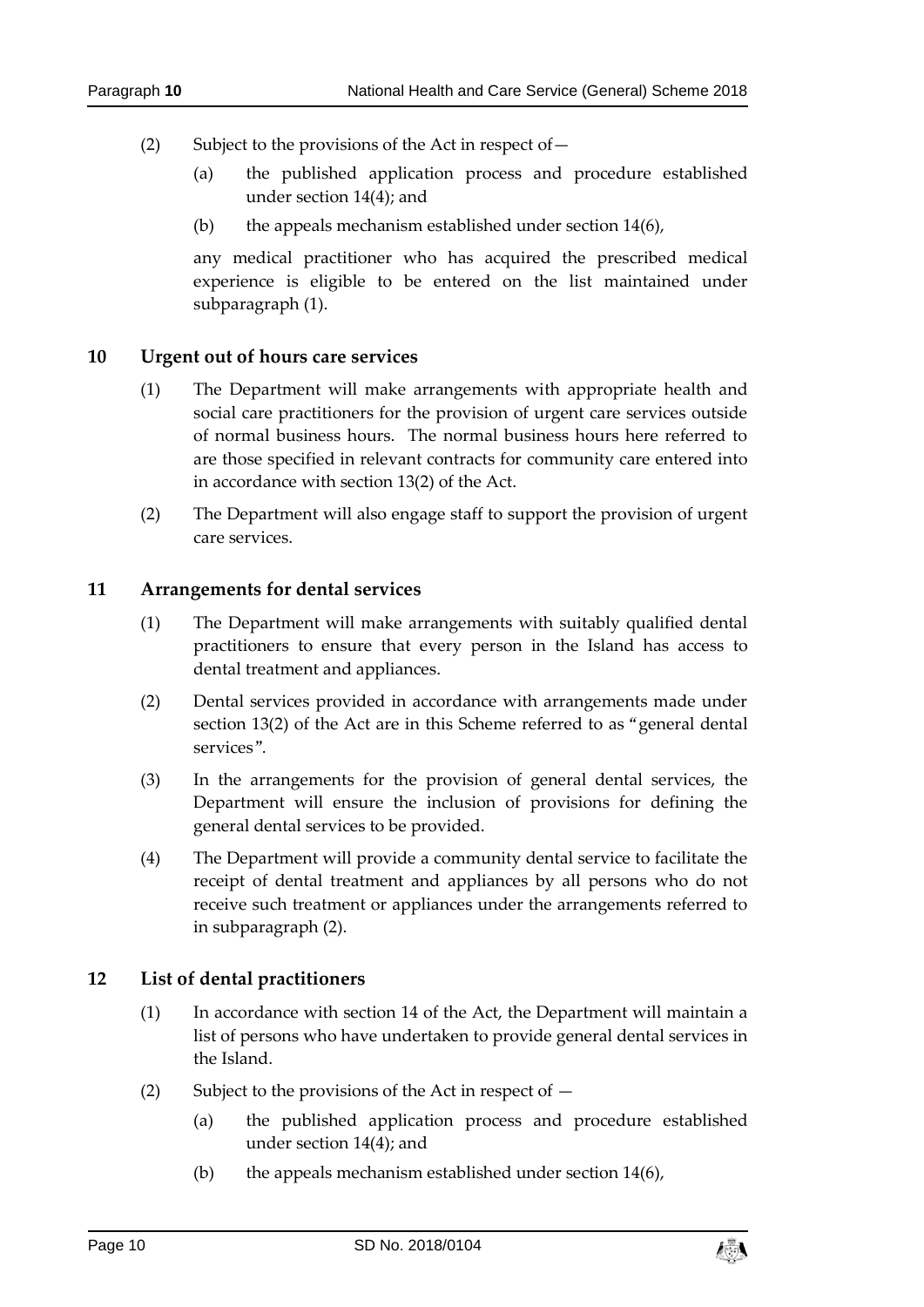any dental practitioner is eligible to be entered on the list maintained under subparagraph (1).

# <span id="page-10-0"></span>**13 Arrangements for pharmaceutical services**

- (1) The Department will make arrangements for the supply of proper and sufficient medicines and the provision of other pharmaceutical services to all persons who are receiving care under the Act.
- (2) Services provided under subparagraph (1) in accordance with arrangements made under section 13(2) of the Act are in this Scheme referred to as "general pharmaceutical services".
- (3) In the arrangements for the provision of general pharmaceutical services, the Department will ensure the inclusion of provisions for defining the general pharmaceutical services to be provided.
- (4) Where arrangements are made in accordance with subparagraph (1), the Department will ensure that only a health care professional who is suitably qualified may order medicines. If ordered, these must be ordered —
	- (a) from a person with whom arrangements have been made under this paragraph;
	- (b) in respect of a person for whom the health care professional is providing care; and
	- (c) in respect of arrangements made in accordance with section 13(2) of the Act, on a prescription.
- (5) Arrangements for general pharmaceutical services may not be made under this paragraph except with persons who —
	- $(a)$  are  $-$ 
		- (i) registered pharmacists; or
		- (ii) lawfully conducting a retail pharmacy business in accordance with section 35 of the *Medicines Act 2003*; and
	- (b) undertake that all medicines supplied by them under the arrangements will be dispensed by or under the supervision of a registered pharmacist.
- (6) Arrangements may be made under this paragraph with any suitably qualified health care professional for him or her to dispense medicines.

# <span id="page-10-1"></span>**14 List of persons providing general pharmaceutical services**

- (1) In accordance with section 14 of the Act, the Department will maintain a list of persons who may provide general pharmaceutical services in the Island.
- (2) Subject to the provisions of the Act in respect of  $-$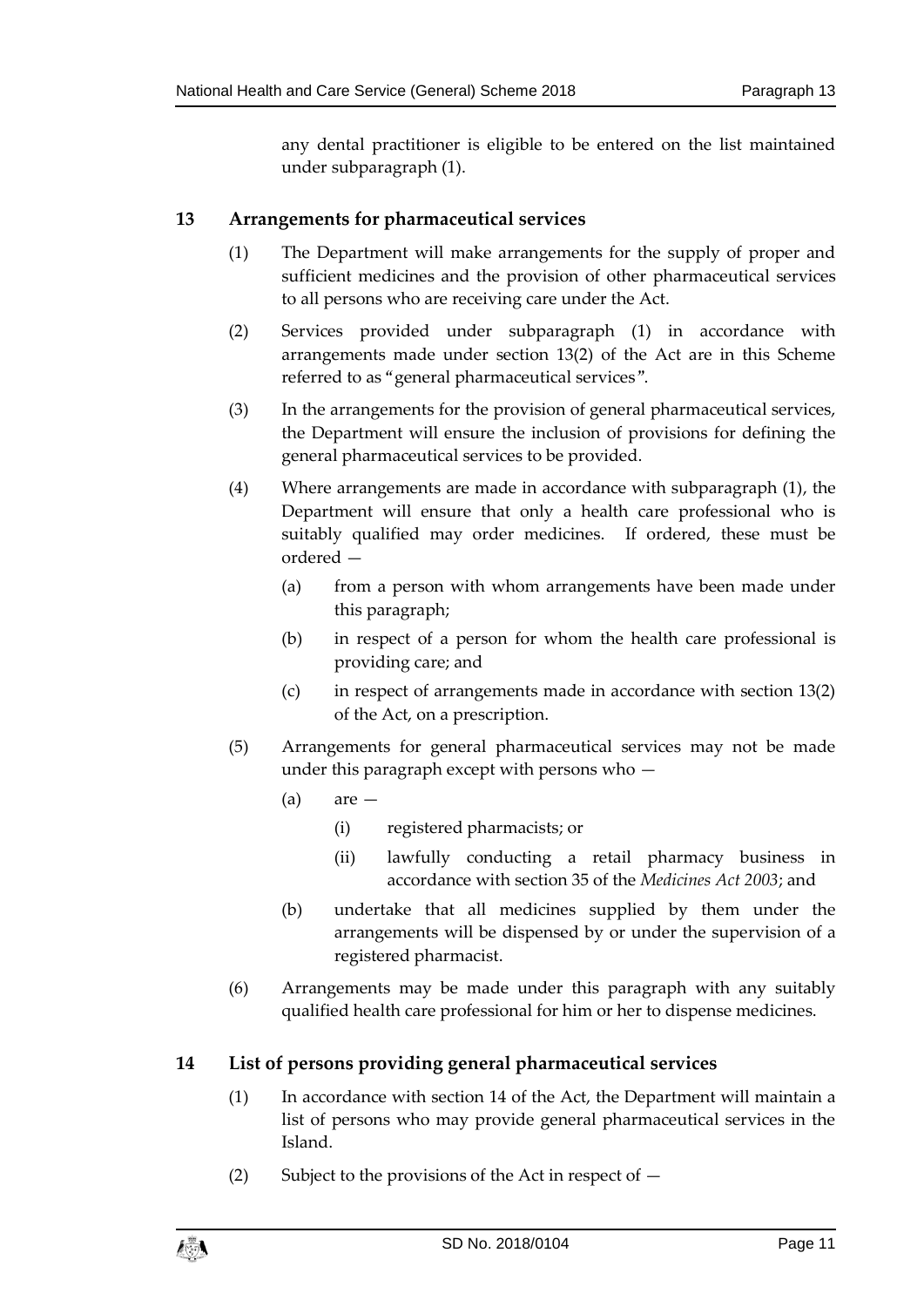- (a) the published application process and procedure established under section 14(4); and
- (b) the appeals mechanism established under section 14(6),

a person referred to in paragraph 13(5)(a)(i) or 13(5)(a)(ii) is eligible to be entered on the list maintained under subparagraph (1).

#### <span id="page-11-0"></span>**15 Arrangements for ophthalmic services**

- (1) The Department will make arrangements with appropriately qualified optometrists and medical practitioners for —
	- (a) persons requiring a sight test to be so tested;
	- (b) persons requiring a prescription as a consequence of a test to be issued with one; and
	- (c) persons requiring an optical appliance as a consequence of a test to be supplied with one in accordance with an issued prescription.
- (2) Ophthalmic services provided in accordance with arrangements made under section 13(2) of the Act are in this Scheme referred to as "general ophthalmic services".
- (3) In the arrangements for the provision of general ophthalmic services, the Department will ensure the inclusion of provisions for defining the general ophthalmic services to be provided.

# <span id="page-11-1"></span>**16 List of persons providing ophthalmic services**

- (1) In accordance with section 14 of the Act, the Department will maintain lists of —
	- (a) medical practitioners having prescribed qualifications; and
	- (b) optometrists,

who have undertaken to provide general ophthalmic services in the Island.

- (2) Subject to the provisions of the Act in respect of
	- (a) the published application process and procedure established under section 14(4);
	- (b) the appeals mechanism established under section  $14(6)$ ;
	- (c) any medical practitioner having the prescribed qualifications; and
	- (d) any optometrist,

is eligible to be entered on the relevant list maintained under subparagraph (1).

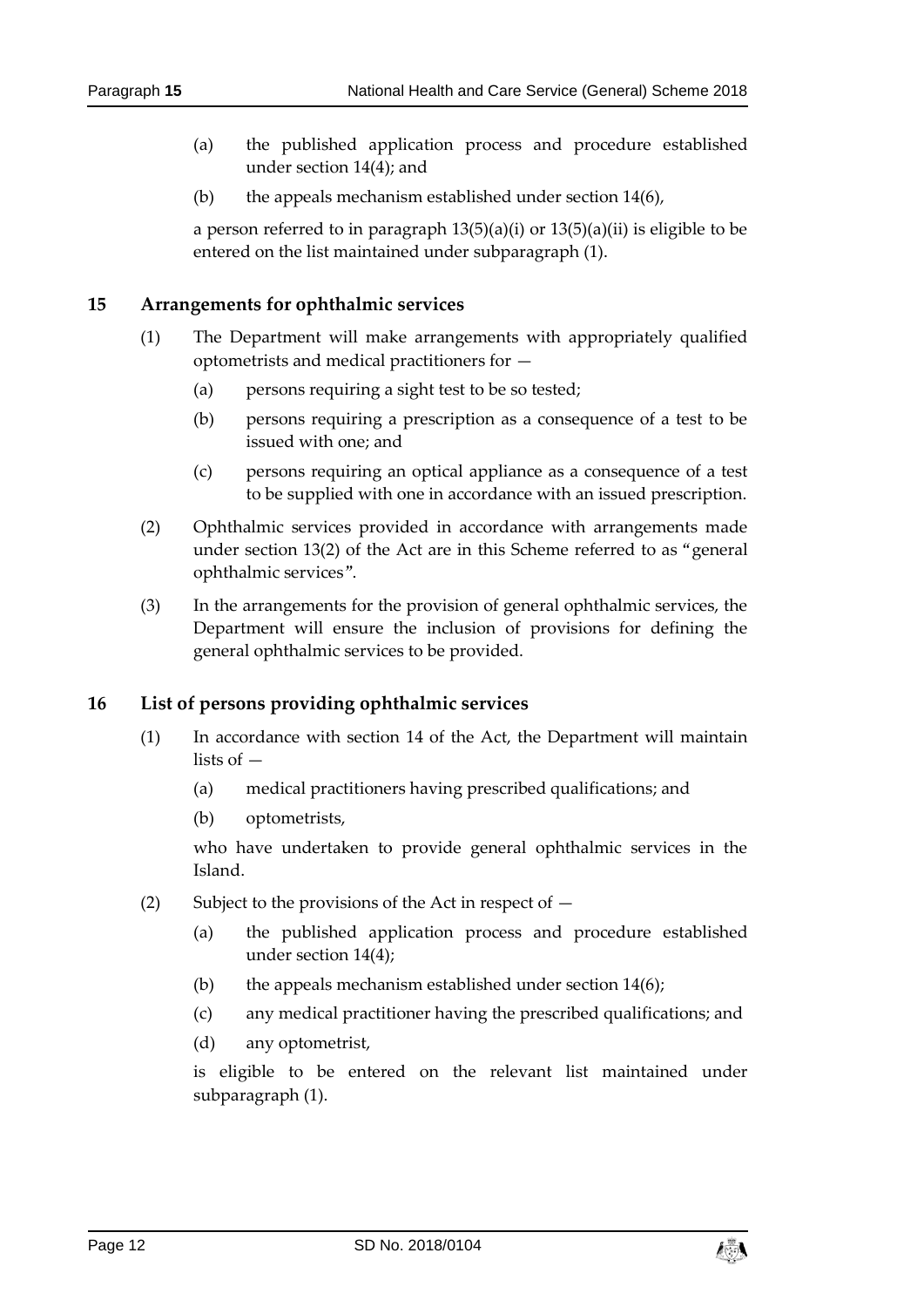# <span id="page-12-0"></span>**17 Provision of hospital services**

- (1) The Department will make arrangements for the provision throughout the Island, to such extent as it considers necessary to meet all reasonable requirements, of —
	- (a) hospital accommodation; and
	- (b) medical, nursing and other services required at or for the purposes of hospitals.
- (2) In the exercise of its functions under this paragraph the Department may, in accordance with section 13(2) of the Act, enter into contractual arrangements with the proprietor of any appropriate care facility for the accommodation of patients for whom accommodation in a hospital is not available.
- (3) A list of the hospital services which the Department will ensure are provided is set out in paragraphs 1 to 5 of Schedule 1.

### <span id="page-12-1"></span>**18 Mental health and wellbeing**

- (1) The Department will make arrangements for the provision of mental health and wellbeing services according to the needs of the population.
- (2) The mental health and wellbeing services which the Department will ensure are provided are set out in paragraph 8 of Schedule 1.
- (3) The provisions of this paragraph are subject to the *Mental Health Act 1998*.

# <span id="page-12-2"></span>**19 Public health**

- (1) The Department will provide public health programmes to protect and improve the health of the population.
- <span id="page-12-3"></span>(2) The public health services that the Department ensures are provided are set out in paragraphs 9 to 12 of Schedule 1.

# **PART 3 – CHARGES FOR CARE**

#### <span id="page-12-4"></span>**20 General provision on charges**

- (1) The charges set out in this Part are the only charges that may be imposed on a recipient of care under this Scheme.
- (2) Unless otherwise stated, the obligation to pay any charge that may be imposed under this Scheme is extinguished upon the production of evidence establishing that the person on whom the charge is imposed is exempted from charge —
	- (a) under this Scheme in general; or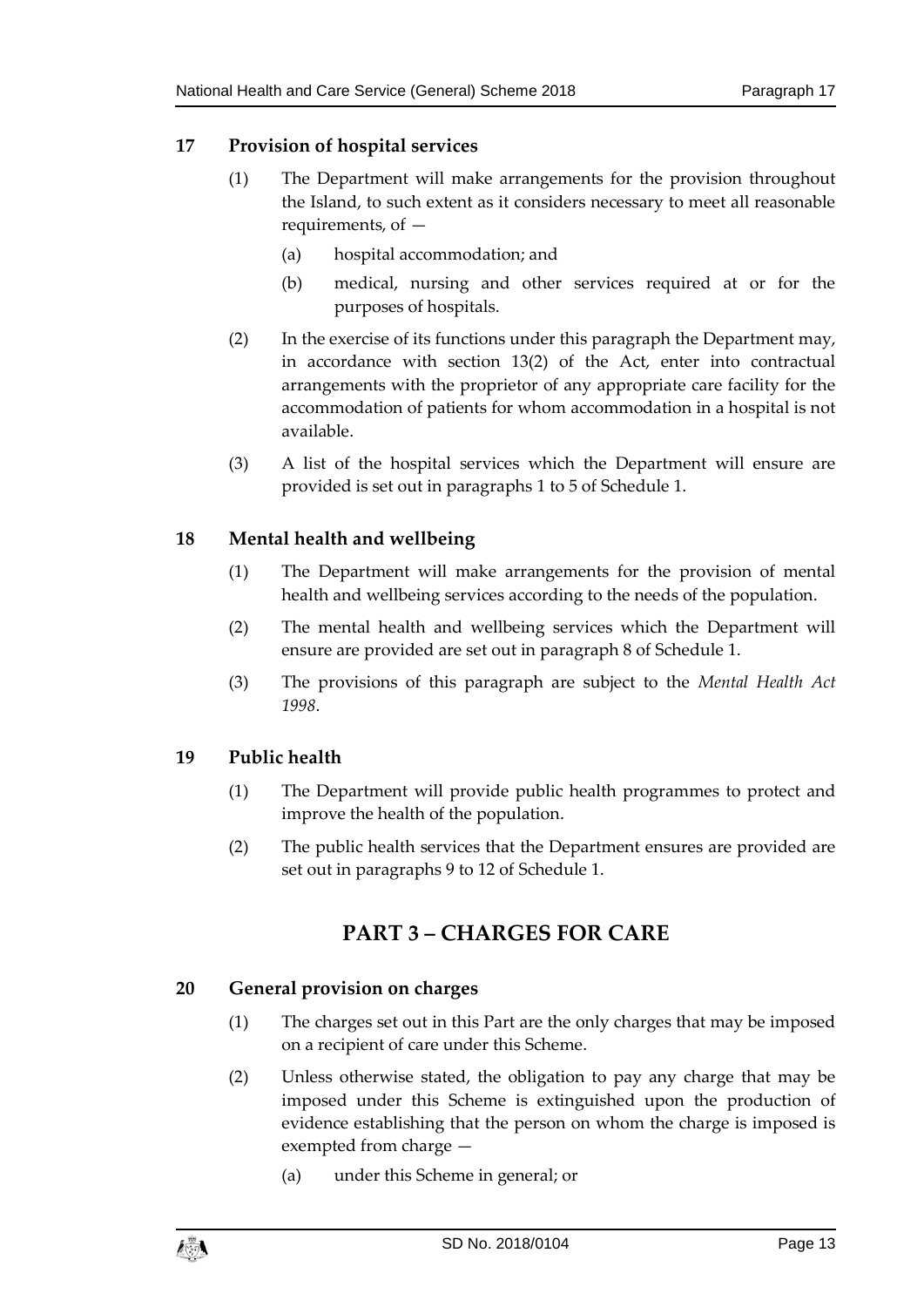- (b) in respect of the particular charge imposed.
- (3) A person may only be exempted in accordance with this Scheme.

#### <span id="page-13-0"></span>**21 General provisions in respect of exemptions and entitlements**

- (1) The categories of persons set out in the first column of Schedule 2 may be exempt or have entitlement under this Scheme, except where otherwise specifically provided in the Scheme.
- (2) A person claiming exemption or entitlement under subparagraph (1) must declare on a form provided by the Department that he or she is exempt or entitled and must be able to provide evidence of his or her qualification for the exemption or entitlement.
- (3) The evidence that must be produced in respect of subparagraph (2) is that set out in the second column of Schedule 2 and corresponding to a basis for exemption or entitlement set out in the first column.
- (4) The Department may check any or all claims for exemption or entitlement and if a person is suspected of having fraudulently claimed an exemption or entitlement, the Department may —
	- (a) seek recovery of the relevant charge from the person; and
	- (b) refer the matter for investigation under the *Theft Act 1981*.
- (5) Nothing in this paragraph precludes a person, or the person's representative, from declining exemption or entitlement and electing to pay the relevant charge or costs for care received under this Scheme.

#### <span id="page-13-1"></span>**22 When payment of a charge is required**

- (1) Where a charge of any sort is imposed by this Scheme, the service provider may require a deposit to be paid. If a deposit is paid, the service provider must issue a receipt to the person making the payment.
- (2) The full amount of the charge or, where a deposit was paid, the amount outstanding, must be paid to the service provider within 30 days of the date on which the provision of the care in question is completed. Upon payment the service provider must issue a receipt to the person making the payment.
- (3) If the amount due is not paid within 30 days as required by subparagraph (2), the service provider may, in keeping with section 11(5) of the Act, initiate legal proceedings for recovery of the balance as a debt.

#### <span id="page-13-2"></span>**23 Withdrawal of charges**

- (1) A charge may be withdrawn either  $-$ 
	- (a) voluntarily by the Department or service provider; or

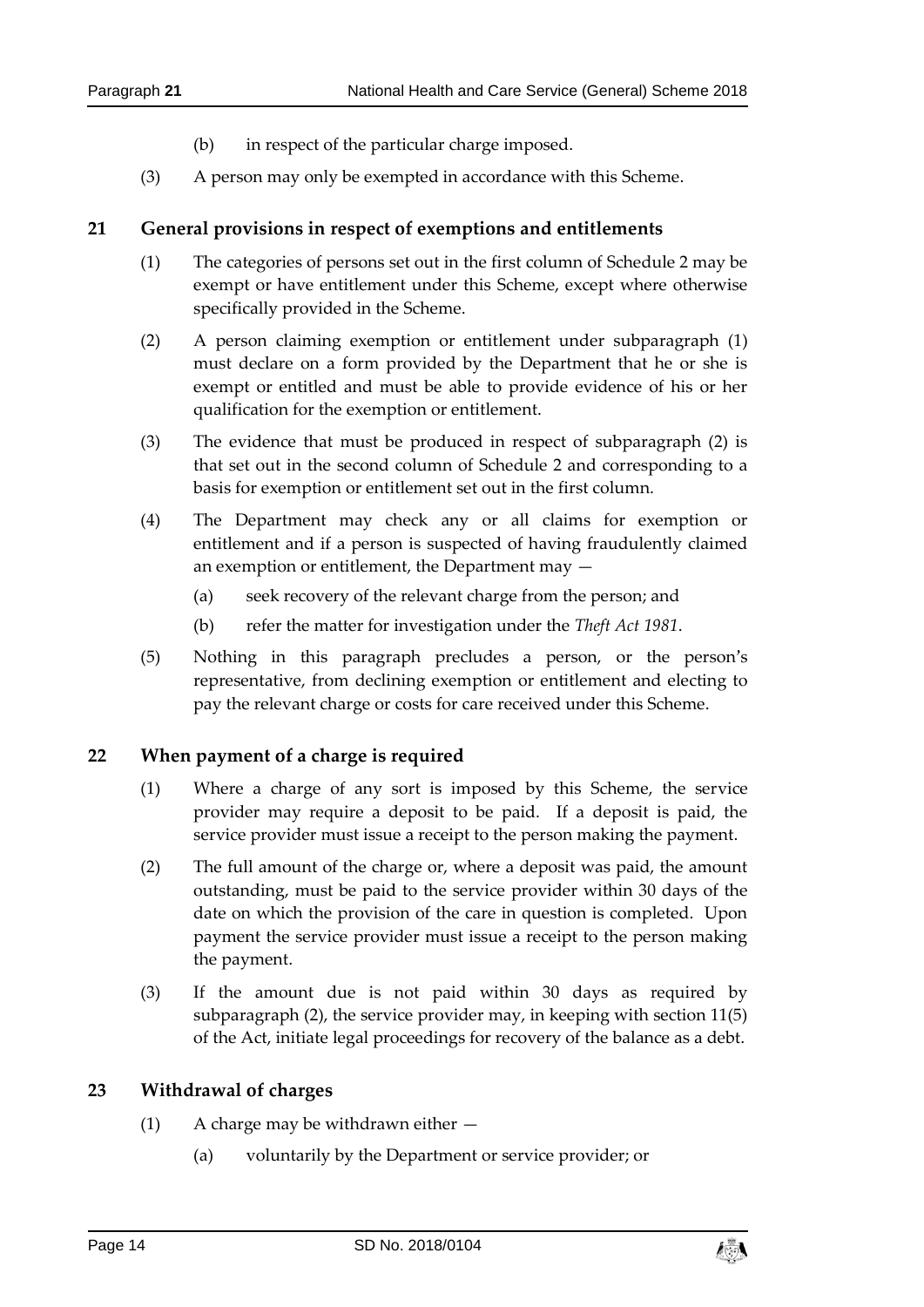- (b) on successful application to the Department by the person by whom or in respect of whom the charge was paid.
- (2) A charge
	- (a) will be withdrawn where
		- (i) the treatment in respect of which the charge was imposed is subsequently discovered to be inappropriate for the condition from which the care recipient is suffering; and
		- (ii) the appropriate treatment is one for which no charge is imposable under this Scheme; or
	- (b) may be withdrawn for any other sufficient reason.
- (3) For the purposes of subparagraph (2)(a), it is irrelevant whether the course of treatment first mentioned was commenced before the discovery is made that it is inappropriate.
- (4) In addition to the charge being withdrawn, any deposit paid will be refunded in full.

#### <span id="page-14-0"></span>**24 Procedure in respect of withdrawal of charges**

- (1) A person who wishes to apply for the withdrawal of a charge under paragraph 23 may write to the Department requesting the withdrawal and setting out the basis for the request.
- (2) In addition to complying with subparagraph (1), the person must present to the Department —
	- (a) the evidence on which the person relies; and
	- (b) where the person has paid a deposit in accordance with paragraph 22, a certified copy of the receipt.
- (3) The Department, on receipt of a written request for withdrawal and the supporting documents referred to in the preceding subparagraphs —
	- (a) may request that the applicant appear in person, at a time and place agreed by the parties, to answer any questions the Department may have in respect of the application; and
	- (b) will take into consideration any additional information provided by the applicant when the applicant appears in person in accordance with sub-subparagraph (a).
- (4) The Department will determine an application with all reasonable speed. This obligation is subject to any delay that may be occasioned by  $-$ 
	- (a) the request that the applicant appear in person; and
	- (b) the time necessarily taken for the request to be complied with.
- (5) Where the Department
	- (a) decides to withdraw a charge, it will  $-$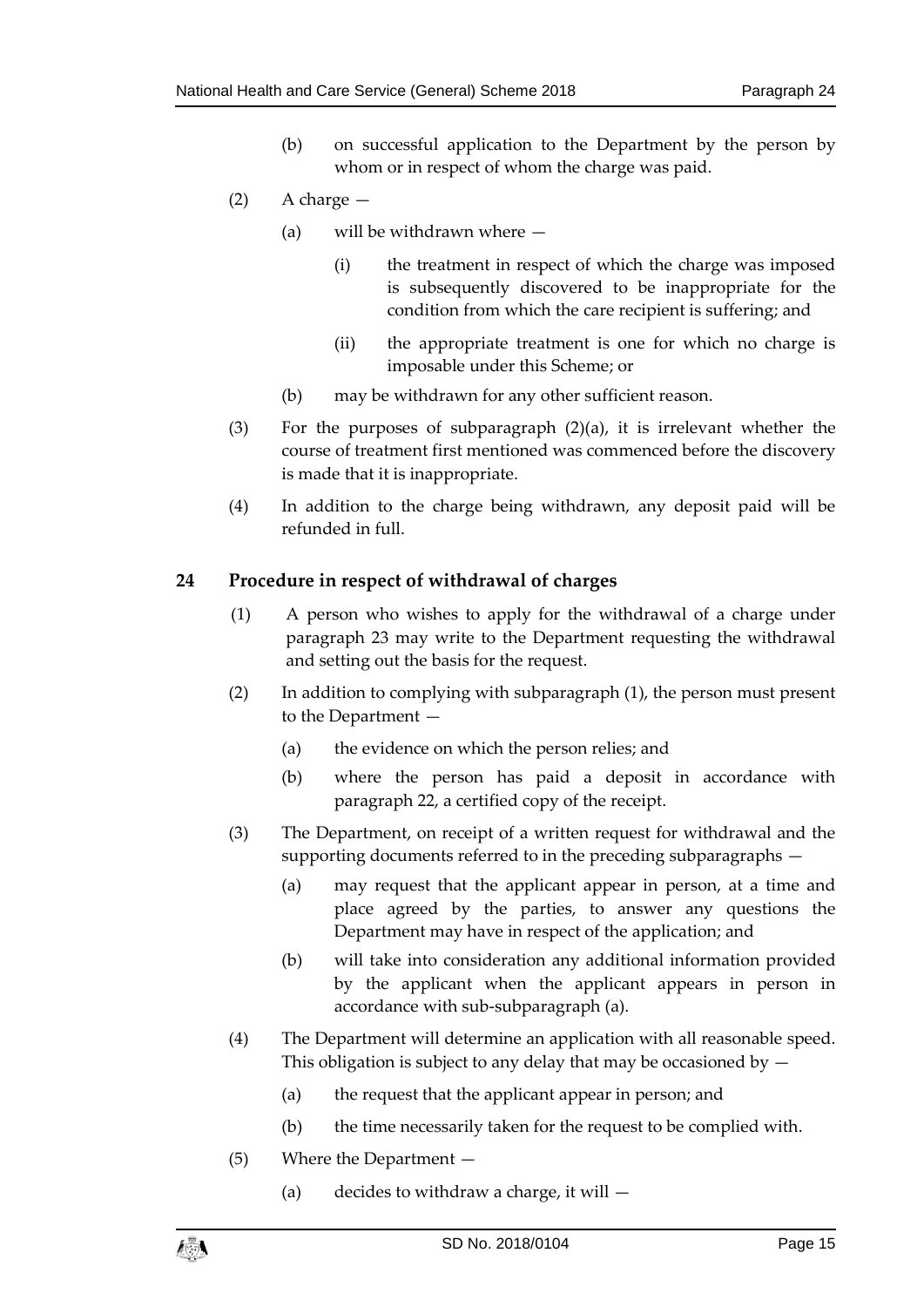- (i) in writing so notify the person in respect of whom the charge was imposed; and
- (ii) immediately refund, or ensure the immediate refund of, any deposit paid and send to the person confirmation of the refund together with the notification; or
- (b) rejects an application for withdrawal
	- (i) the Department will immediately so notify the person in writing and provide reasons for its decision; and
	- (ii) the applicant may appeal to the Minister, whose decision is be final.
- (6) If the Department voluntarily, without having received an application, undertakes to consider withdrawing a charge, the Department may nonetheless act in accordance with subparagraph (3)(a) and, if it does so, will comply with subparagraph  $(3)(b)$ .
- (7) Subparagraph (5)(b)(ii) does not apply where the Department decides not to withdraw the charge after having voluntarily considered the possibility of doing so, that is to say, without having received an application for withdrawal.

### <span id="page-15-0"></span>**25 Refund of overpayments**

If a charge imposed under this Scheme is overpaid, the Department or a service provider, as the case may be, will refund the excess as soon as the overpayment has been discovered.

#### *Prescription charges*

#### <span id="page-15-2"></span><span id="page-15-1"></span>**26 Interpretation**

In respect of prescription charges —

**"medicines"** does not include contraceptive substances or appliances; and

**"patient group direction"** means a direction for the supply of medicines issued as provided for in the Medicines (Pharmacy and General Sale - Exemption) Regulations 2005<sup>2</sup>.

#### <span id="page-15-3"></span>**27 Pre-payment certificates**

- (1) Any person may obtain a discount on any charges imposed in accordance with paragraph 28. This discount may only be obtained by complying with the following provisions of this paragraph.
- (2) A person may pay in advance for a period of either 4 months or 12 months the charges set out in Schedule 3.

-



<sup>2</sup> SD 0013/2005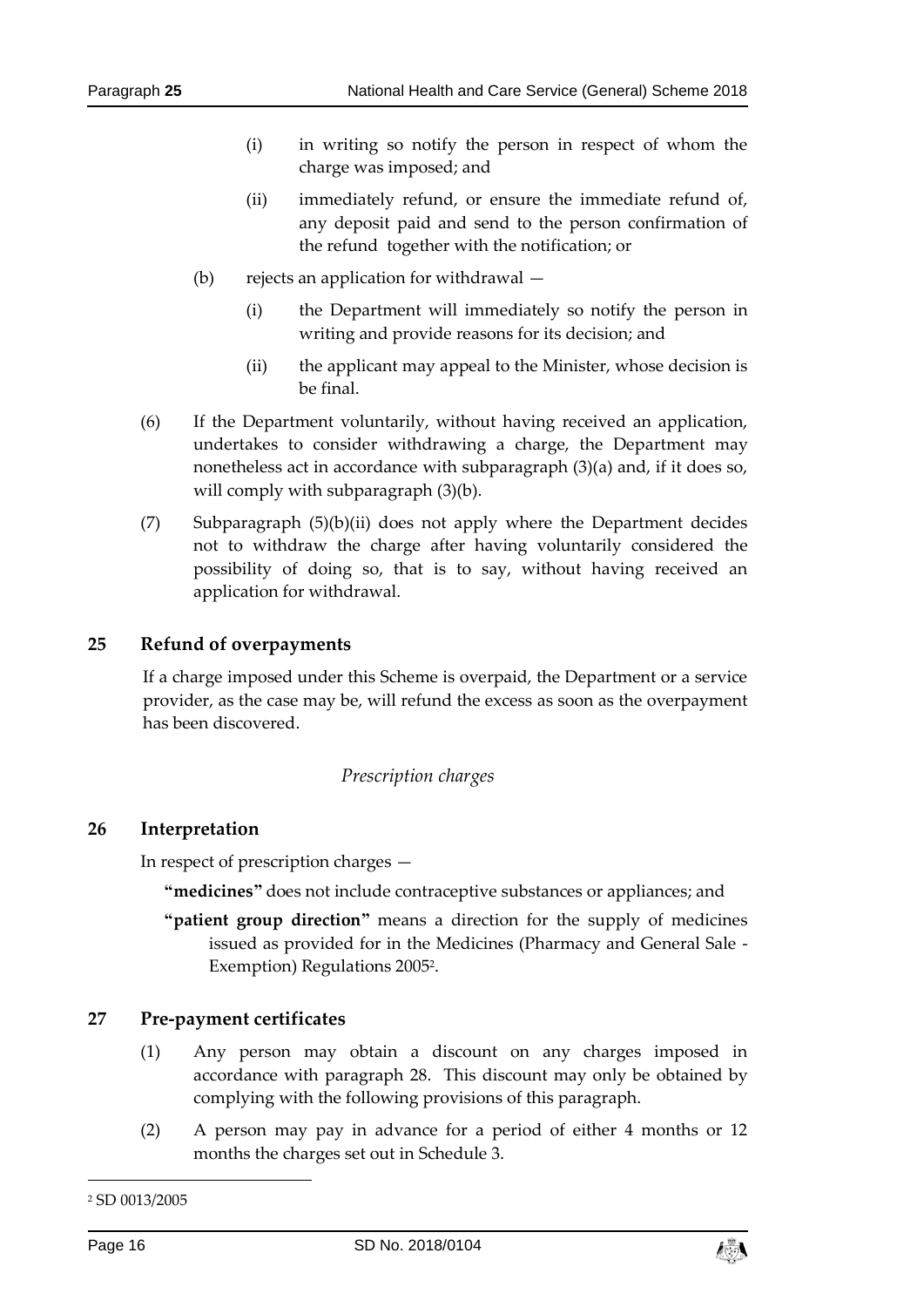- (3) The person must complete and submit to the Department along with the payment an application for a pre-payment certificate.
- (4) The Department will present to a person who complies with subparagraph (3) a pre-payment certificate.
- (5) A pre-payment certificate will be accepted as valid unless there is evidence of fraud, in which case the Department may refer the matter for investigation under the *Theft Act 1981*.
- (6) A refund in respect of a payment for a pre-payment certificate may be made where, within one month of the certificate being issued, the person to whom it has been issued —
	- (a) is confirmed as an exempt person in accordance with paragraph 21;
	- (b) leaves the Island with no intention of returning;
	- (c) dies; or
	- (d) becomes resident in a hospital,

and the certificate is returned to the Department.

### <span id="page-16-0"></span>**28 Prescription charges**

- (1) Subject to paragraph 29 a service provider may make a charge to a person for the supply of medicines which have been requested —
	- (a) on a prescription; or
	- (b) in accordance with a patient group direction,

issued by a health care professional who is qualified to issue such a prescription or direction.

- (2) The charges which may be made are those set out in Schedule 3.
- (3) There is no obligation to supply medicines if a required charge has not been paid.
- (4) Where a medicine is supplied in instalments, the charge is payable on supply of the first instalment.

#### <span id="page-16-1"></span>**29 When a charge must not be made**

A service provider must not make a charge under paragraph 28—

- (a) where a person meets the exemption criteria in paragraph 21, subject to paragraph 30;
- (b) where a person is in possession of a valid pre-payment certificate in accordance with paragraph 27; or
- (c) where a medicine is supplied for personal administration by the person providing the service in accordance with a Patient Group **Direction**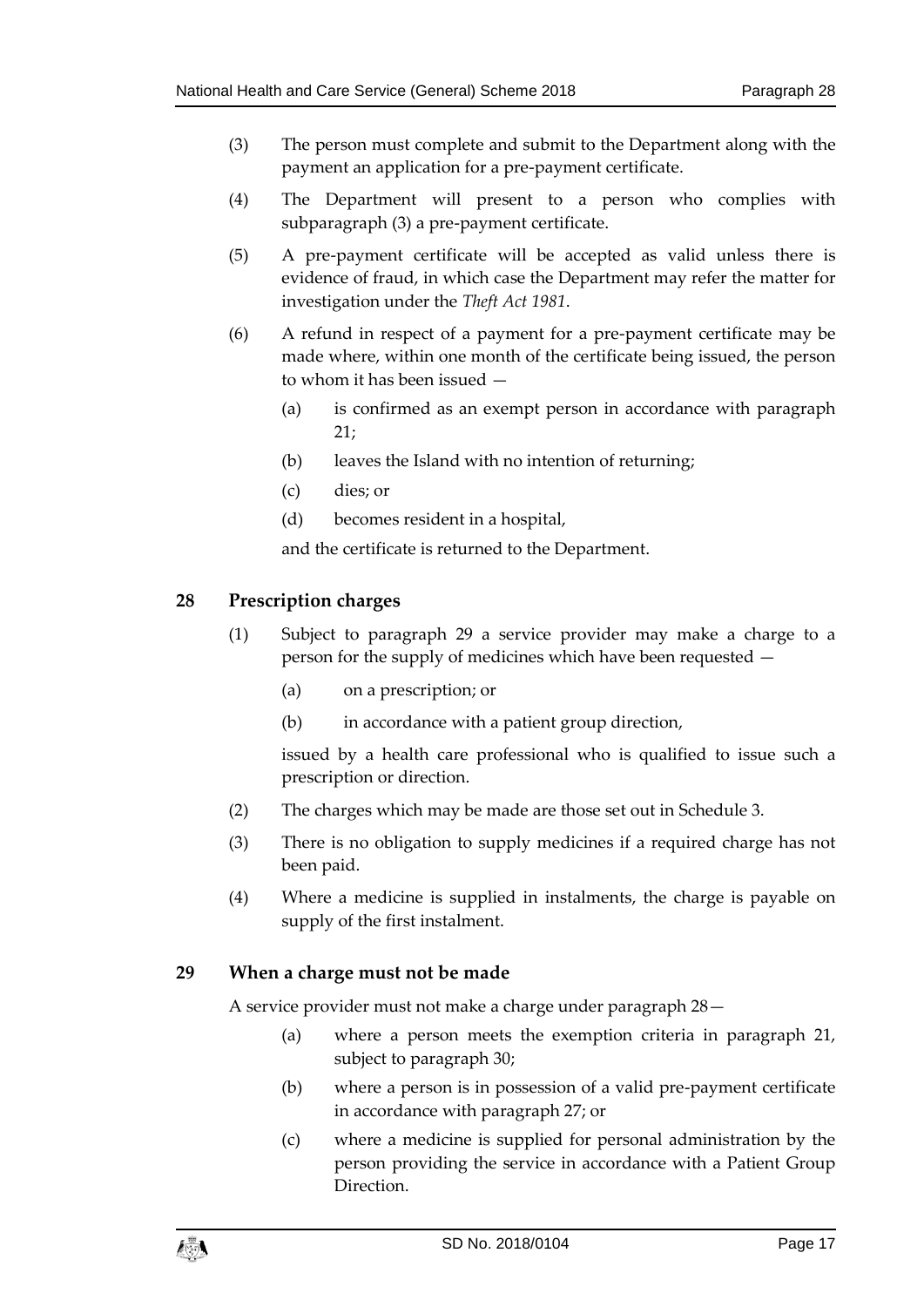#### <span id="page-17-0"></span>**30 Exemption by reference to age**

An exemption by reference to age is determined by the Department by reference to the age on the date on which the prescription is presented to the service provider in accordance with paragraph 28.

### <span id="page-17-1"></span>**31 Withdrawal of charge**

An application for withdrawal of a prescription charge in accordance with paragraph 23 must be made within 3 months of —

- (a) the date on which the medicine was supplied; or
- <span id="page-17-2"></span>(b) the date of death of the person.

#### *Dental charges*

### <span id="page-17-3"></span>**32 Interpretation**

In respect of dental charges —

- "**appliance**" includes a dental appliance or an orthodontic appliance;
- "**bridge**" means a fixed or removable bridge which takes the place of any teeth;
- "**course of treatment**" means
	- (a) an examination of a person, an assessment of their oral health, and the planning of the treatment (if any) to be provided to that person as a result of that examination and assessment, by one or more provider; and
	- (b) the provision of the planned treatment (if any) (including any treatment planned at a time other than the time of the initial examination) to that person up to the date on which —
		- (i) each and every component of the planned treatment has been provided to the person; or
		- (ii) the person either voluntarily withdraws from, or is withdrawn by the service provider from, the planned treatment;
- "**dental appliance**" means a denture or bridge and for the purposes of this definition, a denture includes an obturator;
- "**listed medicines**" means medicines which are for the time being listed in the British National Formulary as approved for supply in respect of dental services;
- "**orthodontic appliance**" means a device used in the mouth to move or immobilise the teeth in order to correct or prevent malocclusion;
- "**orthodontic treatment**" means treatment of, or treatment to prevent, malocclusion of the teeth and jaws, and irregularities of the teeth;

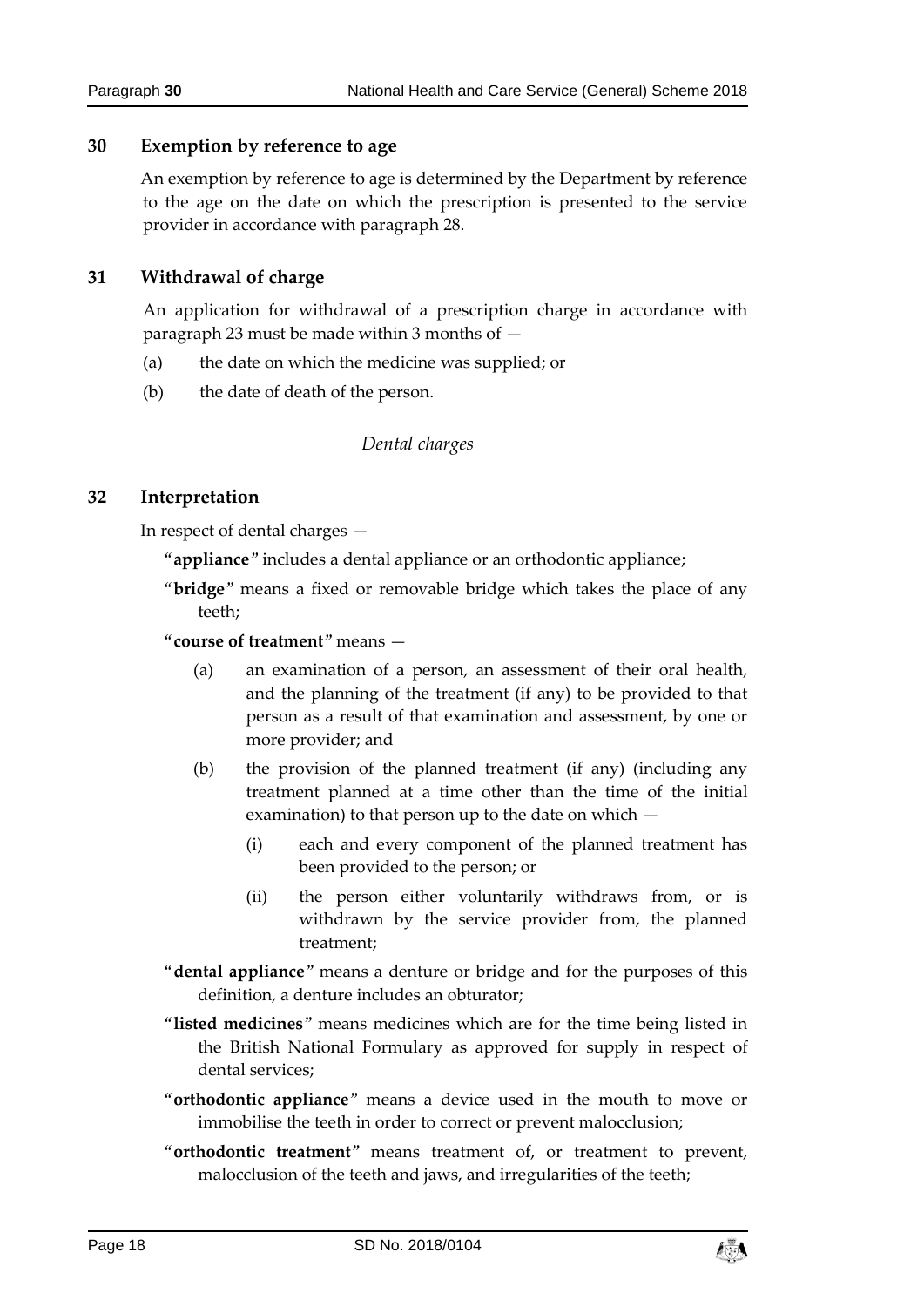- "**patient record**" means a form supplied by the Department for the purpose of maintaining a record of treatment, and may include an electronic form;
- "**restoration**" means a filling, root filling, inlay, porcelain veneer or crown;
- "**trauma**" means damage to teeth, gingival tissues or alveoli caused by a force arising outside the mouth, resulting in mobility, luxation, subluxation or fracture of the hard tissues or injury to the soft tissues;
- "**treatment**" means all proper and necessary dental treatment which a service provider usually undertakes for a person and which the person is willing to undergo, including examination, diagnosis, preventive treatment, periodontal treatment, conservative treatment, surgical treatment, the supply and repair of dental appliances and orthodontic appliances, orthodontic treatment, the taking of radiographs, the provision of sedation in connection with such treatment, the supply of listed medicines and the issue of prescriptions; and
- "**urgent treatment**" means one or more of the treatments listed under that heading in Schedule 4 that are provided to a person in circumstances where —
	- (a) prompt care and treatment are provided because, in the opinion of the dental service provider, that person's oral health is likely to deteriorate significantly, or the person is in severe pain by reason of their oral condition; and
	- (b) care and treatment are provided only to the extent necessary to prevent that significant deterioration or address that severe pain,

and "urgent course of treatment" shall be construed accordingly.

# <span id="page-18-0"></span>**33 Dental charges**

- (1) Where a course of treatment is provided to a person by a service provider, the charges set out in Schedule 4 may be made and recovered from that person, or from a person who pays or undertakes to pay a charge on their behalf, unless there is an exemption in accordance with paragraph 21.
- (2) Only one charge in respect of a course of treatment provided may be made, regardless of the number of treatments or appliances provided in any charging band.
- (3) If a person withdraws, or is withdrawn by a service provider, from a course of treatment before the treatment has been completed, the charge which may be made and recovered is the charge which is payable for only the components of the treatment which have been completed.
- (4) Where more than one service provider is involved in the provision of a course of treatment, only one charge for the treatment may be made and recovered.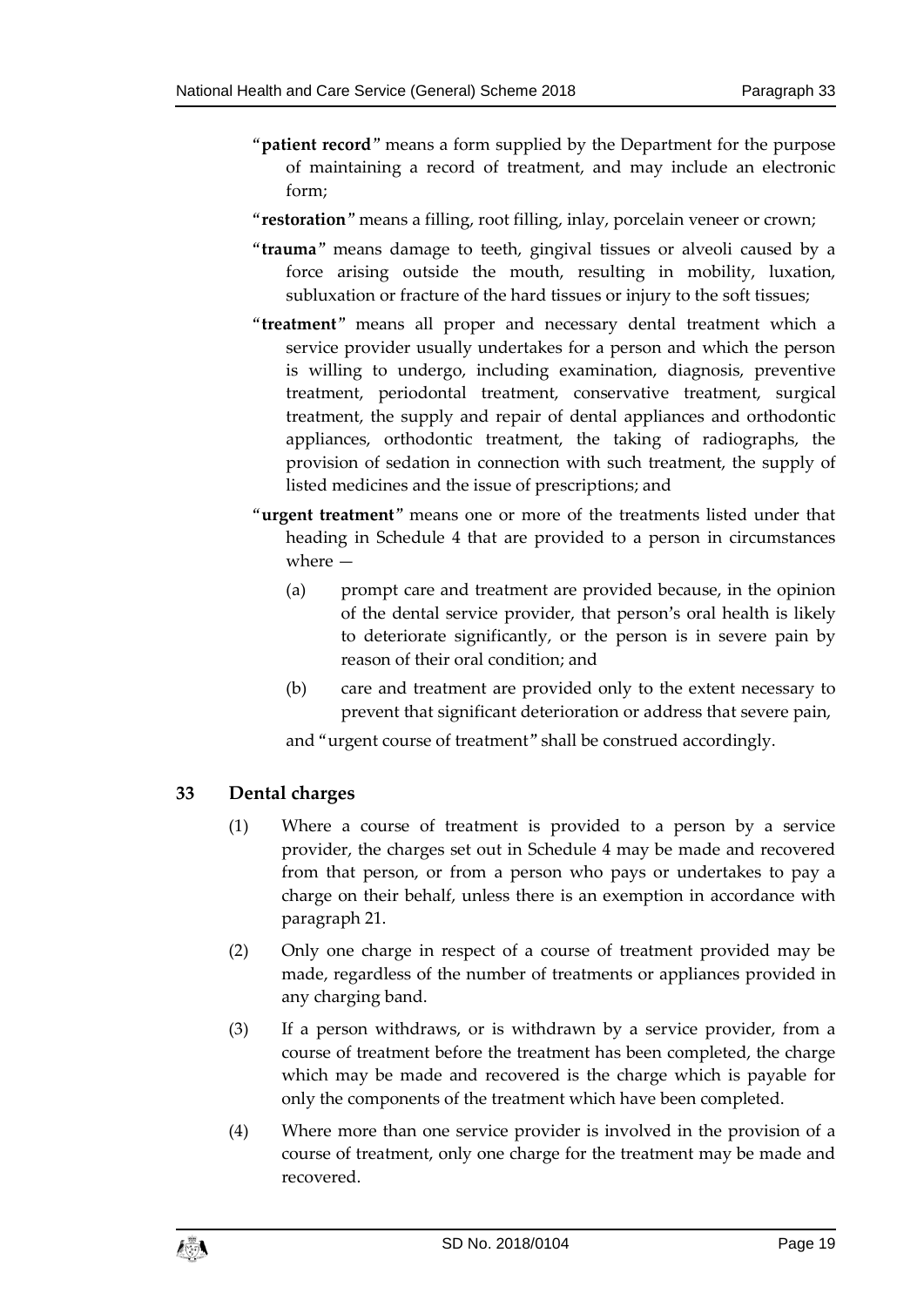(5) Where a course of treatment that is not urgent has been completed but within 2 months a person is provided by the same service provider with further treatment which falls within the same or a lower charging band as the previous treatment, no further charge may be made or recovered.

# <span id="page-19-0"></span>**34 Charges for replacement restorations and appliances**

- (1) Where a restoration has been provided to a person as part of a course of treatment and the restoration requires a repair or replacement to be done within 12 months in order to secure oral health, no charge may be made or recovered unless -
	- (a) within the 12 months another person has provided treatment on the same tooth;
	- (b) the person was advised at the time of the restoration, and it was recorded on the patient's record, that —
		- (i) the restoration was intended to be temporary in nature; or
		- (ii) a different form of restoration was more appropriate, but the person insisted on the restoration that was provided; or
	- (c) the repair or replacement is required as a result of trauma.
- (2) If a service provider replaces an appliance previously supplied as part of a course of treatment, the provider may make a charge of 30 per cent of the band 3 charge rounded down, where necessary, to the nearest whole ten pence.
- (3) If a person or, if the person is under 16 years of age, the person in charge of the first-mentioned person considers that —
	- (a) the replacement of a restoration or appliance was not wholly necessitated by a lack of reasonable care; or
	- (b) being required to pay for the replacement would cause the person undue hardship,

the person may write to the Department to request that the replacement be supplied free of charge or at a reduced charge.

# <span id="page-19-1"></span>**35 Withdrawal of charge**

An application for withdrawal of charge in respect of dental charges in accordance with paragraph 23 must be made within 3 months from the date on which the course of treatment was completed.

# *Optical payments*

# <span id="page-19-3"></span><span id="page-19-2"></span>**36 Interpretation**

(1) In respect of optical payments —

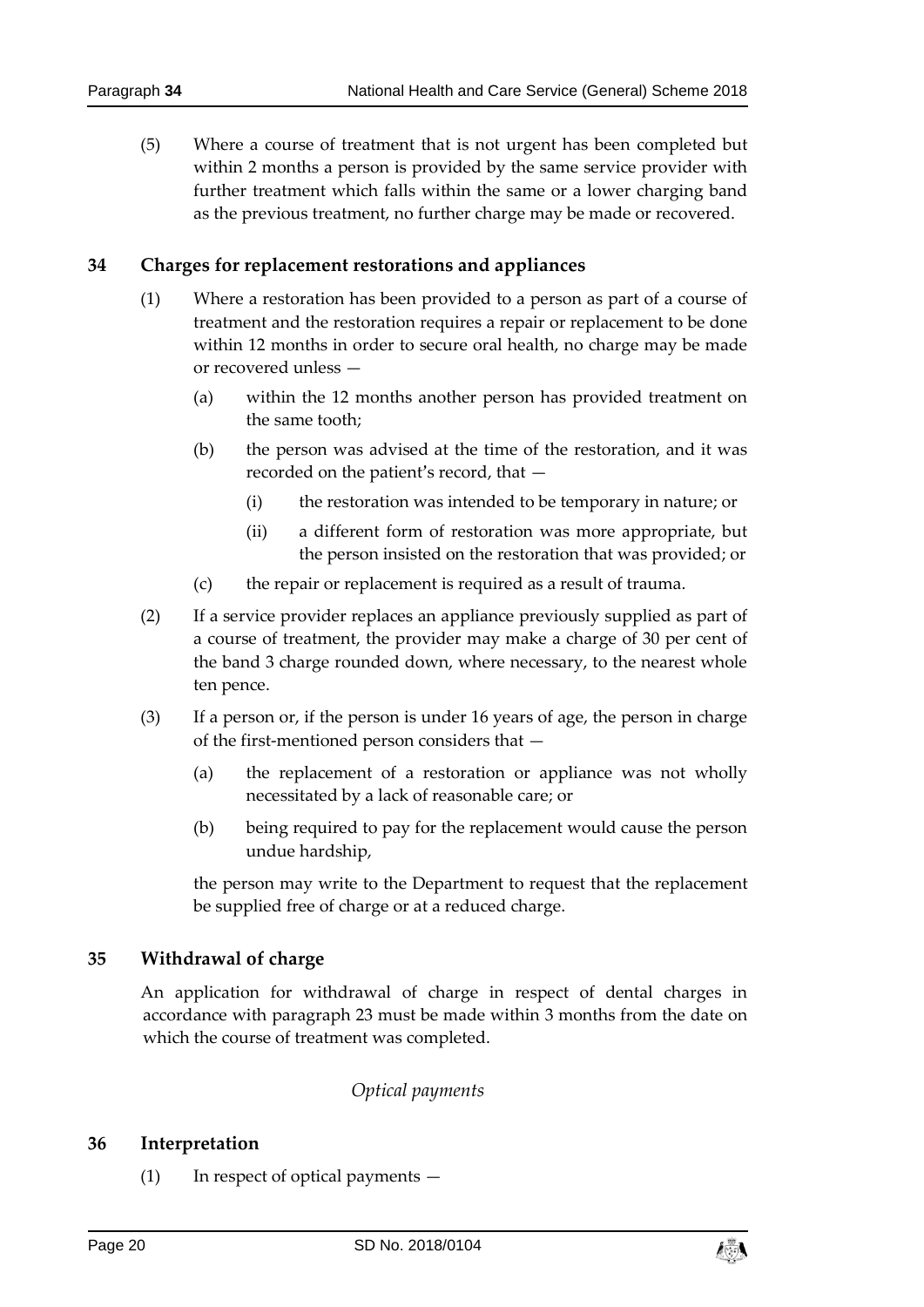- "**necessary**", with respect to the provision of prisms, tinted or photochromic lenses means provided on the basis of clinical need;
- "**optical appliance**" includes spectacles (glasses), contact lenses and monocles, and may mean more than one appliance where a prescription is issued for bifocal lenses and the supply of one pair of spectacles is contra-indicated;
- "**repair**" includes replacement of any part of an optical appliance;
- **"sight test"** has the same meaning as in the National Health Service (General Ophthalmic Services) Regulations 2004<sup>3</sup> ;
- "**small glasses**" means glasses
	- (a) supplied for a child who is under the age of 7 at the date of issue of a voucher;
	- (b) having either a custom-made frame or a stock frame requiring extensive adaptation to ensure an adequate fit; and
	- (c) having a box centre distance of no more than 55 millimetres; and
- "**voucher**" means a voucher form supplied by the Department for the purposes of enabling a service provider to request payment from the Department in respect of the supply or repair of an optical appliance to a person who is eligible in accordance with paragraph 21.
- (2) For the purpose of the definition of "small glasses", "box centre" is to be construed in accordance with Part 1 of British Standard 3521/91 (Terms relating to ophthalmic optics and spectacles frames) published by the British Standards Institution and effective immediately before 8<sup>th</sup> March 1999.

# <span id="page-20-0"></span>**37 Optical payments**

- (1) The amount which may be claimed by a service provider in respect of a voucher is the lesser of—
	- (a) the full cost which would have been payable by the person for the supply or repair of an optical appliance but for the Scheme; or
	- (b) the value of the voucher as calculated in accordance with paragraphs 40 or 41.
- (2) On receipt of a completed voucher the Department must make a payment of the amount claimed to a service provider, subject to the optical appliance having not been provided in contravention of the *Opticians Act 1996*.

<sup>3</sup> SD 18/04



1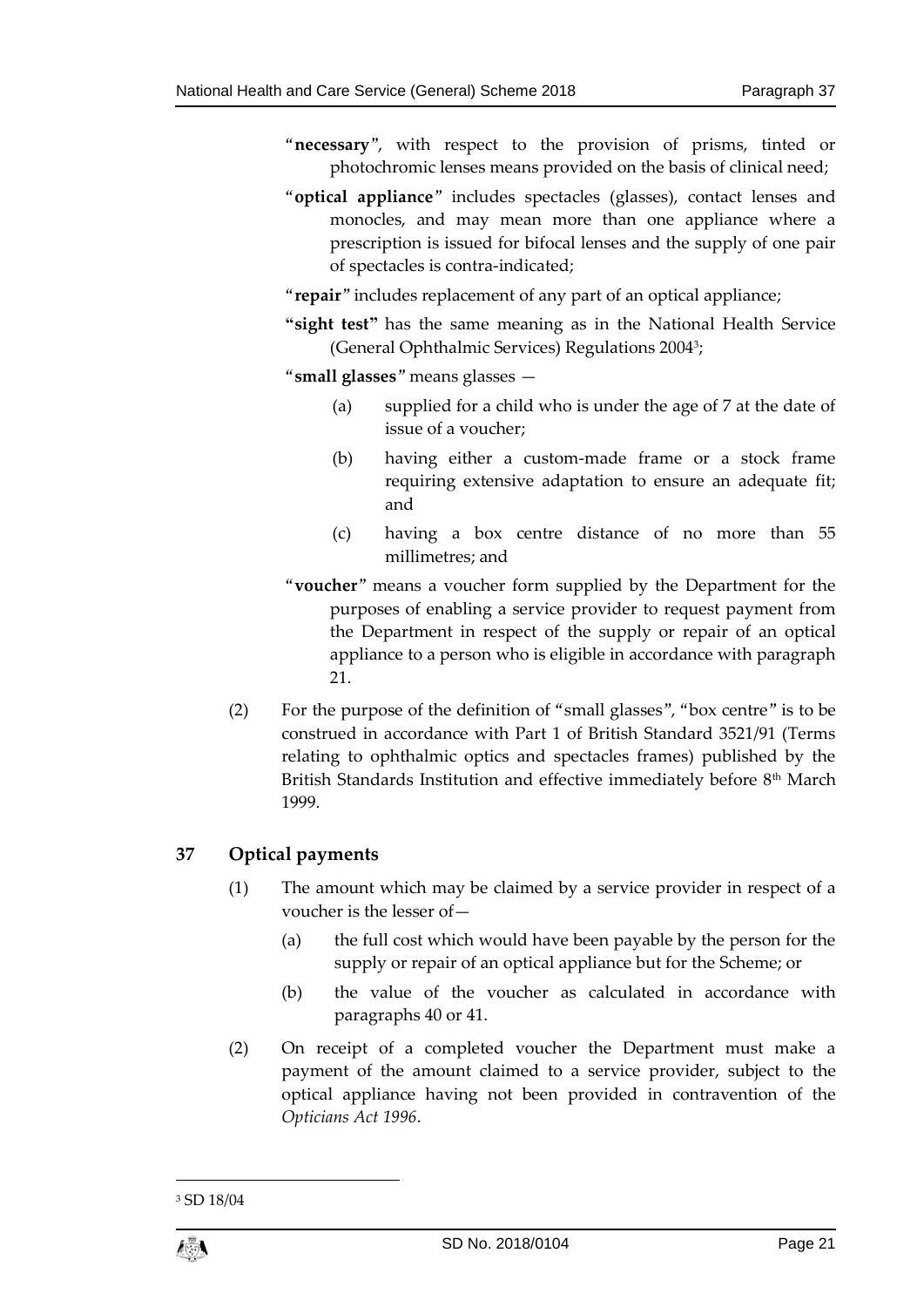(3) If a payment is subsequently confirmed by the Department as being erroneous after payment has been made, the Department may recover from or repay to the service provider the difference between the amount claimed and the amount due.

### <span id="page-21-0"></span>**38 Eligibility for a voucher**

A person may be eligible for a voucher for the supply of an optical appliance if —

- (a) the person meets the requirements of paragraph 21; and
- (b) requires an optical appliance
	- (i) for the first time; or
	- (ii) because their prescription differs from that relating to their existing appliance.

### <span id="page-21-1"></span>**39 Issuing of vouchers**

- (1) Where a prescription for an optical appliance has been issued, the service provider must at the same time issue a voucher in respect of any prescribed appliance to any person who requests such a voucher and has indicated, to the satisfaction of the service provider, eligibility in accordance with paragraph 38.
- (2) Where a person has been issued with a prescription and later claims eligibility, a voucher may be issued if the service provider is satisfied that no voucher has been issued and the prescription is unchanged.
- (3) Where a voucher has been lost or destroyed within 6 months of issue, the Department may authorise the issuing of a replacement voucher, to be dated from the day of issue.
- (4) Other than for repair or replacement of an appliance in accordance with paragraph 41 or to replace a lost or destroyed voucher, only one voucher may be issued to a person in respect of any one optical appliance prescribed.
- (5) The service provider issuing the voucher must sign it and must—
	- (a) in respect of the supply of an optical appliance, mark on it the letter code from column 2 of Schedule 5 relating to the type of optical appliance supplied; or
	- (b) in respect of a repair or replacement mark on it the letter code from columns 2 to 10 of Schedule 6 relating to the type of optical appliance which has been repaired or replaced with reference to the letter code for that type of appliance as set out in column 2 of Schedule 5.
- (6) The service provider must complete the voucher with
	- (a) the name, address and date of birth of the person;

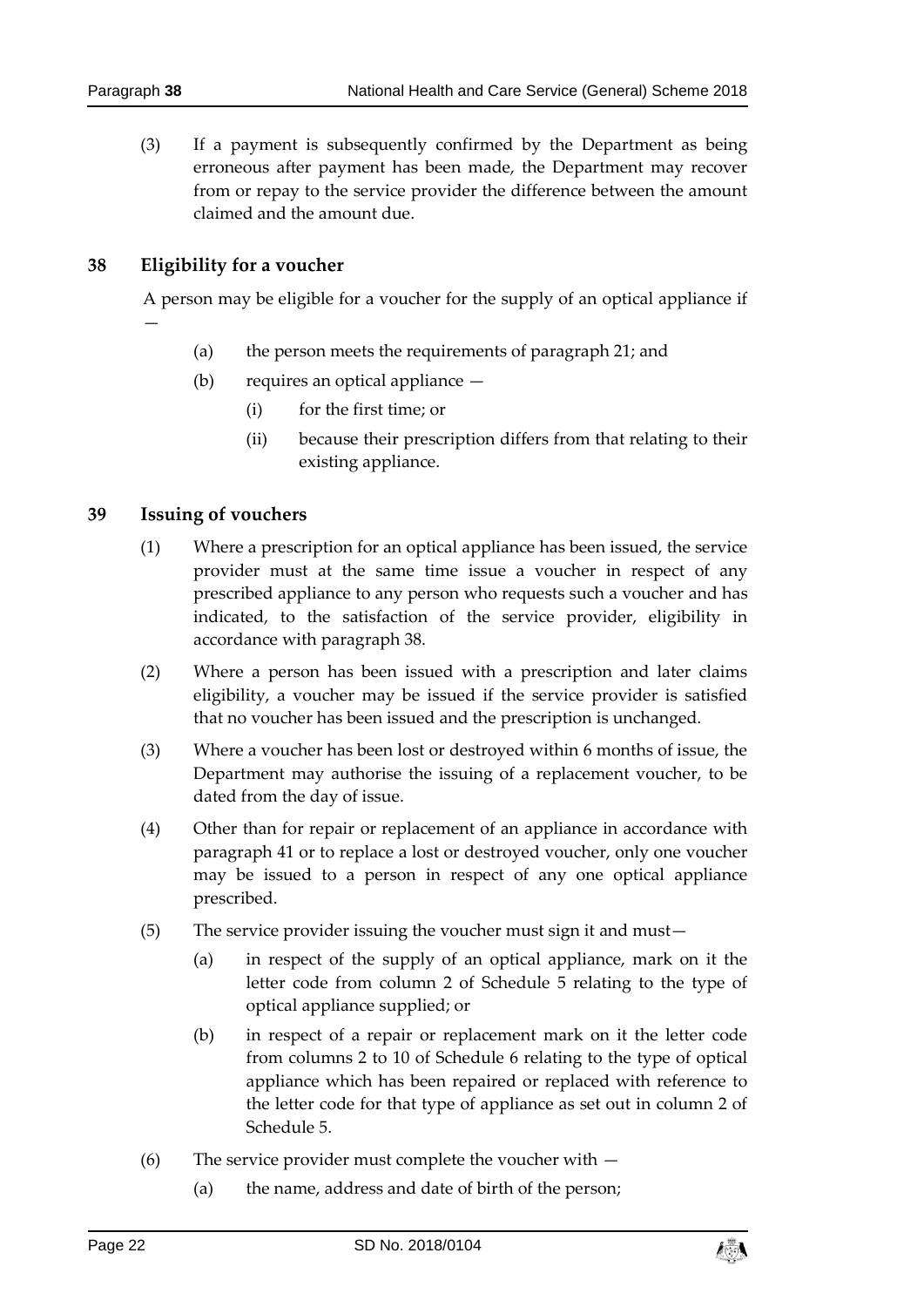- (b) the particulars of any prescription issued;
- (c) the date on which the patient's sight was tested; and
- (d) the date of issue of the voucher.

### <span id="page-22-0"></span>**40 Optical appliance voucher values**

- (1) The value of a voucher issued in accordance with paragraph 39 in respect of an optical appliance will be the value set out in column 3 of Schedule 5 which is relevant to the type of optical appliance supplied as set out in column 1 of that Schedule.
- (2) Where an optical appliance has lenses described in different paragraphs in column 1 of Schedule 5, the value of a voucher must be determined according to whichever lens would provide the greater value.
- (3) Where an optical appliance has a bifocal lens, the power of the lens must be determined according to the power of that segment of the lens designed to correct a defect in distant sight, except where the reading segment is more than 4 dioptres more powerful than the distance segment, in which case the power of the lens shall be determined according to the power of the reading segment.

# <span id="page-22-1"></span>**41 Voucher for repair or replacement of optical appliances**

- (1) A person who is eligible in accordance with paragraph 21 or, if the person is under 16 years of age, the person in charge of the firstmentioned person, may request a voucher for the repair or replacement of an appliance if they consider that the repair or replacement was not wholly necessitated by a lack of reasonable care.
- (2) Where a voucher is requested under subparagraph (1) the service provider must obtain confirmation from the Department that it is content for the voucher to be issued.
- (3) Where entitlement to a voucher is confirmed, a voucher may be issued according to the type of repair or replacement set out in column 1 of Schedule 6 to the value set out in columns 2 to 10 of that Schedule as cross-referenced with the letter codes in column 2 of Schedule 5 which relate to the type of optical appliance.

# <span id="page-22-2"></span>**42 Use of a voucher by a person**

- (1) A person to whom a voucher has been issued for the supply or repair of an optical appliance may present it to any qualified service provider within 6 months of the date on which it was issued.
- (2) Before presenting the voucher, the person must sign on the voucher
	- (a) a declaration that they are eligible, indicating the grounds of eligibility;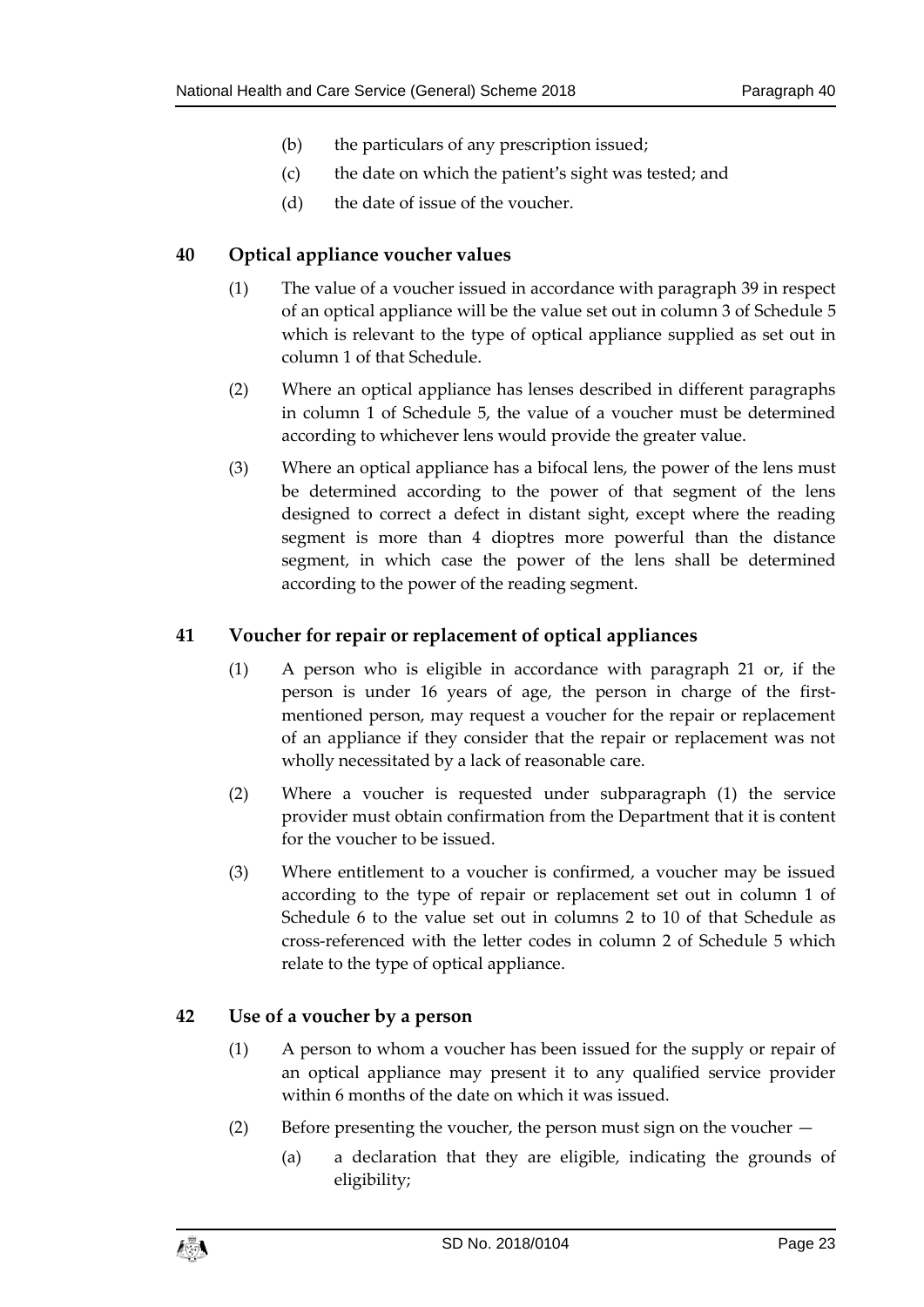- (b) an undertaking that, if they are unable to show eligibility, they will pay to the Department an amount equal to the value of the voucher;
- (c) an acknowledgement of the receipt or repair of the appliance and in respect of replacement or repair of an appliance;
- (d) a declaration that the appliance cannot be replaced or repaired free of charge under the terms of any warranty, insurance or other arrangement made with its supplier or manufacturer.

# <span id="page-23-0"></span>**43 Use of a voucher by a service provider**

- (1) On receipt of a voucher from a person, the service provider must ask the person to provide whatever evidence is required to confirm the person's entitlement to the voucher and must confirm on the voucher that they have seen this evidence.
- (2) In respect of a voucher for the supply of an optical appliance, the service provider must calculate the voucher value in accordance with paragraphs 40 and 41 and, where appropriate, must adjust the value for prisms, tints, photochromic lenses and small and special glasses in accordance with Schedule 7.
- (3) Where a voucher is presented to a service provider in respect of the supply of glasses which are required to be specially manufactured on account of a person's facial characteristics, the service provider must obtain approval from the Department before adding any adjustments to the voucher value as provided for in subparagraph (2).
- (4) If an adjustment is added to a voucher value in accordance with subparagraph (3), no further adjustment may be applied in respect of the supply or repair of small glasses.
- (5) The service provider must confirm on the voucher that, where required by this Scheme, prior approval has been obtained from the Department for a voucher to be issued.
- (6) The service provider must complete the voucher by inserting the following information —
	- (a) the full cost of the appliance or the repair before any voucher value is applied;
	- (b) the value of the voucher as calculated in accordance with subparagraph (2);
	- (c) the amount actually being claimed where the cost to the supplier of the appliance or repair is less than the value of the voucher;
	- (d) the amount of any payment made by the person towards the cost of the supply or repair of an appliance after the voucher value has been applied;

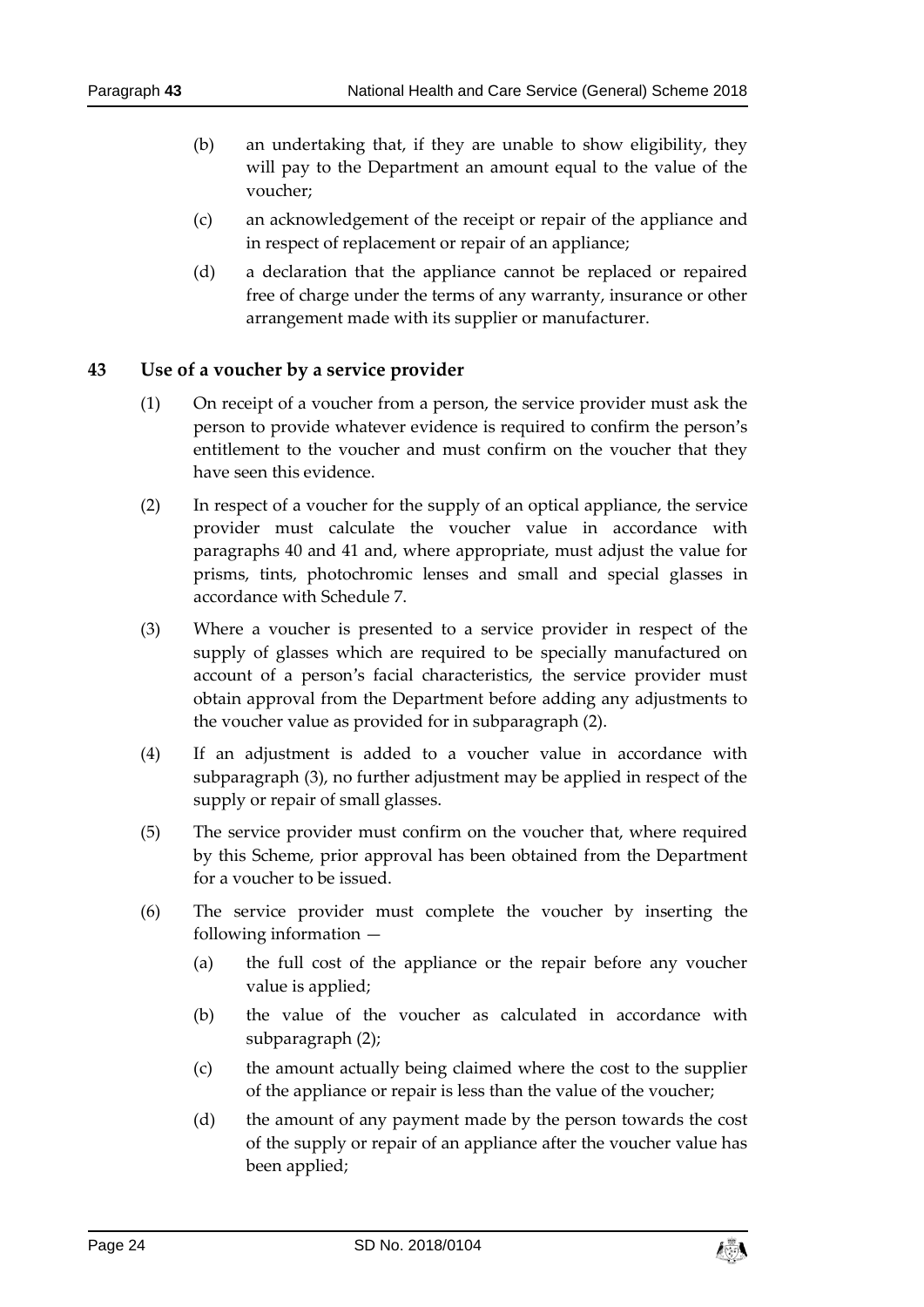- (e) confirmation that the service provider has made and has kept a written record of the supply or repair and has issued a receipt for any money received;
- (f) in the case of replacement or repair, a declaration that the optical appliance cannot be replaced or repaired free of charge under the terms of any warranty, insurance or other arrangement made with its supplier or manufacturer; and
- $(g)$  the date of the supply or repair of the optical appliance.
- (7) A completed voucher must be submitted to the Department for payment within 3 months of the date of the supply or repair of the optical appliance.

# *Visitors' charges*

# <span id="page-24-1"></span><span id="page-24-0"></span>**44 Interpretation**

- (1) In respect of visitors' charges
	- "**diagnosis**" includes where the outcome is negative;
		- "**family planning services**" means the supply of contraceptive products and devices to prevent pregnancy, but does not include termination of pregnancy;
		- "**the tariff**" means the cost the Department attributes to any aspect of care for budgetary purposes;
		- "**primarily resident**" means living lawfully and settled in the Island, and this status is not affected by the person whom it is used to describe spending short periods away from the Island;
		- "**visitor**" means a person not primarily resident in the Island; and
		- "**care**" includes care provided in respect of a suspected condition, up to the point that the condition is negatively diagnosed.
- (2) For the purposes of the definition of "primarily resident", a person would not generally be considered to be resident in the Island if the person has a residence in another country where the person could be deemed to be living and settled for the majority of their time during any calendar year.
- (3) A student pursuing a full-time course of study in the United Kingdom or elsewhere whose primary residence continues to be the Isle of Man is to be considered as living and settled in the Island.

# <span id="page-24-2"></span>**45 Visitors' charges**

(1) A service provider may charge a visitor for care provided to the visitor under the Act, but cannot do so if —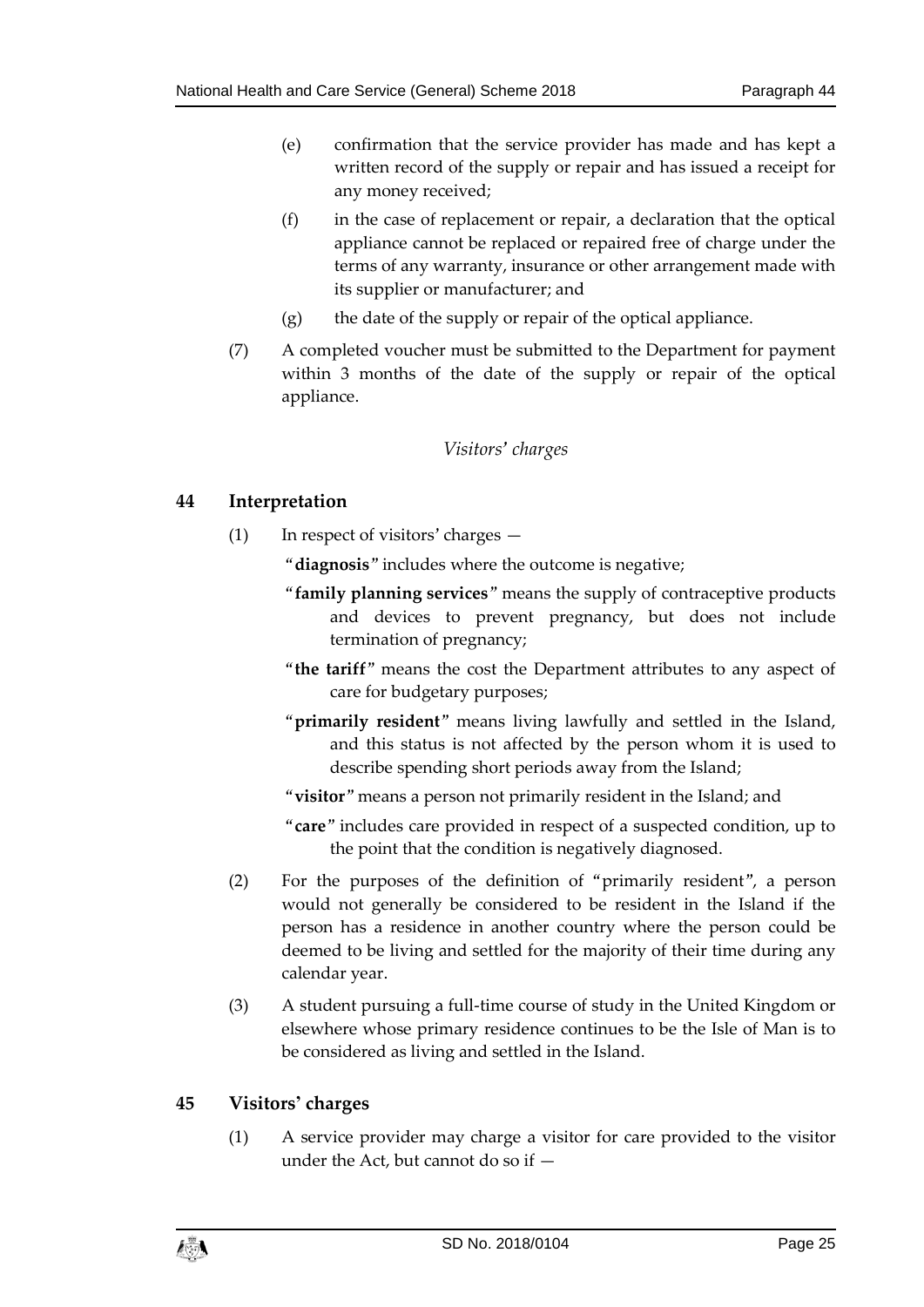- (a) the visitor is exempt from charges in accordance with paragraph 46; or
- (b) the care provided is exempt from charges in accordance with paragraph 47.
- (2) Where the making of a charge is permissible in accordance with subparagraph  $(1)$ , the charge  $-$ 
	- (a) must be calculated in accordance with this paragraph; and
	- (b) may be made at any appropriate time after the visitor has been accepted for care.
- (3) The charge payable in respect of care provided to a visitor must be determined by multiplying the tariff for that care by 150 per cent.

#### <span id="page-25-0"></span>**46 Exempt persons**

- (1) No charge is payable under paragraph 45 by, or on behalf of, a visitor who proves that he or she is entitled to exemption under subparagraph (2). No other personal exemptions in this Scheme apply in respect of visitors' charges.
- (2) A visitor may claim exemption under subparagraph (1) if the visitor can provide documentary evidence that they are —
	- (a) pursuing a full-time course of study on the Island which is of at least 6 months' duration;
	- (b) in receipt of a war disablement pension as defined in Schedule 2;
	- (c) a resident of a country or territory which has an agreement with the Island for the provision of care to visitors, to the extent provided for in the agreement; or
	- (d) visiting the Island for care by prior agreement under an administrative arrangement with another country or territory which includes terms as to payment.

#### <span id="page-25-1"></span>**47 Exempt care**

No charge is payable under paragraph 45 by or on behalf of a visitor in respect of the following care —

- (a) urgent care the need for which arose during the visit to the Island and which is required to prevent the condition from becoming acutely exacerbated;
- (b) the diagnosis of and care for the conditions set out in Schedule 8 which is necessary to protect the wider public health;
- (c) the diagnosis and treatment of sexually transmitted infections;
- (d) family planning services;

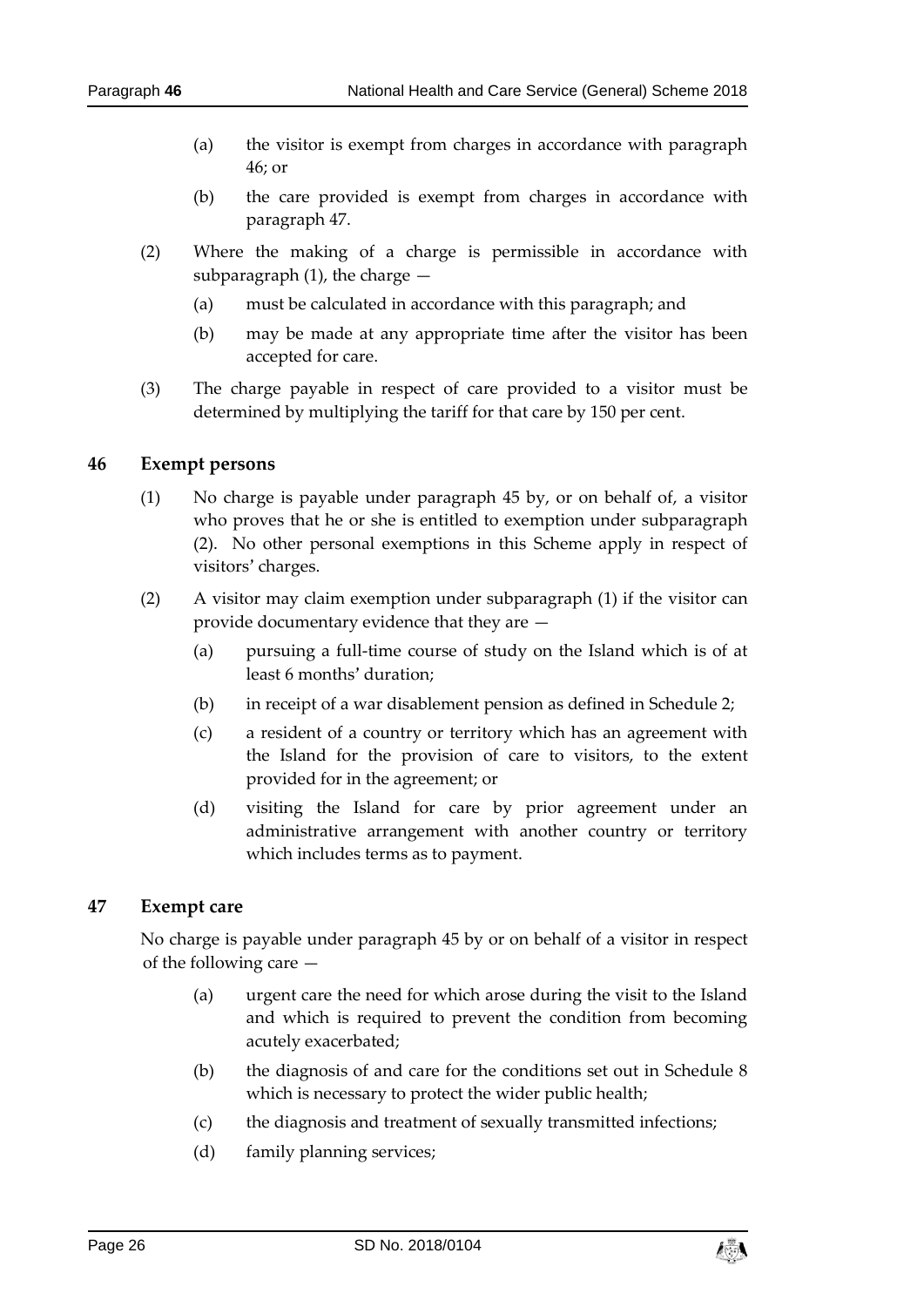- (e) care required for a physical or mental condition caused by torture, female genital mutilation, domestic violence or sexual violence, except where the visitor has travelled to the Island for the purpose of seeking that care; or
- (f) admission and detention for mental illness under the *Mental Health Act 1998*.

### <span id="page-26-0"></span>**48 Withdrawal of charge**

An application under paragraph 23 for withdrawal of charge in respect of a charge made to a visitor must be made within 3 months from the date on which the charge was made.

### *Expenses in respect of travel for off-Island care*

### <span id="page-26-2"></span><span id="page-26-1"></span>**49 Interpretation**

In respect of expenses for travel for off-Island care —

- **"the criteria"** means the Department of Health and Social Care Off-Island Care Criteria, a document maintained by the Department which sets out how the Department will assess —
	- (a) whether a person should be referred outside the Island for care under the Act;
	- (b) whether that person is eligible for escorts or visitors; and
	- (c) subject to this paragraph, what payments will be made in respect of the expenses incurred by a person or their escorts or visitors in respect of travel for off-Island care;
- "**escort**" means a person authorised in accordance with the criteria to accompany a person who has been referred outside the Island in order to receive care under the Act;
- "**transport certificate**" means a form signed by a health care professional in accordance with the criteria which confirms that off-Island travel is necessary in order for a person to obtain care under the Act; and
- "**visitor**" means a person authorised in accordance with the criteria to visit a person who has been referred outside the Island for care under the Act.

#### <span id="page-26-3"></span>**50 Payments for travel and accommodation**

- (1) The Department will make payments in respect of persons and their escorts and visitors in accordance with the criteria to assist with travel and accommodation expenses.
- (2) A person or the person's escorts or visitors will only be eligible for payments where a decision for the person to be referred outside the

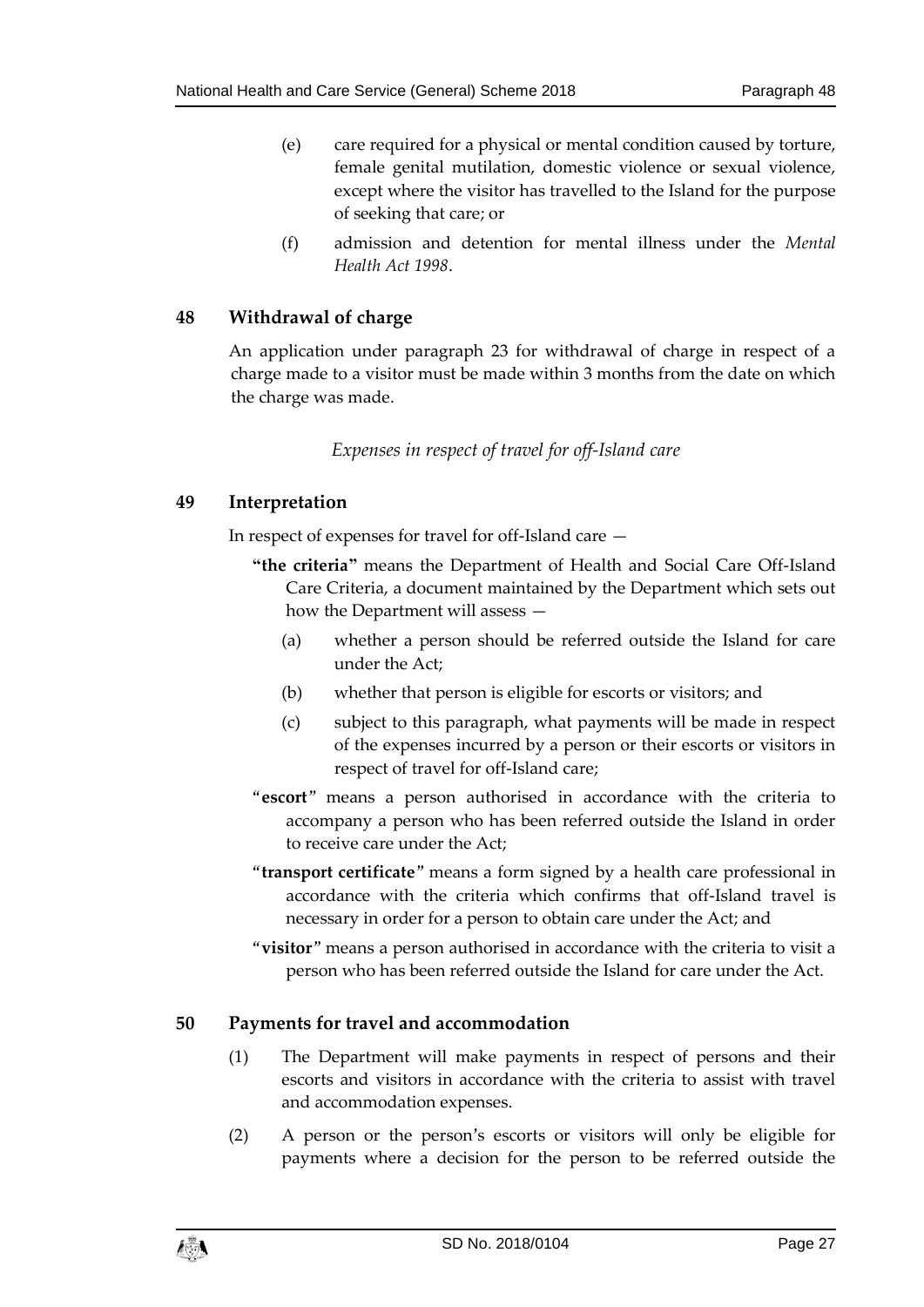Island in order to receive care has been made in accordance with the criteria and a transport certificate has been issued.

- (3) The Department may make payments directly to the provider of the travel or accommodation or may make payments to reimburse expenses.
- (4) The following must be complied with in order for a payment to be made by the Department to reimburse expenses under this paragraph —
	- (a) a written application for payment must be made by or on behalf of the person, escort or visitor; and
	- (b) where applicable, the written application must be accompanied  $by -$ 
		- (i) a receipt for any charge paid; or
		- (ii) any required evidence as to entitlement to an exemption or to payment of expenses,

and in any case the Department will respond in writing to the written application.

- (5) The amount of all payments in respect of travel for off-Island care will be determined by the Department, taking into account the cost of the travel available on the dates and times when the person, escort or visitor is required to be outside the Island.
- (6) Payments for accommodation expenses which are determined by the Department will be limited to the daily subsistence allowance set down in Schedule 9 as a contribution towards expenses reasonably and necessarily incurred.

# <span id="page-27-0"></span>**51 Expenses of returning bodies to the Island**

Where a person dies outside the Island having been referred for care under the Act which was not available on the Island, the Department must pay any expenses reasonably incurred in removing to the Island the body of the person, after deducting —

- (a) where any person is entitled by reason of the death to claim an increase in a funeral payment under regulation 9(1) of the Maternity and Funeral Expenses (General) (Isle of Man) Regulations 2002<sup>4</sup>, so much of the amount of that payment as is payable by virtue of regulation 10(2)(d) of those Regulations; or
- (b) in any other case, the difference between the amounts specified in paragraphs 8(a) and (b) of those Regulations.

#### <span id="page-27-1"></span>**52 Revocations**

The following are revoked—

-



<sup>4</sup> SD 0320/2002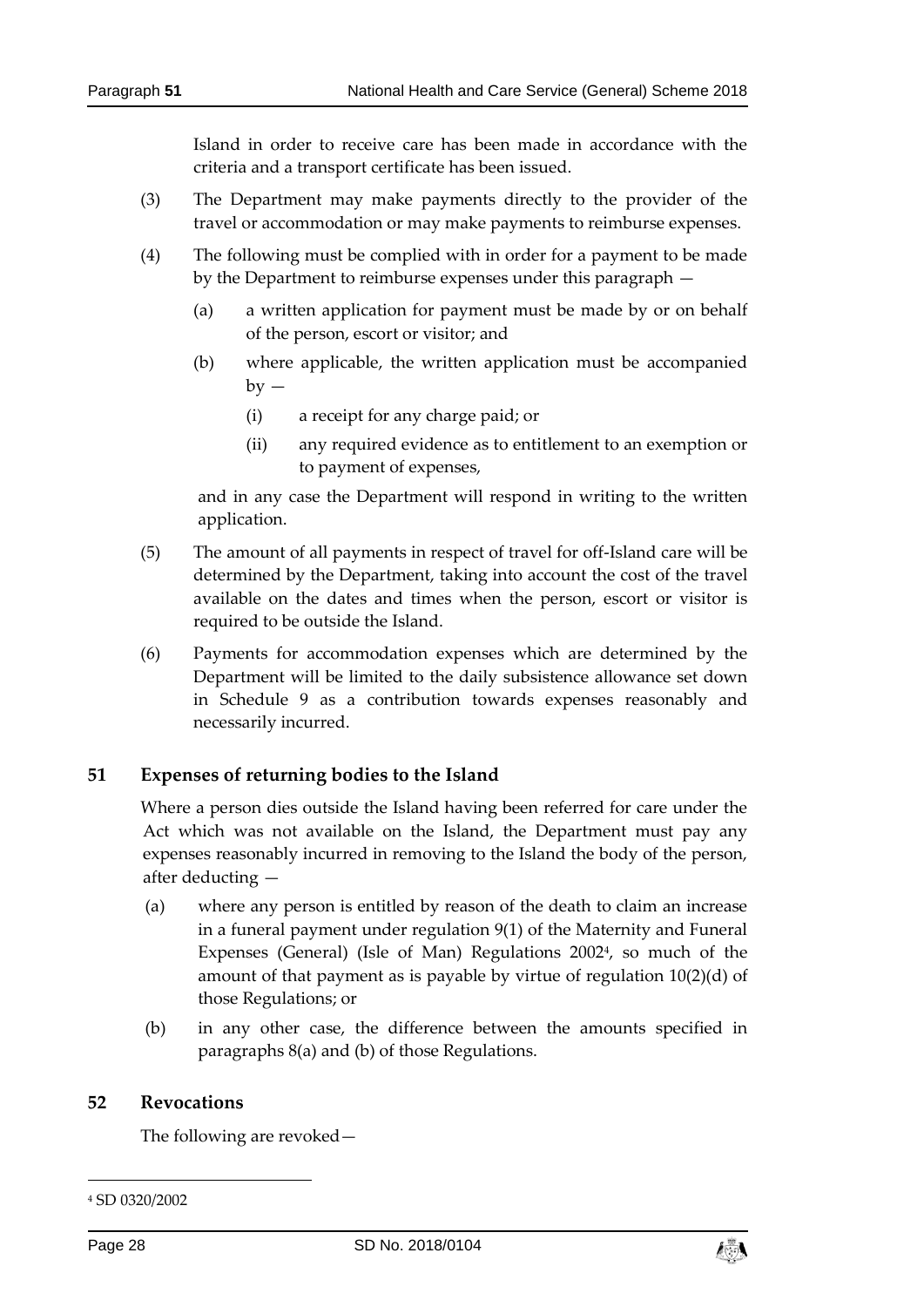- (a) the National Health Service (Optical Payments) Regulations 2004<sup>5</sup>;
- (b) the National Health Service (Charges for Drugs and Appliances) Regulations 20046;
- (c) the National Health Service (Expenses in Attending Hospitals) Regulations 2004<sup>7</sup> ;
- (d) the National Health Service (Optical Payments) (Amendment) Regulations 2004<sup>8</sup> ;
- (e) the National Health Service (Charges for Drugs and Appliances) (Amendment) Regulations 2005<sup>9</sup> ;
- (f) the National Health Service (Charges for Drugs and Appliances) (Amendment) Regulations 2010<sup>10</sup>;
- (g) the National Health Service (Overseas Visitors) Regulations 201111;
- (h) the National Health Service (Charges for Drugs and Appliances) (Amendment) (No.2) Regulations 201312; and
- (i) the National Health Service (Dental Charges) Regulations 2015<sup>13</sup> .

#### **MADE 16TH MARCH 2018**

**DAVID ASHFORD** *Minister for Health and Social Care*

 SD 0019/2004 SD 0022/2004 SD 0348/2004 SD 0662/2004 SD 0728/2005 SD 0511/2010 SD 0044/2011 SD 0118/2013 SD 0078/2015



1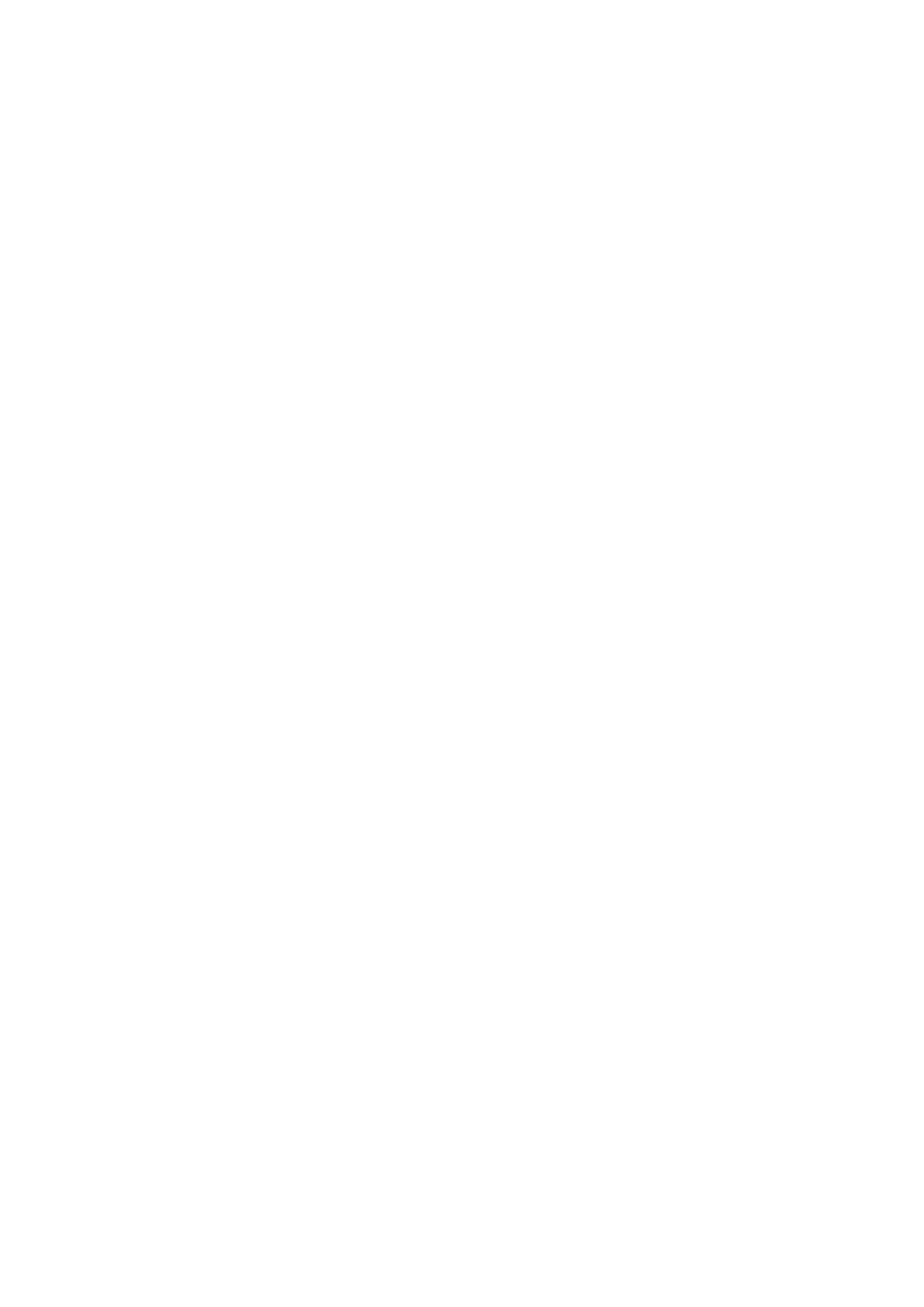#### **LIST OF SERVICES PROVIDED**

(Paragraphs 6, 17, 18 and 19)

<span id="page-30-1"></span><span id="page-30-0"></span>The services that the Department will ensure are provided are — HOSPITAL SERVICES

#### 1. In the **medical division** —

- (a) ward and in-patient services;
- (b) cardiology;
- (c) respiratory services;
- (d) elderly medicine;
- (e) gastroenterology;
- (f) stroke related services;
- (g) diabetes care and management;
- (h) neurological nursing;
- (i) renal care and management;
- (j) oncology, including chemotherapy;
- (k) rheumatology;
- (l) endocrinology;
- (m) genito-urinary medicine;
- (n) palliative care.

#### 2. In the **surgical division** —

- (a) ward and in-patient services;
- (b) accident and emergency;
- (c) ear, nose, and throat services;
- (d) theatres;
- (e) anaesthetics;
- (f) general surgery;
- (g) breast surgery;
- (h) urology;
- (i) ophthalmology;
- (j) oral surgery;
- (k) orthodontics;
- (l) orthopaedics;
- (m) plastic surgery;
- (n) orthoptics;

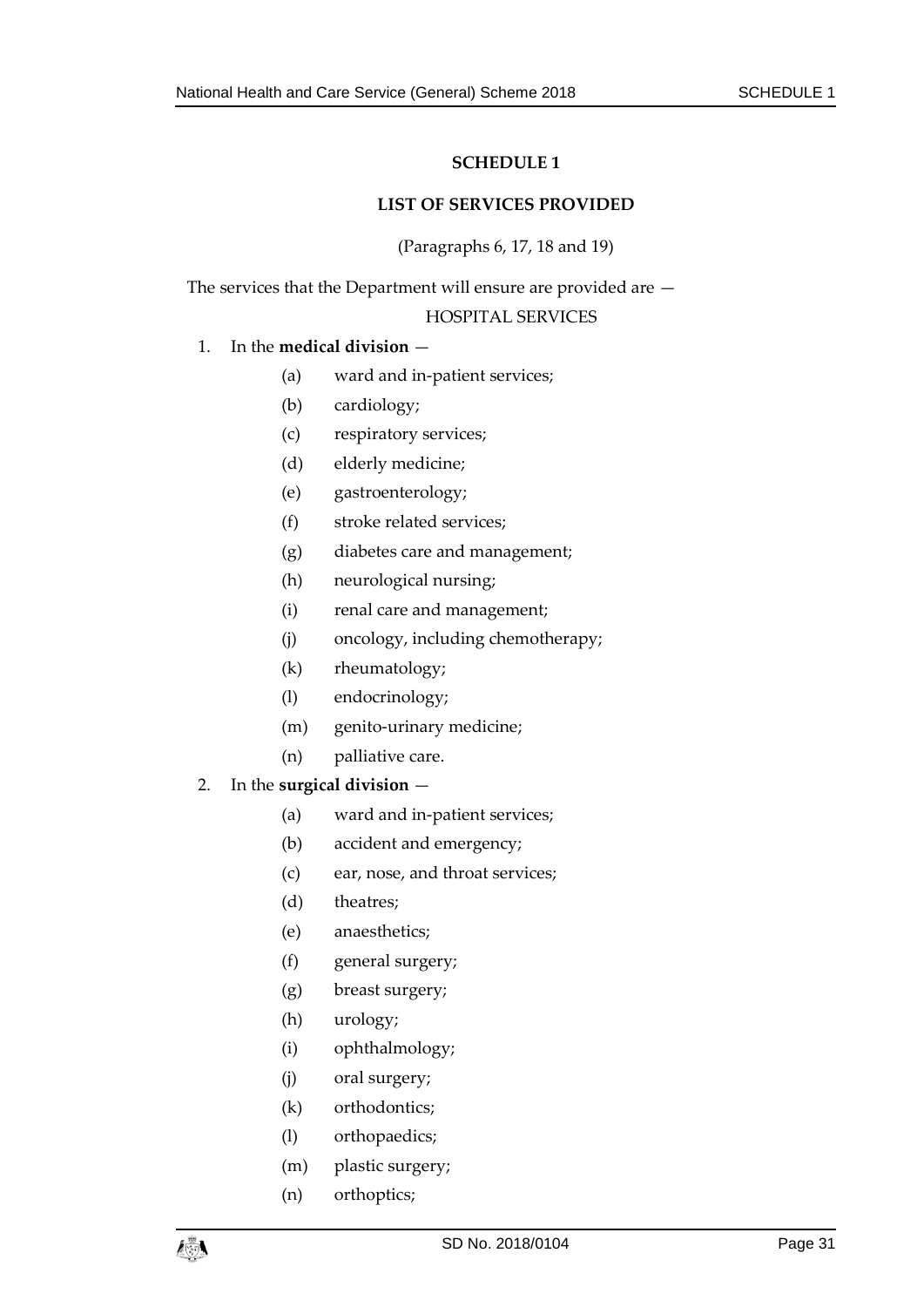- (o) audiology;
- (p) acute pain management;
- (q) cardio-thoracic surgery.

#### 3. In the **women, children and out-patients division** —

- (a) ward and in-patient services;
- (b) gynaecology;
- (c) paediatrics;
- (d) obstetrics;
- (e) community paediatric services;
- (f) community midwifery services;
- (g) community neonate services;
- (h) out-patient clinics.

#### 4. In respect of **diagnostic and professional services** —

- (a) radiology;
- (b) pharmacy; and
- (c) pathology.

#### 5. In respect of **core support services** —

- (a) portering;
- (b) security;
- (c) medical records;
- (d) laundry and linen;
- (e) catering; and
- (f) supplies.

#### COMMUNITY CARE SERVICES

#### 6. In respect of **contracted services** —

- (a) general medical services;
- (b) general dental services;
- (c) general pharmaceutical services;
- (d) general ophthalmic services.

#### 7. In respect of **Department-provided services** —

- (a) an ambulance service;
- (b) community dental services;
- (c) community nursing services (including district nursing, health visiting and school health);
- (d) prison healthcare services;
- (e) sexual health services; and

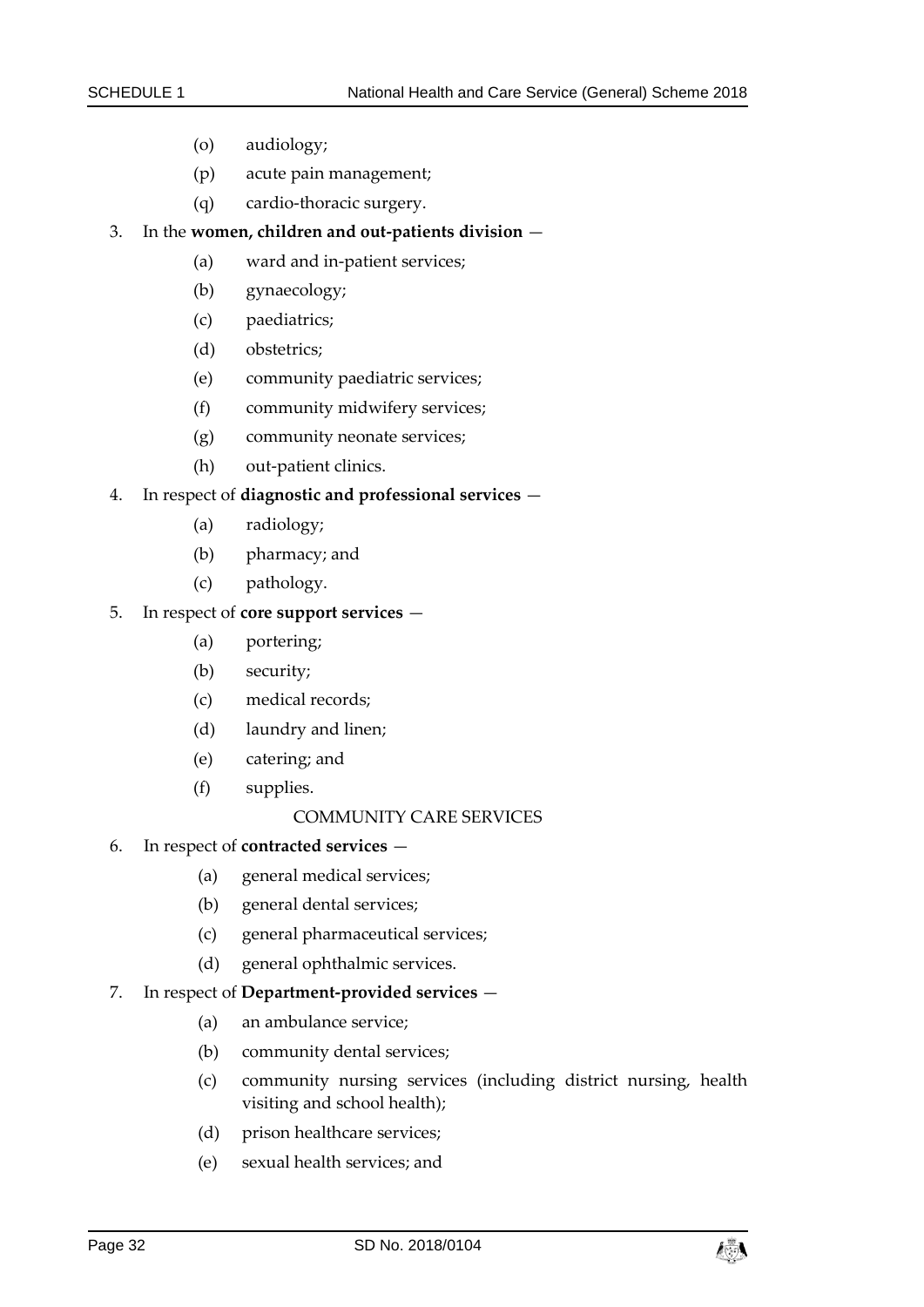(f) therapy services (including podiatry, speech and language therapy, physiotherapy, occupational therapy and dietetics).

#### MENTAL HEALTH AND WELLBEING

#### 8. In respect of **mental health and wellbeing**, services including —

- (a) community services for adults;
- (b) crisis response home treatment;
- (c) drug and alcohol services;
- (d) next step services;
- (e) older persons services;
- (f) rehabilitation and recovery service; and
- (g) child and adolescent services.

### PUBLIC HEALTH SERVICES

### 9. In respect of **health intelligence** —

- (a) measuring and analysing population data to understand health needs and inequalities, and to protect against risks to health and wellbeing;
- (b) using best evidence to inform, shape and influence local health and care policy and strategy development;
- (c) working in partnership to bring together specialist skills and people from a wide range of backgrounds who share the common goal of improving the health of persons, communities and the environment;
- (d) looking at the effectiveness of initiatives undertaken, by monitoring and evaluating changes and using this information to make improvements in the future; and
- (e) working to reduce health inequalities.
- 10. In respect of **health improvement**, services in respect of
	- (h) drugs and alcohol;
	- (i) oral health;
	- (j) sexual health;
	- (k) smoking cessation and tobacco control;
	- (l) weight management, diet and physical activity.

#### 11. In respect of **health protection**—

- (a) services in respect of vaccination and immunisation;
- (b) services in respect of the development of resilience;
- (c) screening.

#### 12. In respect of **health care** —

(a) provision of clinical recommendations;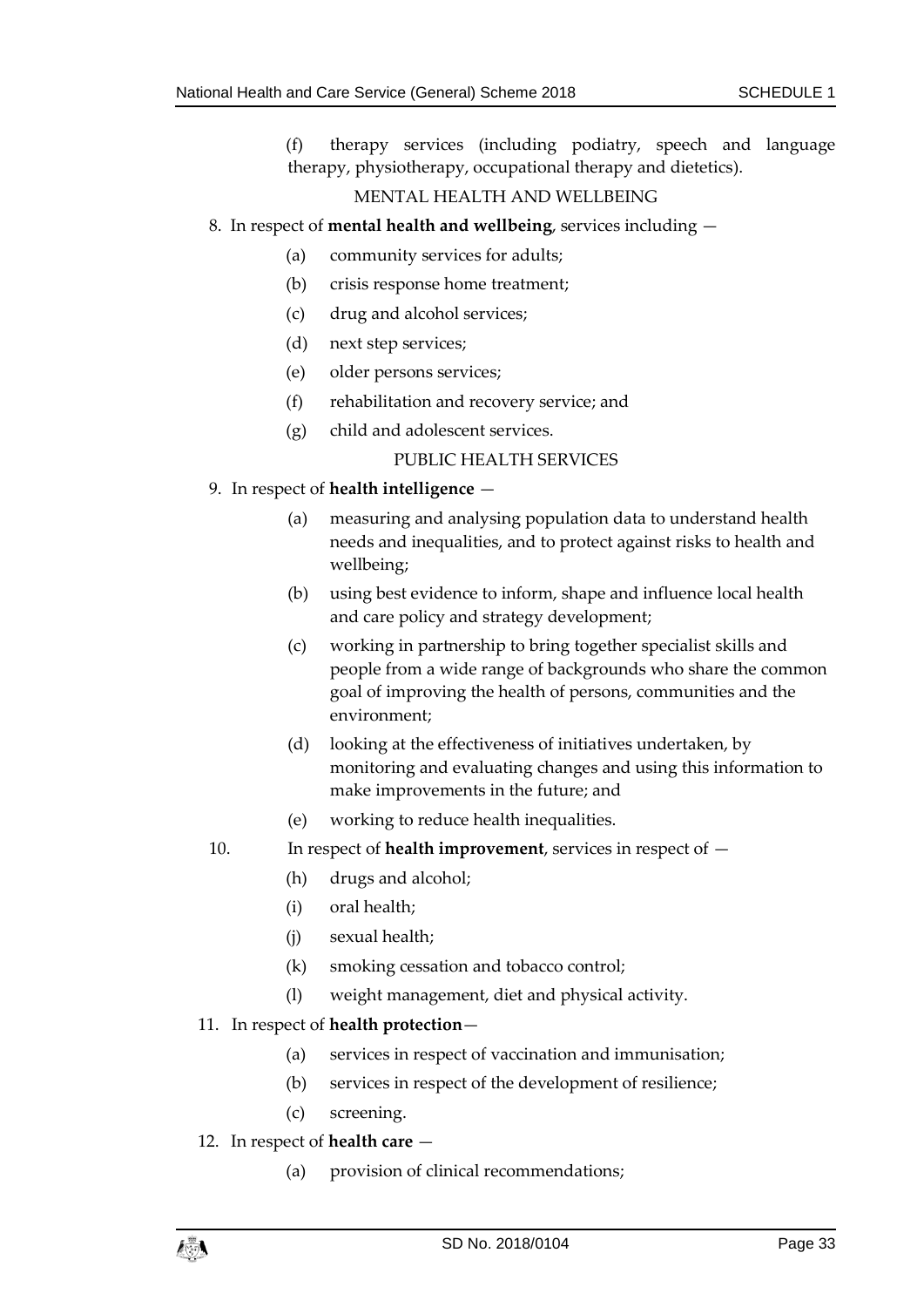(b) considering and processing individual funding requests.

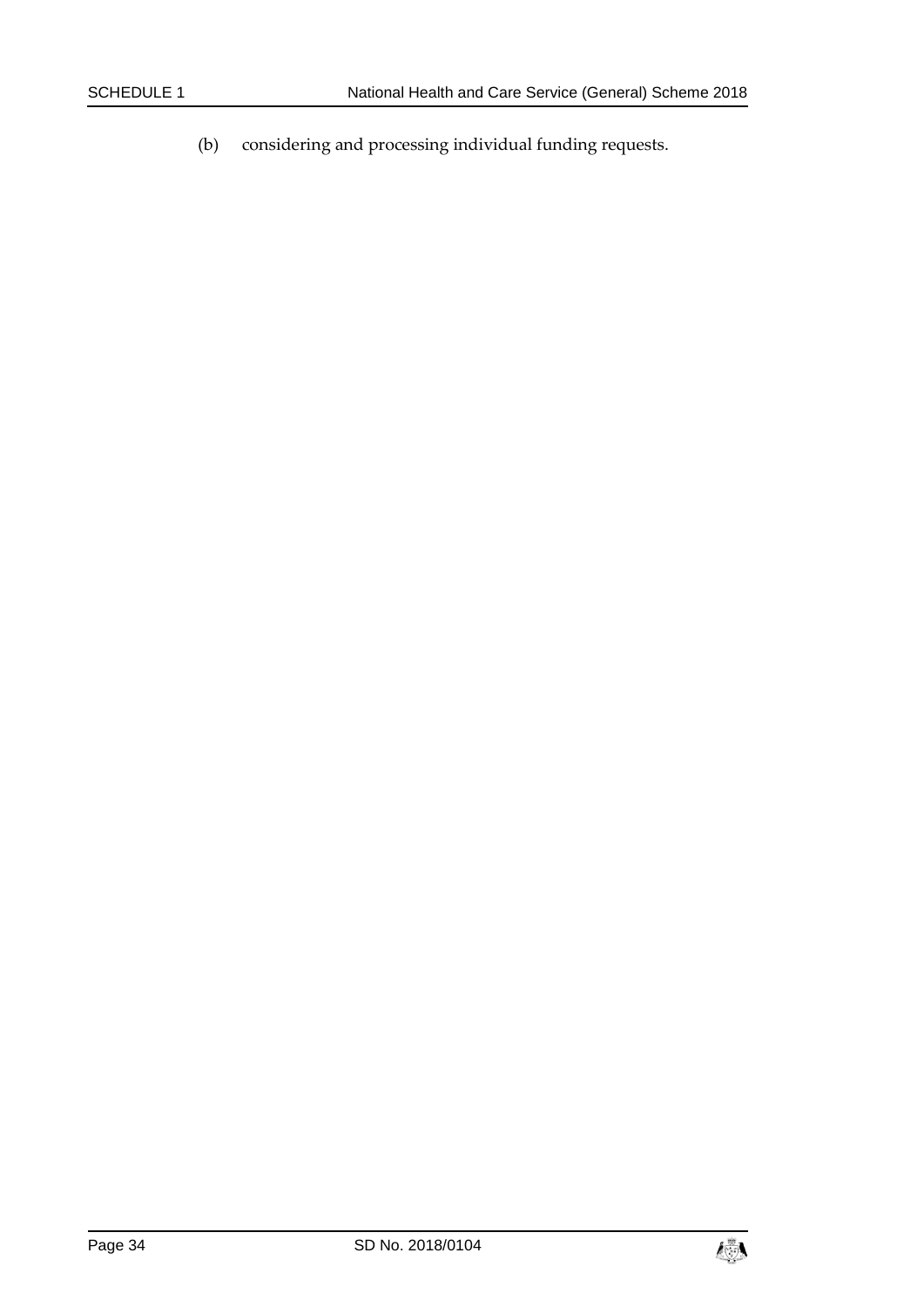# <span id="page-34-1"></span><span id="page-34-0"></span>**EXEMPTIONS AND ENTITLEMENTS – CATEGORIES AND EVIDENCE**

| Category                                            | Evidence                                  |
|-----------------------------------------------------|-------------------------------------------|
|                                                     |                                           |
| a) a person under 16 years of age                   | The person's birth certificate            |
| b) a person under 19 years of age and               | The person's birth certificate and a      |
| receiving qualifying full-time education            | document signed by the principal or other |
|                                                     | appropriate officer of a recognised       |
|                                                     | educational establishment                 |
| c) a person who has attained pensionable            | Documentary evidence of entitlement       |
| age                                                 | issued by the Treasury                    |
| d) a person in receipt of income support            | Documentary evidence of entitlement       |
| under the Social Security Contributions             | issued by the Treasury                    |
| and Benefits Act 1992 (of Parliament) as it         |                                           |
| has effect in the Island ("the 1992 Act"), or       |                                           |
| a dependant of such a person                        |                                           |
| e) a person in receipt of income-based              | Documentary evidence of entitlement       |
| jobseeker's allowance under the                     | issued by the Treasury                    |
| Jobseekers Act 1995 (of Parliament), as it          |                                           |
| has effect in the Island                            |                                           |
| f) a person receiving incapacity benefit            | Documentary evidence of entitlement       |
| under the 1992 Act for a period in excess           | issued by the Treasury                    |
| of six months                                       |                                           |
| g) a person in receipt of employed                  | Documentary evidence of entitlement       |
| person's allowance under the 1992 Act               | issued by the Treasury                    |
| h) a person accepted for the award of a             | Documentary evidence of entitlement       |
| war disablement pension                             |                                           |
| i) a prisoner                                       |                                           |
| j) a woman who is pregnant or has given             | Documentary evidence of entitlement       |
| birth within the previous 12 months                 |                                           |
| k) a person who is severely visually                | Documentary evidence of entitlement       |
| impaired as defined in Regulation 12 of             |                                           |
| the Social Services (Disability Living              |                                           |
| Allowance) Regulations 1991 <sup>14</sup> as it has |                                           |
| effect in the Island                                |                                           |
| l) a person who is suffering from one or            | Documentary evidence of entitlement       |
| more of the following conditions-                   |                                           |
| permanent fistula (including caeco                  |                                           |
| stomy, colostomy, laryngostomy or                   |                                           |
| ileostomy) requiring continuous                     |                                           |

### (Paragraphs 21 and 46)

<sup>14</sup> SI 1991/2890 see GC 129/92

1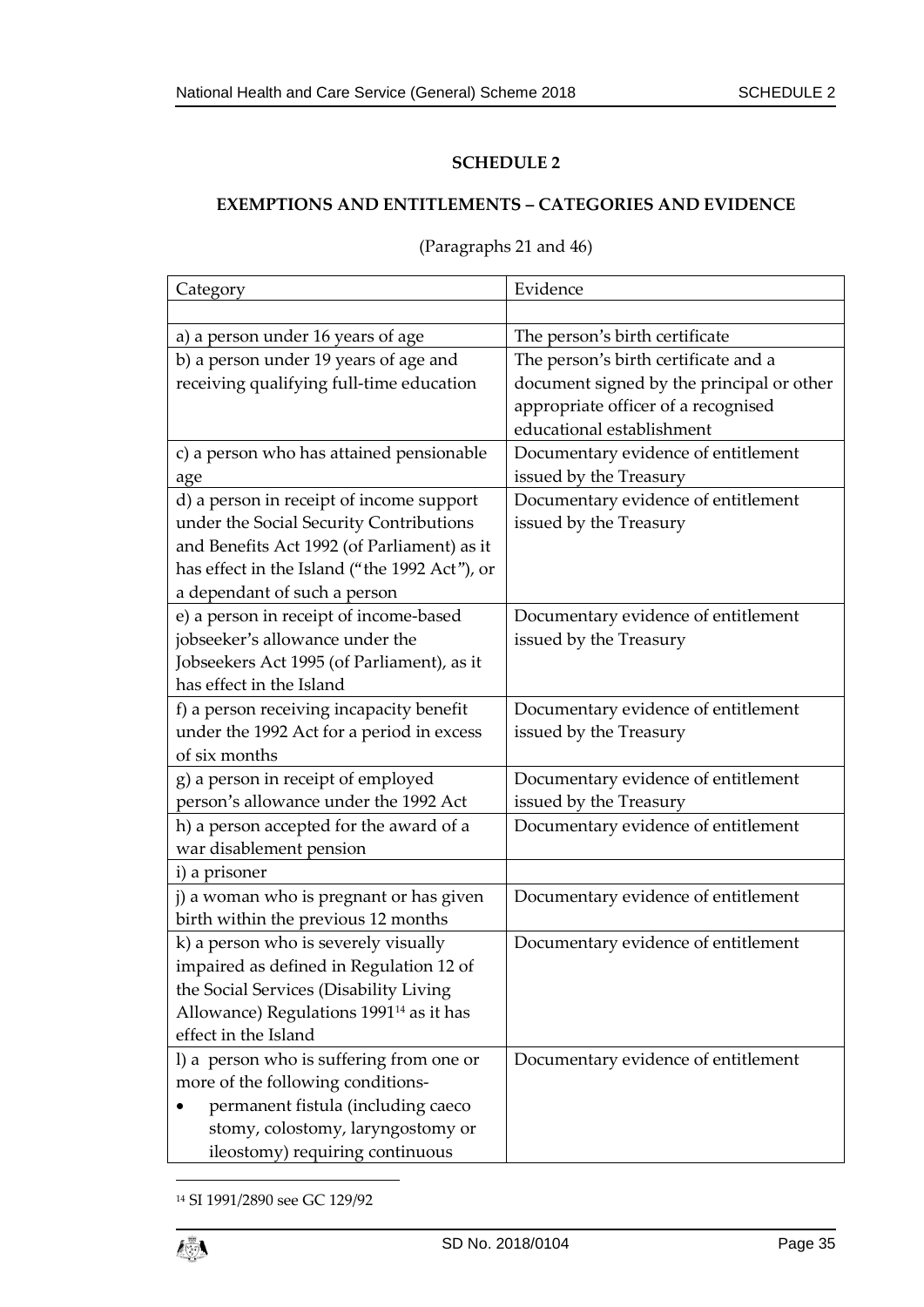|   | surgical dressing or an appliance;     |  |  |  |  |
|---|----------------------------------------|--|--|--|--|
| ٠ | the following disorders-               |  |  |  |  |
|   | forms of hypoadrenalism                |  |  |  |  |
|   | (including Addison's disease) for      |  |  |  |  |
|   | which specific substitution            |  |  |  |  |
|   | therapy is essential;                  |  |  |  |  |
|   | diabetes insipidus and other           |  |  |  |  |
|   | forms of hypopituitarism;              |  |  |  |  |
|   | diabetes mellitus, except where        |  |  |  |  |
|   | treatment is by diet alone;            |  |  |  |  |
|   | hypoparathyroidism;                    |  |  |  |  |
|   | myasthenia gravis;                     |  |  |  |  |
|   | myxoedema;                             |  |  |  |  |
| ٠ | epilepsy requiring continuous anti-    |  |  |  |  |
|   | convulsive therapy; or                 |  |  |  |  |
| ٠ | a continuing physical disability which |  |  |  |  |
|   | prevents the patient from leaving      |  |  |  |  |
|   | their residence without the help of    |  |  |  |  |
|   | another person                         |  |  |  |  |

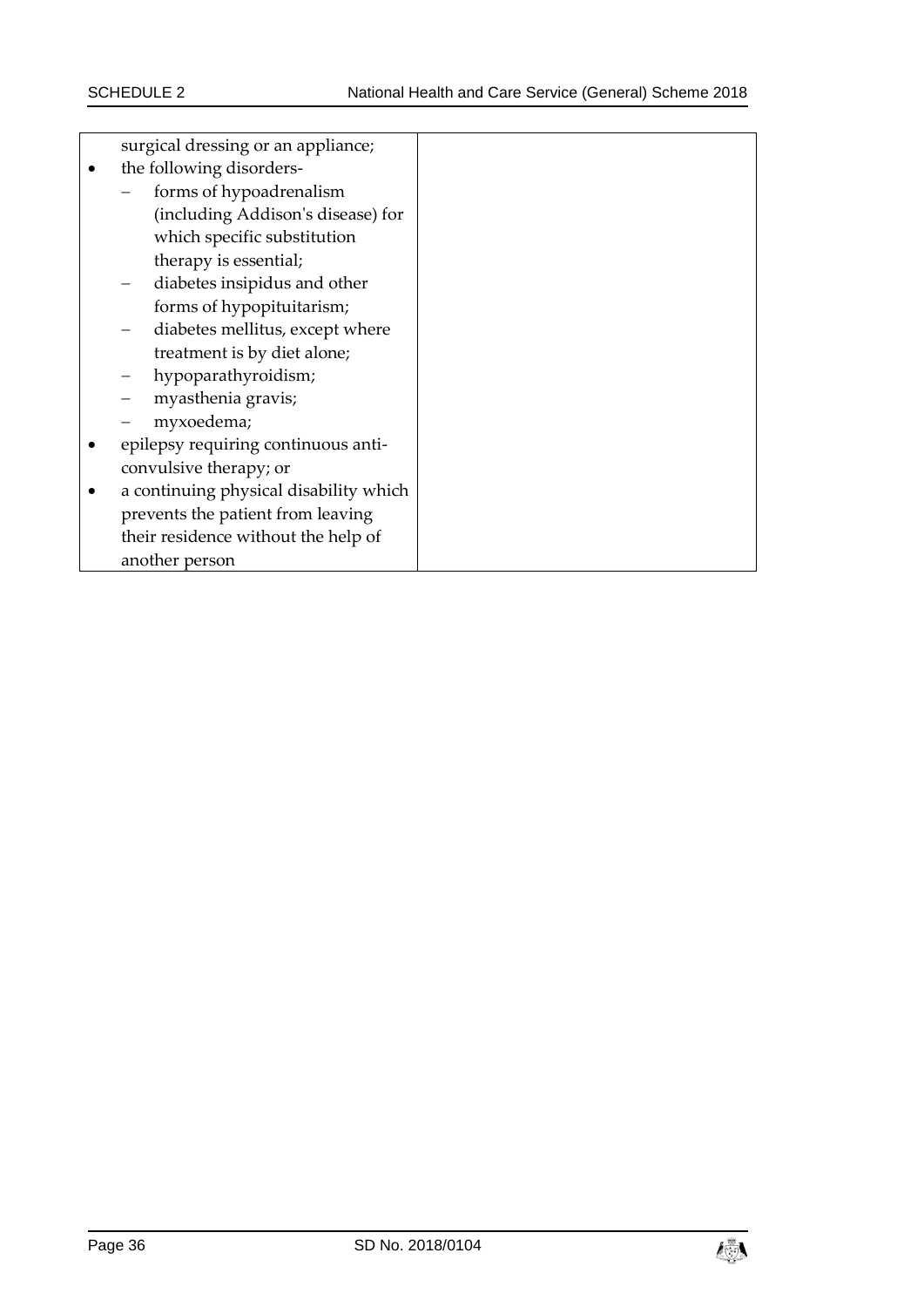# <span id="page-36-1"></span><span id="page-36-0"></span>**PRESCRIPTION AND PRE-PAYMENT CERTIFICATE CHARGES**

| <b>Medicines</b>                        | Appliances                                                                               | Prepayment<br>Certificates | Sum Payable (£)               |
|-----------------------------------------|------------------------------------------------------------------------------------------|----------------------------|-------------------------------|
| The supply of any<br>quantity of a drug |                                                                                          |                            | 5.00                          |
|                                         | Item of elastic<br>hosiery (anklet,<br>legging, knee-cap,<br>below or thigh<br>stocking) |                            | 7.70 (i.e. 15.40 per<br>pair) |
|                                         | Abdominal<br>$\alpha$<br>Spinal Support                                                  |                            | 36.80                         |
|                                         | <b>Surgical Brassiere</b>                                                                |                            | 24.35                         |
|                                         | <b>Stock</b><br>Modacrylic<br>Wig                                                        |                            | 60.00                         |
|                                         | Partial Human Hair<br>Wig                                                                |                            | 158.90                        |
|                                         | Full Bespoke<br>Human Hair Wig                                                           |                            | 232.45                        |
|                                         | Any other<br>appliance                                                                   |                            | 7.70                          |
|                                         |                                                                                          | Valid for 4 months         | 20.00                         |
|                                         |                                                                                          | Valid for 12 months        | 60.00                         |

(Paragraphs 3, 27 and 28)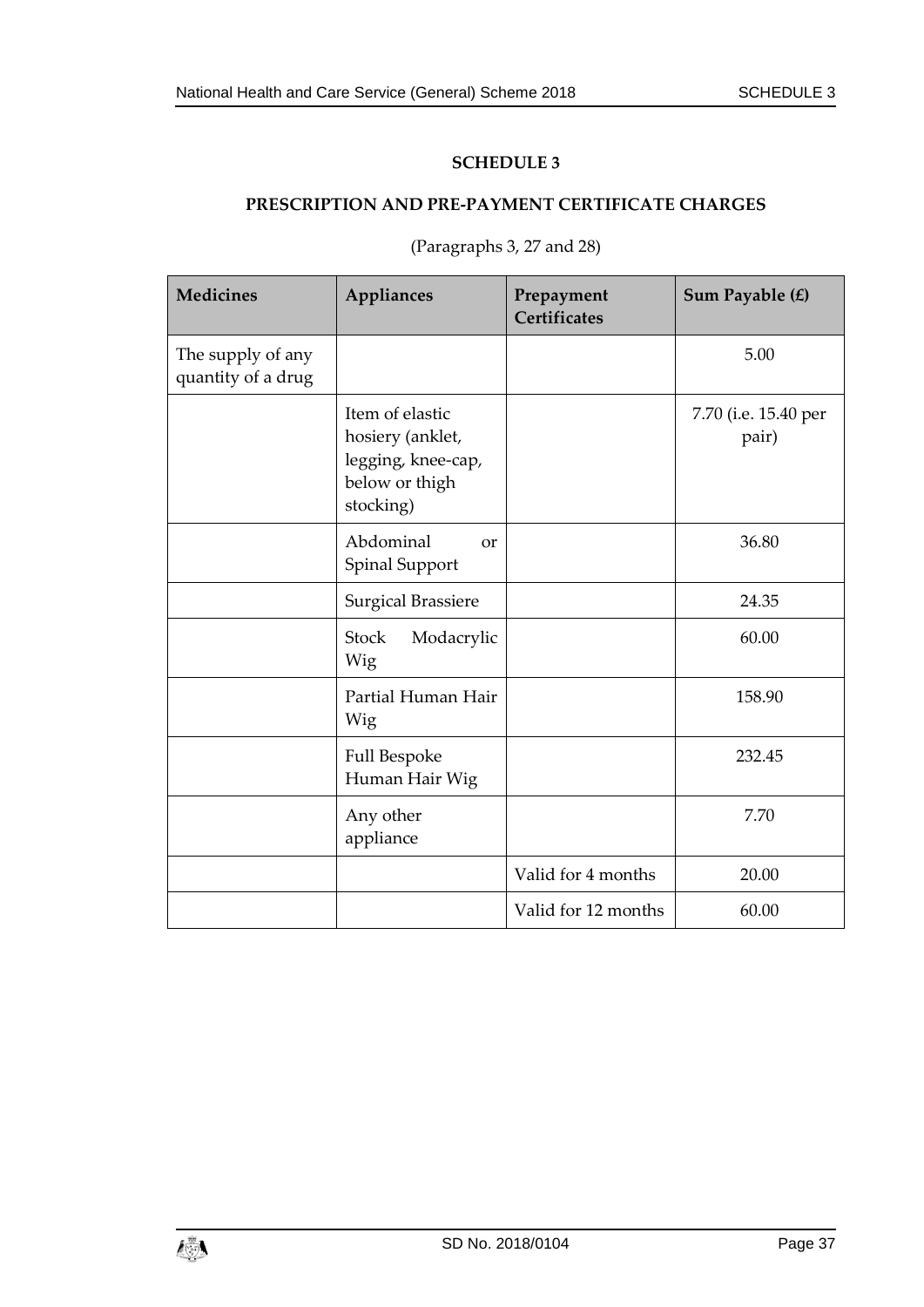#### **DENTAL CHARGES**

(Paragraphs 32 and 33)

#### <span id="page-37-1"></span><span id="page-37-0"></span>**Band 1 Charges – Diagnosis, treatment planning and maintenance**

In respect of any course of treatment the entirety of the components of which are set out below the charge is  $£20.60$  –

- 1. Orthodontic case assessment and report
- 2. Advice, dental charting, diagnosis and treatment planning
- 3. Radiographic examination, including panoral and lateral headplates, and radiological report
- 4. Study casts including in association with occlusal analysis
- 5. Colour photographs
- 6. Instruction in the prevention of dental and oral disease including dietary advice and dental hygiene instruction
- 7. Surface application as primary preventive measures, sealants and topical fluoride preparations
- 8. Scaling, polishing and marginal correction of filings
- 9. Taking material for pathological examination
- 10. Adjustments to and easing of dentures or orthodontic appliances
- 11. Treatment of sensitive cementum

#### **Band 2 Charges - Treatment**

In respect of any course of treatment the entirety of the components of which are set out below the charge is £56.30, irrespective of whether the remainder of the components of the course of treatment are set out in Band 1.

- 1. Non-surgical periodontal treatment, including root planning, deep scaling, irrigation of periodontal pockets and subgingival curettage and all necessary scaling and polishing
- 2. Surgical periodontal treatment, including gingivectomy, gingivoplasty or removal of an operculum
- 3. Surgical periodontal treatment, including raising and replacement of a mucoperiostal flap, curettage, root planning and bone resection
- 4. Free gingival grafts
- 5. Permanent fillings in amalgam, composite resin, synthetic resin, glass ionomer, compomers, silicate or silico-phosphate, including acid etch retention
- 6. Sealant restorations
- 7. Endodontic treatment of permanent or retained deciduous teeth
- 8. Pulpotomy
- 9. Apicectomy
- 10. Extraction of teeth
- 11. Transplantation of teeth

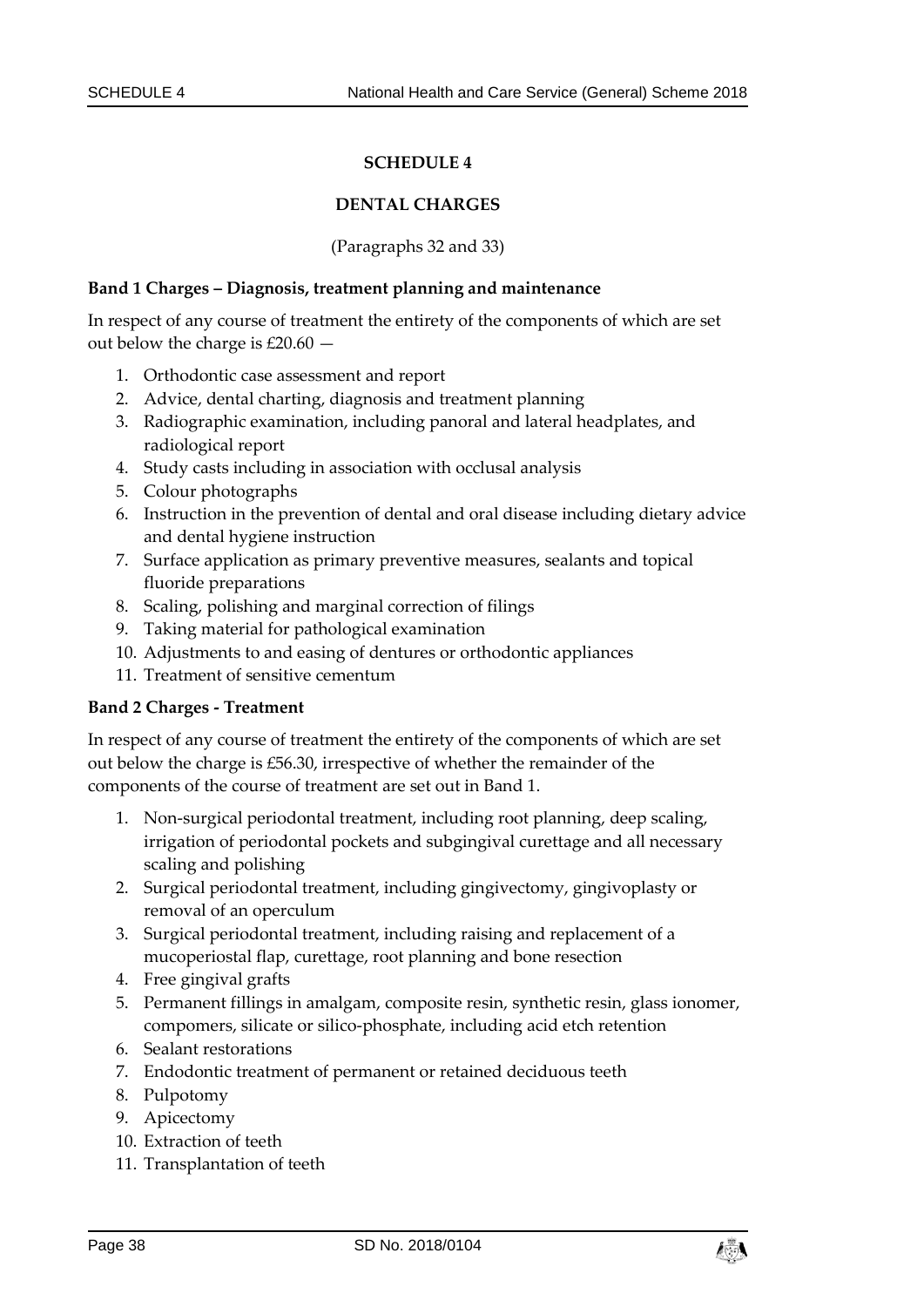- 12. Oral surgery including surgical removal of cyst, buried root, unerupted tooth, impacted tooth or existed tooth and alveolectomy
- 13. Soft tissue surgery in relation to the buccal cavity and lips
- 14. Frenectomy, frenoplasty and frenotomy
- 15. Relining and rebasing dentures including soft linings
- 16. Addition of tooth, clasp, labial or buccal flange to dentures
- 17. Splints (other than laboratory fabricated splints) in relation to periodontally compromised teeth and in connection with external trauma
- 18. Bite raising appliances (other than laboratory fabricated appliances)

# **Band 3 Charges - Provision of Appliances**

In respect of any course of treatment the entirety of the components of which are set out below the charge is £244.30; irrespective of whether the remainder of the components of the course of treatment are set out in Bands 1 or 2.

- 1. Laboratory fabricated porcelain or composite veneers, including acid etch retention
- 2. Inlays, pinlays, onlays and palatal veneers, in alloys containing 60% or more fine gold, porcelain, composite resin and ceramics

# *Crowns including any pin or post aids to retention*

- 1. Full or three quarter crown cast in alloys containing not less than 33⅓% fine gold or platinum and palladium
- 2. Full or jacket crown cast in alloys containing stainless steel or cobalt chromium or nickel chromium
- 3. Crown in porcelain, synthetic resin and other non-metallic crowns
- 4. Full or jacket crowns in alloys containing not less than33 1/3% fine gold or platinum or palladium, or alloys containing stainless steel or cobalt chromium or nickel chromium, with thermally bonded porcelain
- 5. Jacket crown thermally bonded to wrought platinum coping
- 6. Prefabricated full or jacket crown, including any pin or post retention

# *Bridges including any pin or post aids to retention*

- 1. Bridges in alloys containing 60% or more fine gold with or without thermally bonded facings
- 2. Bridges cast in alloys containing stainless steel, cobalt chromium or nickel chromium, with or without thermally bonded facings
- 3. Acid etch retained bridges
- 4. Bridges in other non-metallic materials
- 5. Provision of full (complete) or partial dentures and obturators in synthetic resin and/or metal, including any cast or wrought metal components or aids to retention
- 6. Orthodontic treatment and appliances
- 7. Other custom made appliances excluding sports guards.

# **Urgent Treatment under Band 1 Charge**

In respect of any urgent course of treatment the entirety of the components of which are set out below the charge is £20.60.

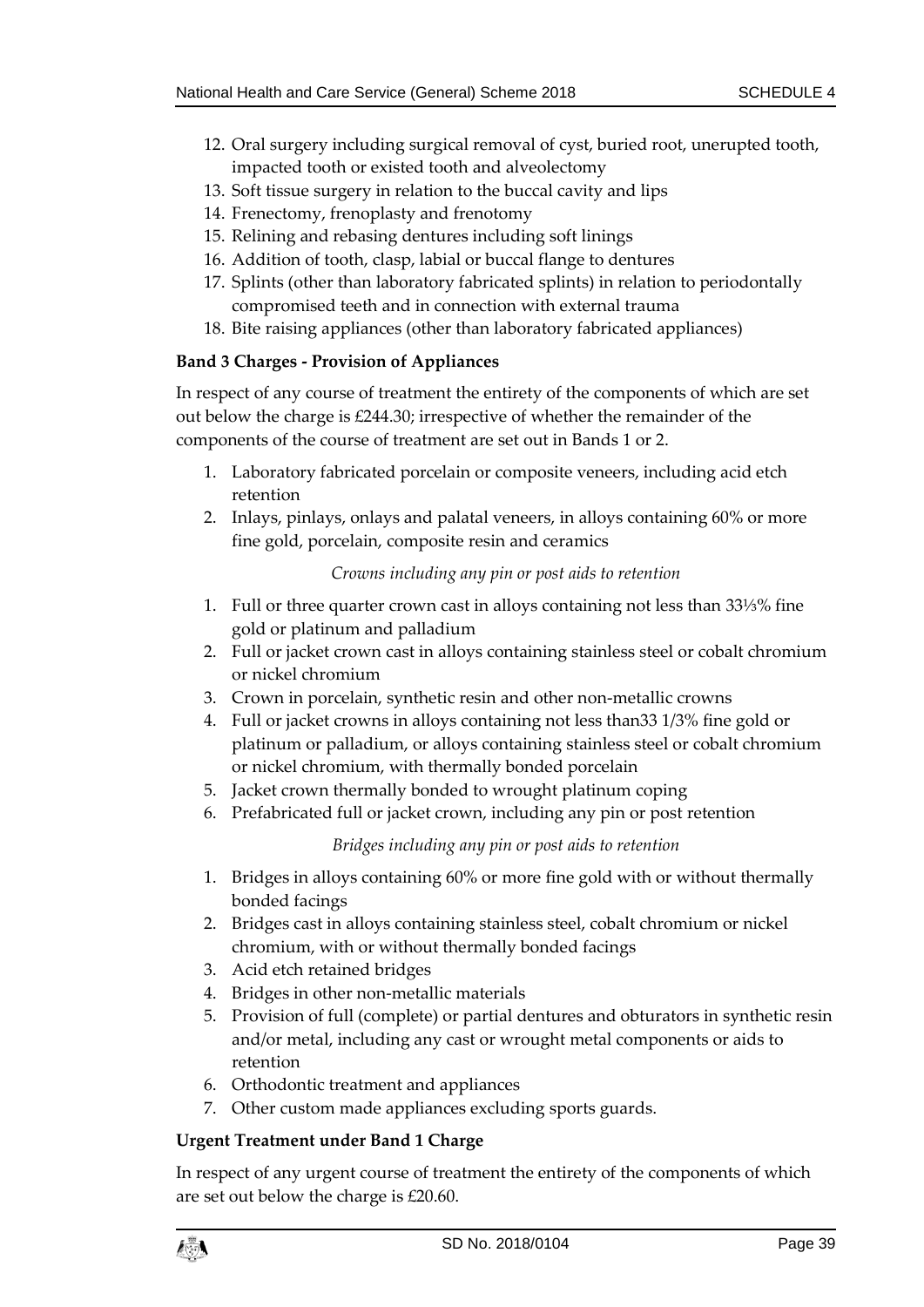- 1. Radiographic examination and radiological report
- 2. Dressing of teeth and palliative treatment
- 3. Pulpectomy or vital pulpotomy
- 4. Re-implantation of a luxated or subluxated permanent tooth following trauma including any necessary endodontic treatment
- 5. Repair and refixing of inlays and crowns
- 6. Refixing a bridge
- 7. Temporary bridges
- 8. Extraction of not more than 2 teeth
- 9. Provision of post-operative care including treatment of infected sockets
- 10. Adjustment and alteration of dentures or orthodontic appliances
- 11. Urgent treatment for acute conditions of the gingivae or oral mucosa, including treatment for pericoronitis or for ulcers and herpetic lesions, and any necessary oral hygiene inspection in connection with such treatment
- 12. Treatment of sensitive cementum or dentine
- 13. Incising an abscess
- 14. Other treatment immediately necessary as a result of trauma
- 15. Not more than 1 permanent filling in amalgam, composite resin, synthetic resin, glass ionomer, compomers, silicate or silico-phosphate including acid etch retention.

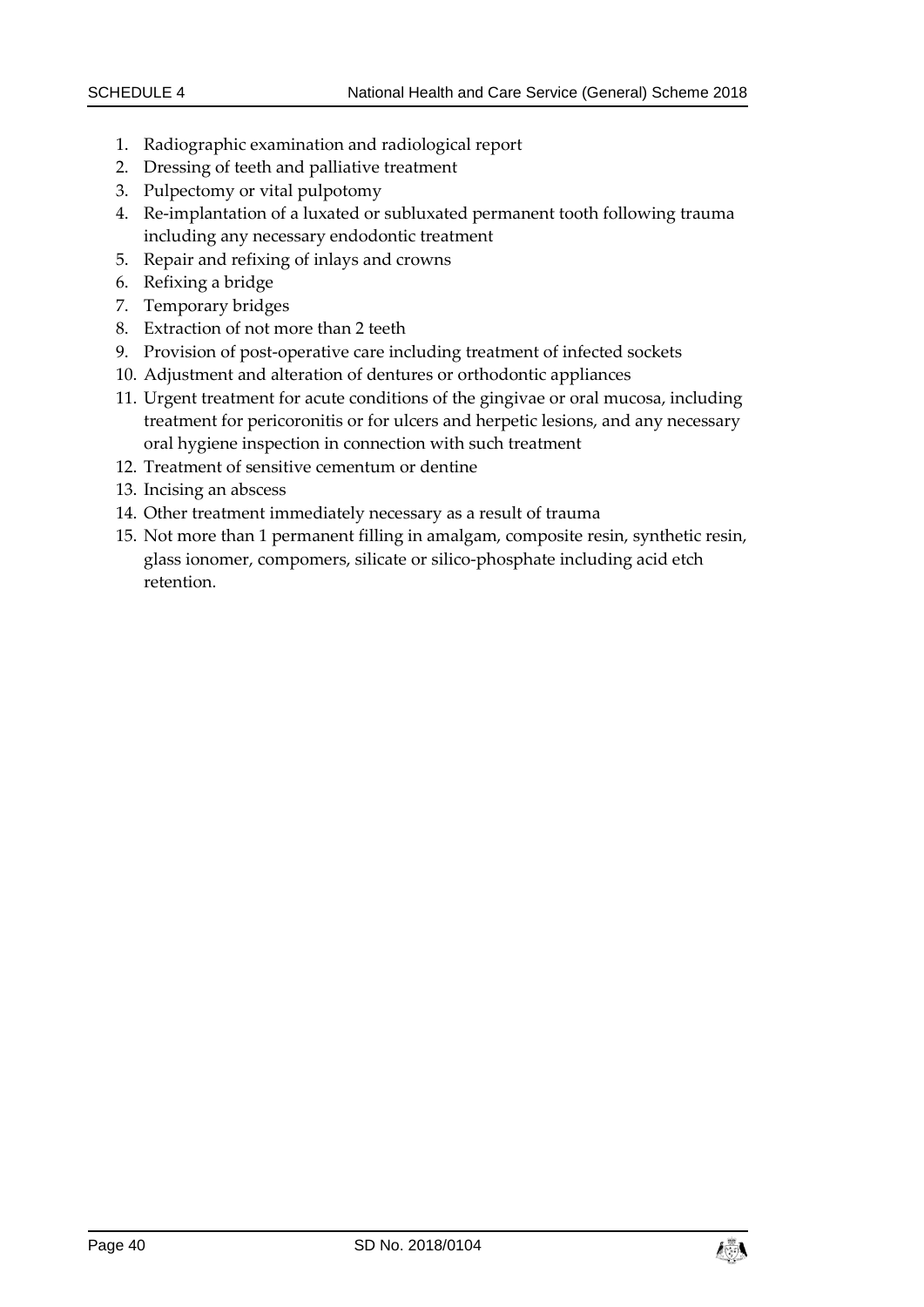### **OPTICAL VOUCHER VALUES**

# (Paragraphs 37, 39, 40 and 41)

<span id="page-40-1"></span><span id="page-40-0"></span>

| Optical voucher values                                         |              |         |
|----------------------------------------------------------------|--------------|---------|
| Type of Optical Appliance                                      | Letter       | Voucher |
|                                                                | Code         | Value   |
| With single vision lenses -                                    |              |         |
| (a) of a spherical power of not more than 6 dioptres with a    |              |         |
| cylindrical power of not more than 2 dioptres;                 | A            | £32.10  |
| (b) of a spherical power of not more than 2 dioptres with a    |              |         |
| cylindrical power of more than 2 dioptres and not more than 4  |              |         |
| dioptres.                                                      |              |         |
| With single vision lenses -                                    |              |         |
| (a) of a spherical power of more than 2 dioptres but not more  |              |         |
| than 6 dioptres with a cylindrical power of more than 2        | B            | £48.80  |
| dioptres but not more than 4 dioptres;                         |              |         |
| (b) of a spherical power of more than 6 dioptres but less than |              |         |
| 10 dioptres with a cylindrical power of not more than 2        |              |         |
| dioptres.                                                      |              |         |
| With single vision lenses -                                    |              |         |
| (a) of a spherical power of l0 or more dioptres but not more   |              |         |
| than 20 dioptres with a cylindrical power of not more than 6   |              |         |
| dioptres;                                                      |              |         |
| (b) with a spherical power of not more than l0 dioptres with a | $\mathsf{C}$ | £71.30  |
| cylindrical power of more than 4 dioptres but not more than 6  |              |         |
| dioptres;                                                      |              |         |
| (c) of a spherical power of more than 6 dioptres but less than |              |         |
| 10 dioptres with a cylindrical power of more than 2 dioptres   |              |         |
| but not more than 4dioptres.                                   |              |         |
| With single vision lenses -                                    |              |         |
| (a) of a spherical power of more than 20 dioptres with any     |              |         |
| cylindrical power;                                             | D            | £161.00 |
| (b) of a spherical power of not more than 20 dioptres with a   |              |         |
| cylindrical power of more than 6 dioptres.                     |              |         |
| With bifocal lenses -                                          |              |         |
| (a) of a spherical power of not more than 6 dioptres with a    |              |         |
| cylindrical power of not more than 2 dioptres;                 | Ε            | £55.40  |
| (b) of a spherical power of not more than 2 dioptres with a    |              |         |
| cylindrical power of more than 2 dioptres and not more than 4  |              |         |
| dioptres.                                                      |              |         |
| With bifocal lenses -                                          |              |         |
| (a) of a spherical power of more than 6 dioptres but less than |              |         |
| 10 dioptres with a cylindrical power of not more than 2        | F            | £70.40  |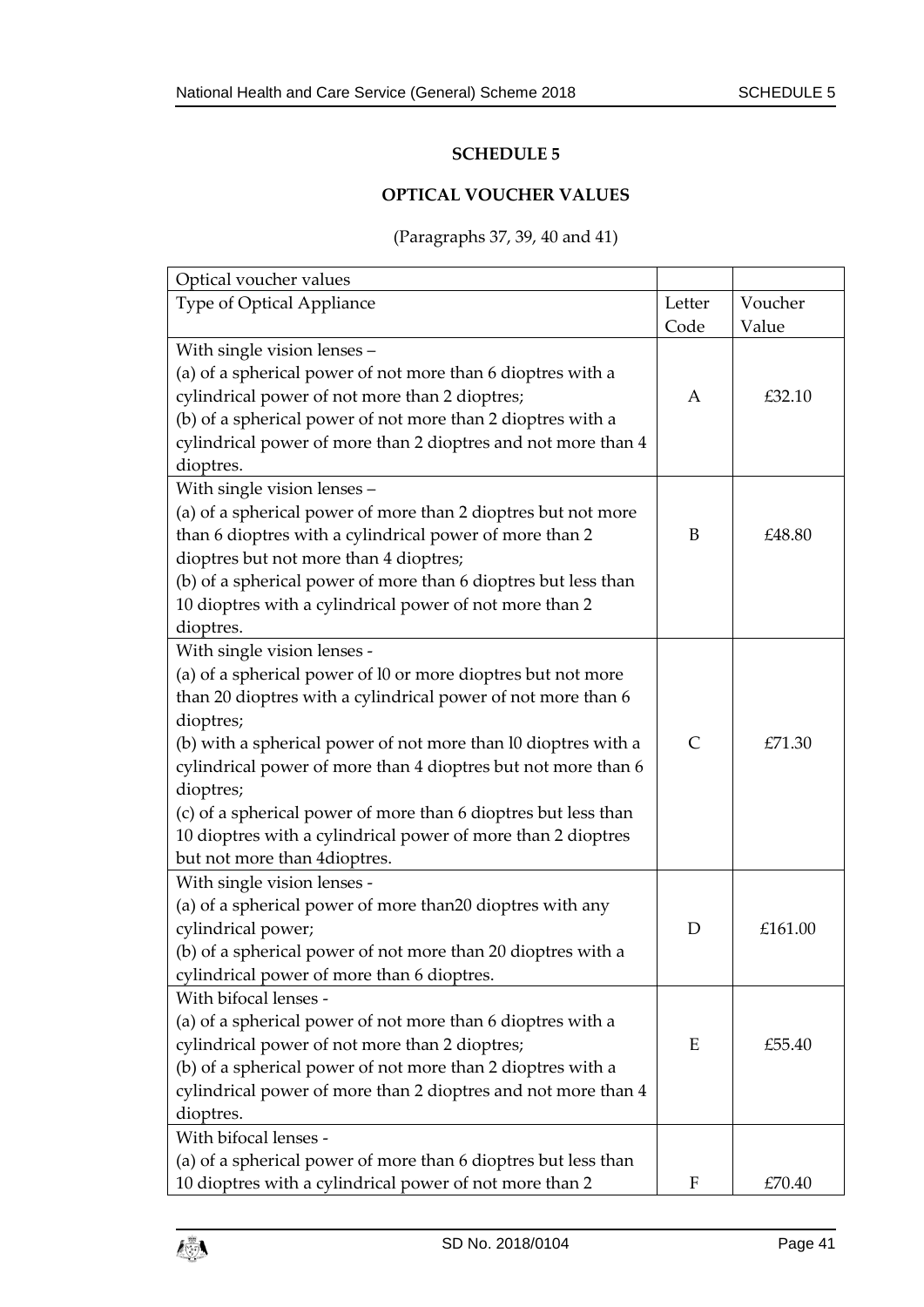| dioptres;                                                      |   |         |  |  |  |
|----------------------------------------------------------------|---|---------|--|--|--|
| (b) of a spherical power of more than 2 dioptres but not more  |   |         |  |  |  |
| than 6 dioptres with a cylindrical power of more than 2        |   |         |  |  |  |
| dioptres but not more than 4 dioptres.                         |   |         |  |  |  |
| With bifocal lenses -                                          |   |         |  |  |  |
| (a) of a spherical power of 10 or more dioptres but not more   |   |         |  |  |  |
| than 14 dioptres with a cylindrical power of not more than 6   |   |         |  |  |  |
| dioptres;                                                      |   |         |  |  |  |
| (b) of a spherical power of not more than 10 dioptres with a   | G | £91.30  |  |  |  |
| cylindrical power of more than 4 dioptres but not more than 6  |   |         |  |  |  |
| dioptres;                                                      |   |         |  |  |  |
| (c) of a spherical power of more than 6 dioptres but less than |   |         |  |  |  |
| 10 dioptres with a cylindrical power of more than 2 dioptres   |   |         |  |  |  |
| but not more than 4 dioptres.                                  |   |         |  |  |  |
| With prism-controlled bifocal lenses of any power or with      |   |         |  |  |  |
| bifocal lenses -                                               |   |         |  |  |  |
| (a) of a spherical power of more than 14 dioptres with any     | H | £177.00 |  |  |  |
| cylindrical power;                                             |   |         |  |  |  |
| (b) of a spherical power of not more than 14 dioptres with a   |   |         |  |  |  |
| cylindrical power of more than 6 dioptres.                     |   |         |  |  |  |
| Not falling within any of the above paragraphs                 |   | £164.80 |  |  |  |

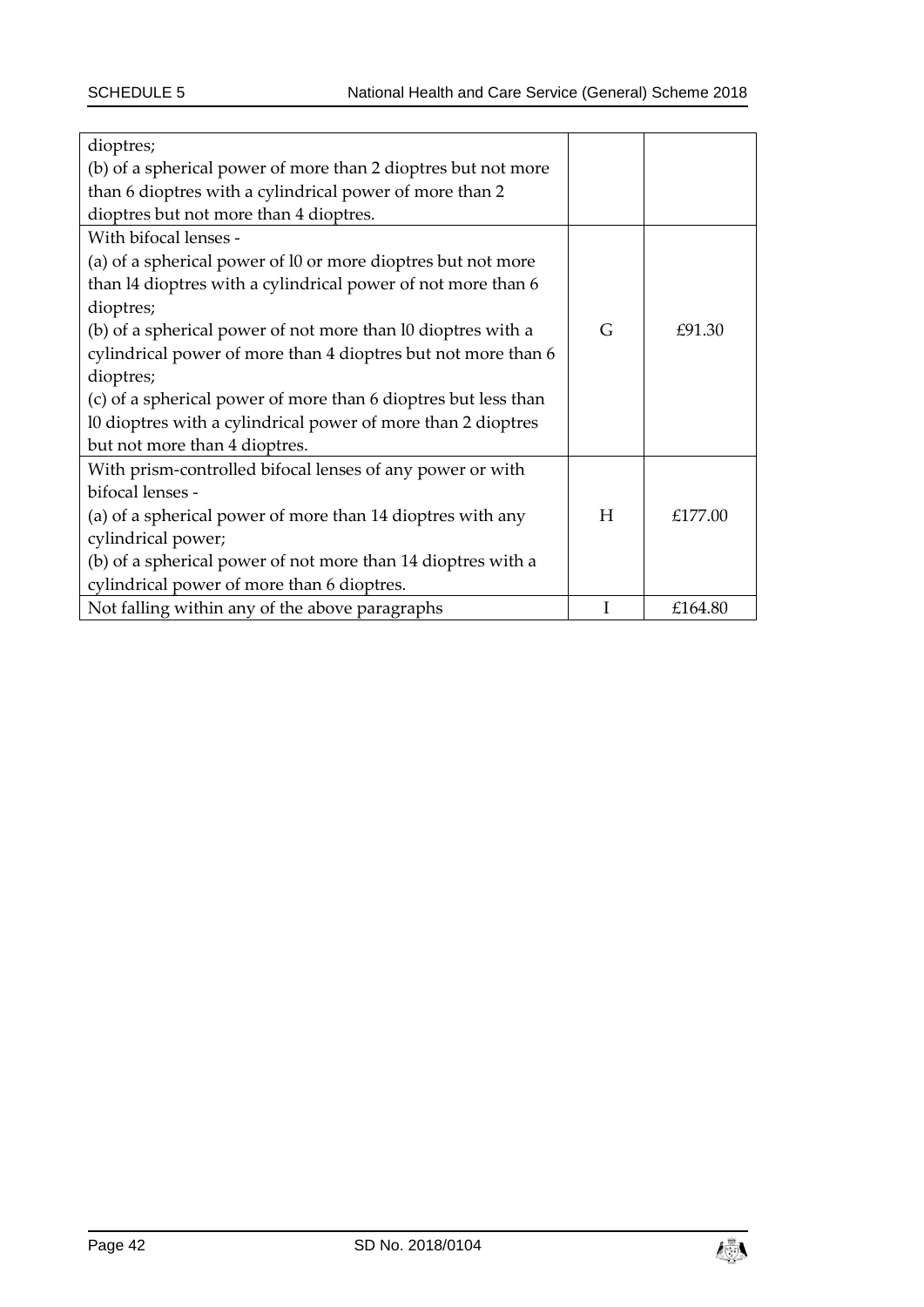# <span id="page-42-1"></span><span id="page-42-0"></span>**OPTICAL APPLIANCE REPAIR OR REPLACEMENT VOUCHER VALUES**

|         | Letter Codes (See Schedule 5) |       |              |        |       |              |       |        |        |
|---------|-------------------------------|-------|--------------|--------|-------|--------------|-------|--------|--------|
| Repair  | $\mathbf{A}$                  | B     | $\mathsf{C}$ | D      | E     | $\mathbf{F}$ | G     | H      | I      |
| or      |                               |       |              |        |       |              |       |        |        |
| replace |                               |       |              |        |       |              |       |        |        |
| ment    | £                             | £     | £            | £      | £     | £            | £     | £      | £      |
| type    |                               |       |              |        |       |              |       |        |        |
| One     | 10.00                         | 18.35 | 29.60        | 74.45  | 21.65 | 29.15        | 39.60 | 82.45  | 76.40  |
| lens    |                               |       |              |        |       |              |       |        |        |
| Two     | 20.00                         | 36.70 | 59.20        | 148.90 | 43.30 | 58.30        | 79.20 | 164.90 | 152.80 |
| lenses  |                               |       |              |        |       |              |       |        |        |
| Front   | 10.25                         | 10.25 | 10.25        | 10.25  | 10.25 | 10.25        | 10.25 | 10.25  | 10.25  |
| of a    |                               |       |              |        |       |              |       |        |        |
| frame   |                               |       |              |        |       |              |       |        |        |
| Side of | 6.10                          | 6.10  | 6.10         | 6.10   | 6.10  | 6.10         | 6.10  | 6.10   | 6.10   |
| a       |                               |       |              |        |       |              |       |        |        |
| Frame   |                               |       |              |        |       |              |       |        |        |
| Whole   | 12.10                         | 12.10 | 12.10        | 12.10  | 12.10 | 12.10        | 12.10 | 12.10  | 12.10  |
| Frame   |                               |       |              |        |       |              |       |        |        |

(Paragraphs 39 and 41)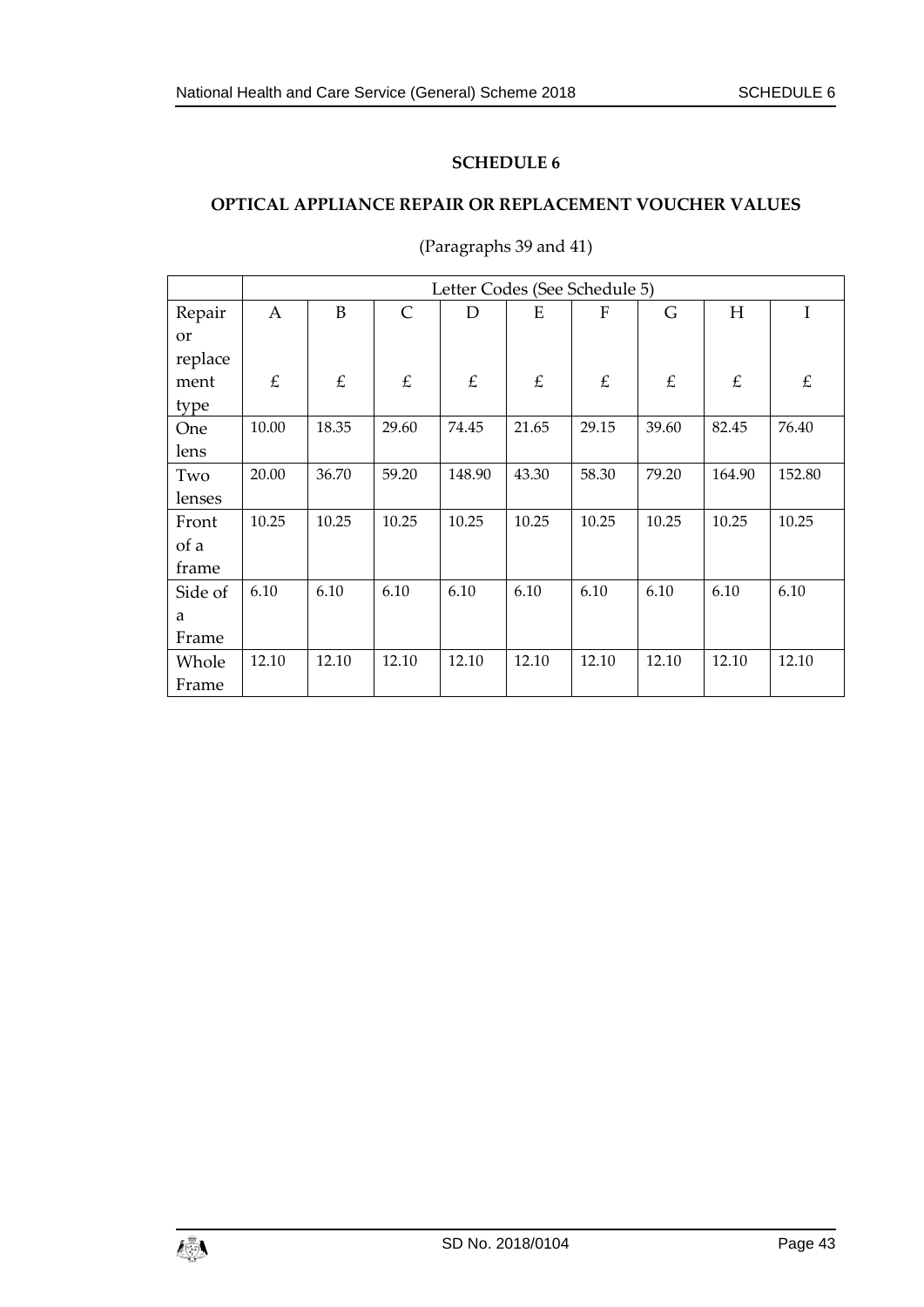# <span id="page-43-1"></span><span id="page-43-0"></span>**ADJUSTMENT TO VOUCHER VLAUES FOR PRISMS, TINTS, PHOTOCHROMIC LENSES AND SMALL AND SPECIAL GLASSES**

| Type of adjustment                                        | Increase in voucher value: |
|-----------------------------------------------------------|----------------------------|
|                                                           |                            |
| Each single vision lens containing a necessary prism      | £10.40                     |
| Each other lens containing a necessary prism              | £12.50                     |
| Each necessary single vision tinted lens                  | £4.00                      |
| Each necessary other tinted lens                          | £4.50                      |
| The supply or repair of the whole frame of small glasses  | £52.80                     |
| The repair of the front of a frame of small glasses       | £46.80                     |
| The repair of the side of a frame of small glasses        | £25.40                     |
| The supply of the frame of glasses which are required to  | £52.80                     |
| be specially manufactured on account of a person's facial |                            |
| characteristics                                           |                            |
| Each plastic lens where the appliance has been prescribed | £3.00                      |
| for a child                                               |                            |
| Each toughened lens where the appliance has been          | £6.00                      |
| prescribed for a child                                    |                            |

# (Paragraph 43)

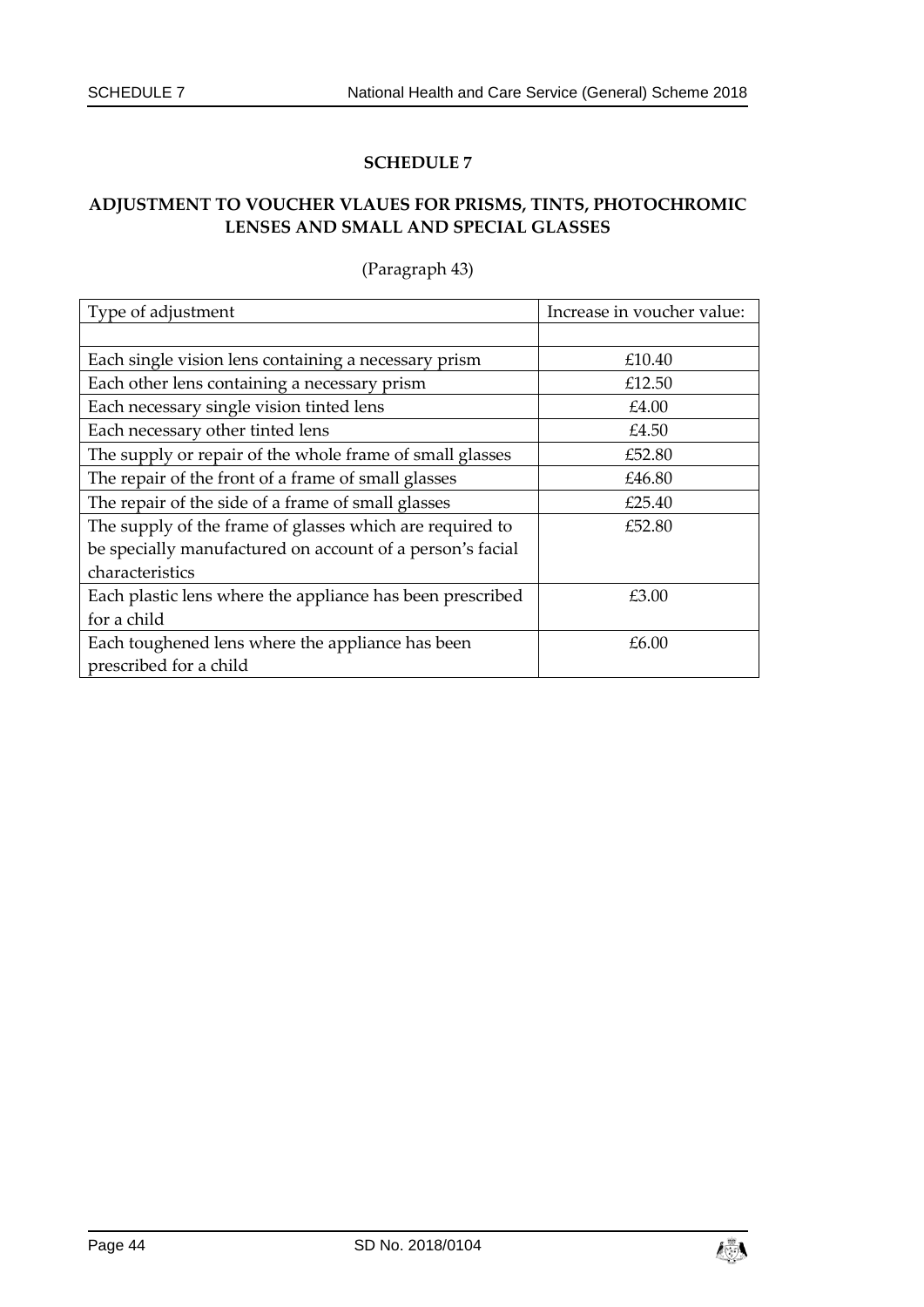# <span id="page-44-0"></span>**EXEMPT CONDITIONS IN RESPECT OF VISITORS**

# (Paragraph 47)

<span id="page-44-1"></span>

| acute encephalitis             | acute infectious hepatitis                                                 | acute poliomyelitis                              |  |
|--------------------------------|----------------------------------------------------------------------------|--------------------------------------------------|--|
| anthrax                        | botulism                                                                   | brucellosis                                      |  |
| cholera                        | diphtheria                                                                 | enteric fever (typhoid and<br>paratyphoid fever) |  |
| food poisoning                 | Haemolytic uraemic<br>syndrome (HUS)                                       | human immunodeficiency<br>virus (HIV)            |  |
| infectious bloody<br>diarrhoea | invasive group A<br>streptococcal disease and<br>scarlet fever             | invasive meningococcal<br>disease                |  |
| legionnaires' disease          | leprosy                                                                    | leptospirosis                                    |  |
| malaria                        | measles                                                                    | middle east respiratory<br>syndrome (MERS)       |  |
| mumps                          | pandemic influenza or<br>influenza that might become<br>pandemic           | plague                                           |  |
| rabies                         | rubella                                                                    | severe acute respiratory<br>syndrome (SARS)      |  |
| smallpox                       | tetanus                                                                    | tuberculosis                                     |  |
| typhus                         | viral haemorrhagic fever<br>(including ebola)                              | whooping cough                                   |  |
| yellow fever                   |                                                                            |                                                  |  |
| international concern          | any other condition which is considered to be a public health emergency of |                                                  |  |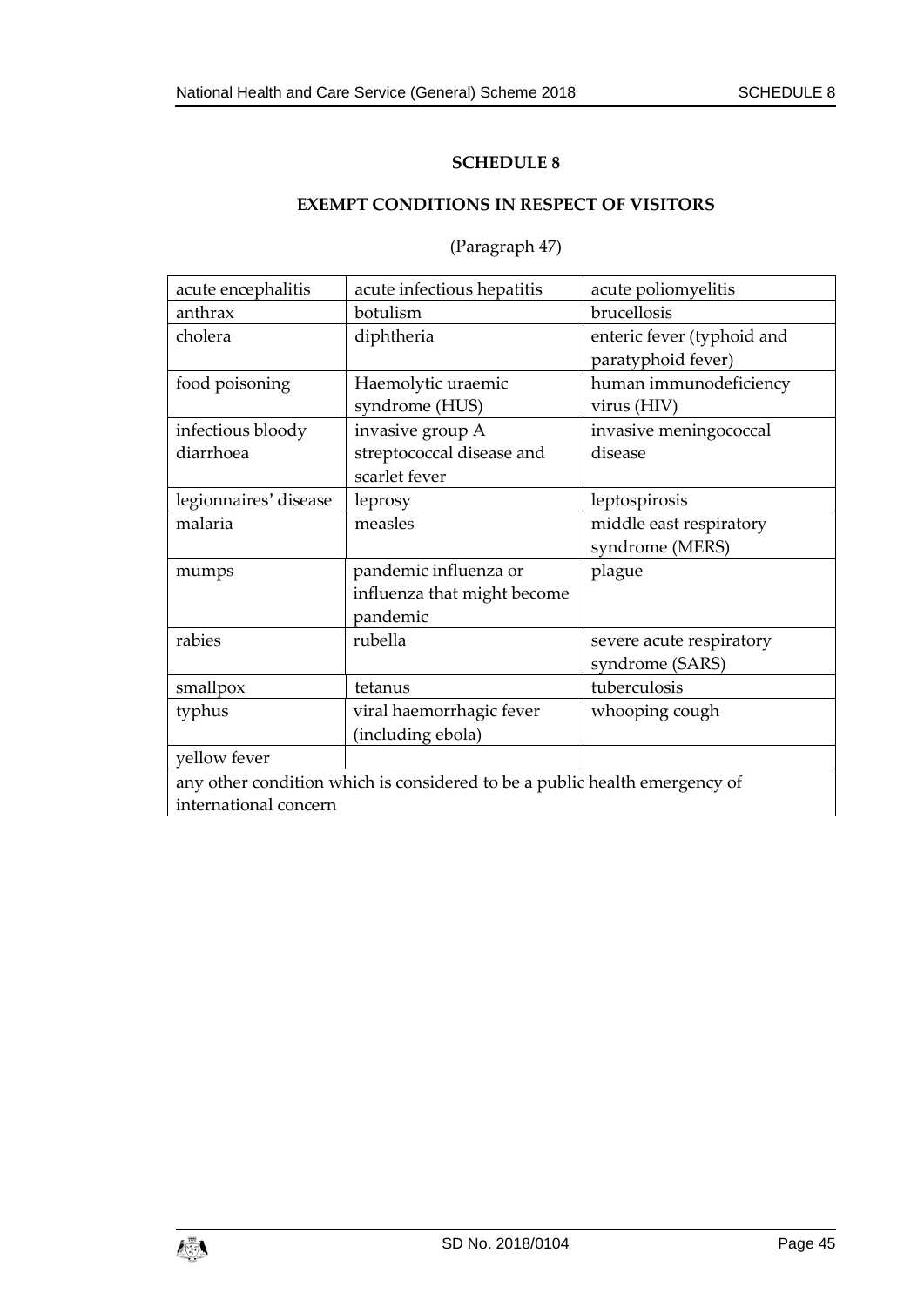# **ACCOMMODATION ALLOWANCES**

# (Paragraph 50)

<span id="page-45-1"></span><span id="page-45-0"></span>

| Location      | Maximum per diem |
|---------------|------------------|
|               |                  |
| London area   | £42              |
| Anywhere else | £28              |
|               |                  |

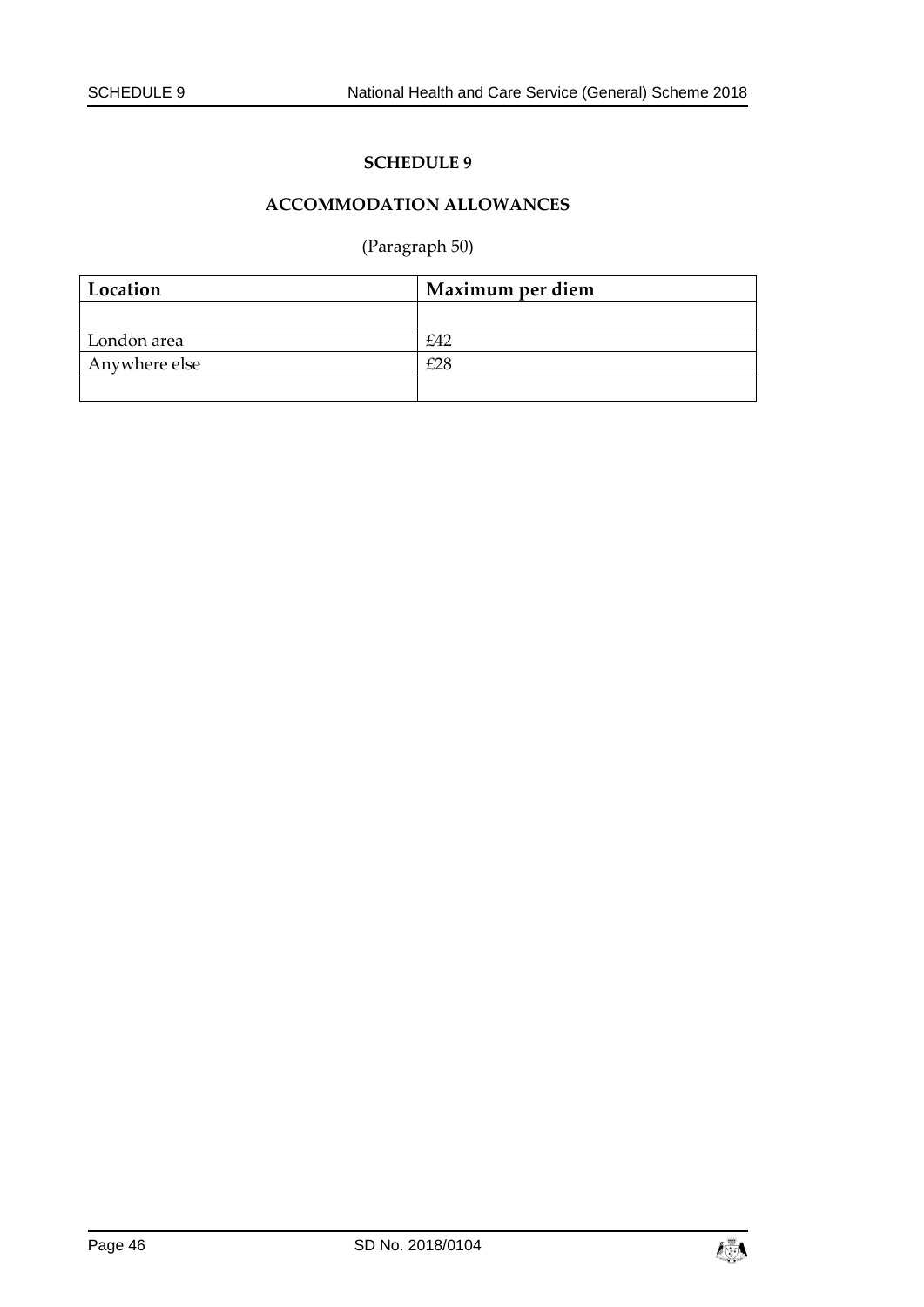# *EXPLANATORY NOTE*

#### *(This note is not part of the Scheme)*

This Scheme covers the Department's general commitments in respect of the services to be provided under the National Health and Care Service Act 2016, and the charges and contributions which will be made for those services.

Part 1 of the Scheme is introductory and contains the title, commencement and interpretation for the Scheme.

Part 2 deals with the care to be provided by the Department under the National Health and Care Service ("NHCS").

Subparagraph 4(1) confirms the Department's commitment to provide care to prevent, diagnose and treat illness and to provide after-care.

Subparagraph 4(2) confirms that the Department will not exclude anyone from care for the reasons stated, including their nationality and the fact that they might not be a resident of the Isle of Man.

Subparagraph 4(3) reserves the Department's right to make charges to non-residents which may be different to those made to residents. Subparagraph 4(4) qualifies this by confirming that the Department will not refuse care to a non-resident who is genuinely unable to pay, but may restrict care to the minimum required to enable them to travel to seek further care.

Paragraph 5 confirms the Department's commitment to provide accommodation, facilities, equipment and ancillary and supplementary services in respect of the provision of care. Subparagraph 5(1) confirms that this may be provided off-Island and subparagraph 5(2) reserves the Department's right to make a charge. Subparagraph 5(2) also states that the Department will try to minimise any such charge and will try to arrange for it to be paid by an insurer, if there is one.

Paragraph 6 confirms the Department's commitment to provide suitably staffed and accessible community care facilities. The services which the Department will ensure are provided are listed in paragraphs 6 and 7 of Schedule 1.

Paragraph 7 confirms that the Department will employ or contract suitably qualified health care professionals and support staff to meet the demand for care.

Paragraphs 8, 11, 13 and 15 confirm the Department's commitment to making arrangements for general medical, dental, pharmaceutical and ophthalmic services with suitably qualified practitioners and confirm that the services to be provided must be defined.

Subparagraph 11(4) confirms that the Department will also provide a community dental service to provide dental care which is not provided or available under the general dental services arrangements.

Subparagraph 13(4) confirms that only qualified health care professionals may prescribe medicines and only persons providing general pharmaceutical services under the Scheme may dispense them.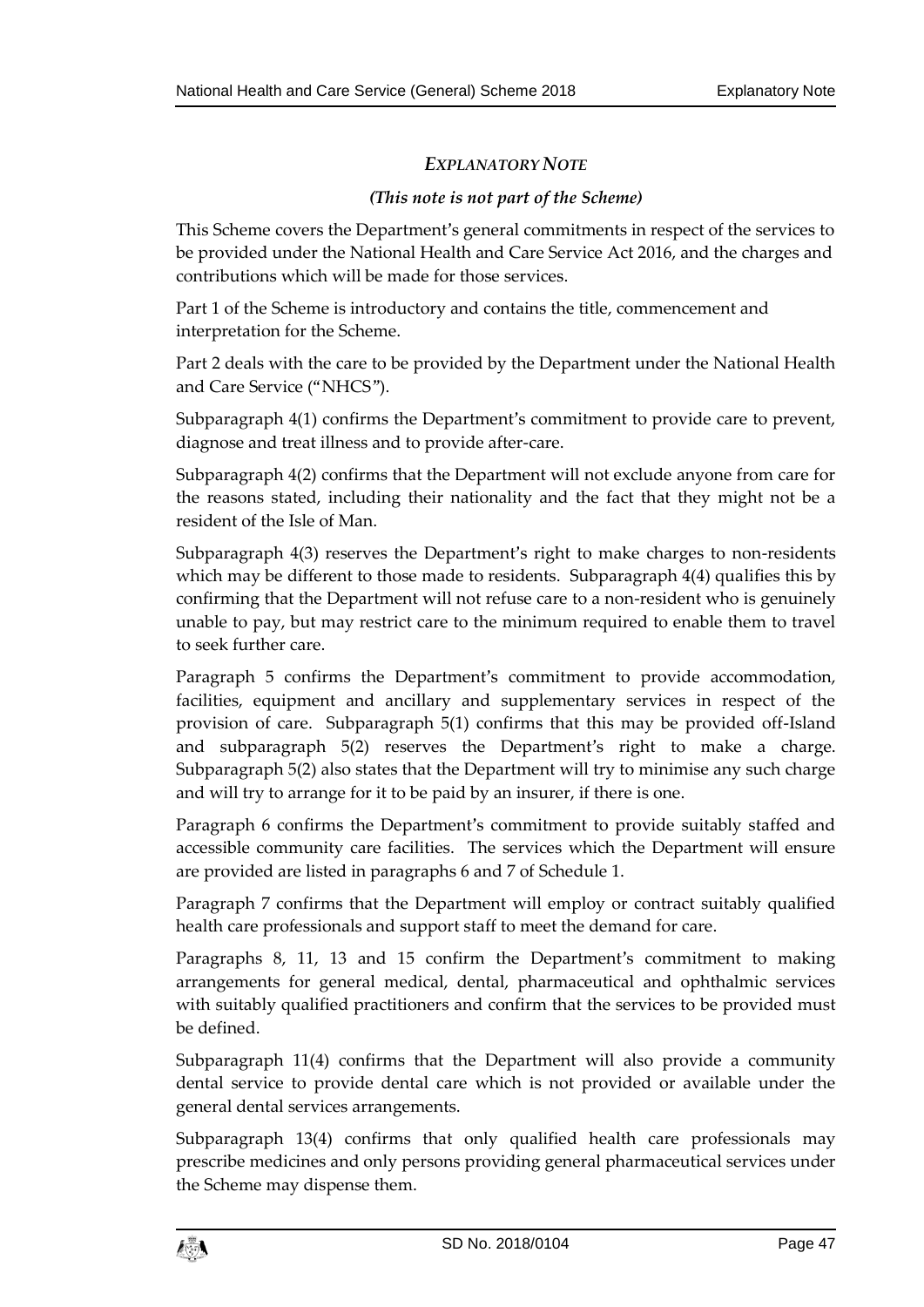Subparagraph 15(1) confirms that the provision of ophthalmic services includes the testing of sight, the issuing of prescriptions and the supply of optical appliances.

Paragraphs 9, 12, 14 and 16 confirm, in accordance with section 14 of the NHCS Act, that the Department will maintain lists of the GPs, dentists, pharmacists and optometrists providing general medical, dental, pharmaceutical and ophthalmic services.

Paragraph 10 confirms the Department's commitment to making arrangements for the provision of urgent care services outside of the normal business hours of community contractors.

Paragraph 17 confirms the Department's commitment to providing hospital accommodation and services. The services which the Department will ensure are provided are listed in paragraphs 1 to 5 of Schedule 1. Subparagraph 17(2) confirms that the Department may enter into a contract for the provision of hospital accommodation which it cannot provide.

Paragraph 18 confirms the Department's commitment to providing mental health and wellbeing services. The services which the Department will ensure are provided are listed in paragraph 8 of Schedule 1.

Paragraph 19 confirms the Department's commitment to providing public health programmes. The services which the Department will ensure are provided are listed in paragraphs 9 to 12 of Schedule 1.

Part 3 deals with charges for care.

Paragraph 20 provides that only the charges set out in the Scheme can be made for NHCS care. It also provides for exemptions from charges, and confirms that only exemptions set out in the Scheme can be applied. The exemptions are listed in Schedule 2.

Paragraph 21 includes practical provisions relating to claiming exemptions and entitlements, including in respect of the production of evidence. Subparagraph 21(4) confirms that the Department may check claims and if a person is suspected of having acted fraudulently may seek recovery of the relevant charge from the person and refer the matter for investigation under the Theft Act 1981.

Subparagraph 21(5) allows for a person to elect to pay a charge even if they would be entitled to exemption.

Paragraph 22 provides for the paying of a deposit towards a charge and requires receipts to be issued in respect of all payments. Subparagraph 22(3) confirms that a service provider can take legal action for recovery if a charge is not paid within 30 days.

Paragraph 23 provides for charges to be withdrawn and repaid, including via an application to the Department by an individual.

Paragraph 24 sets out some procedure around an individual applying for the withdrawal of a charge and around the Department responding to an application.

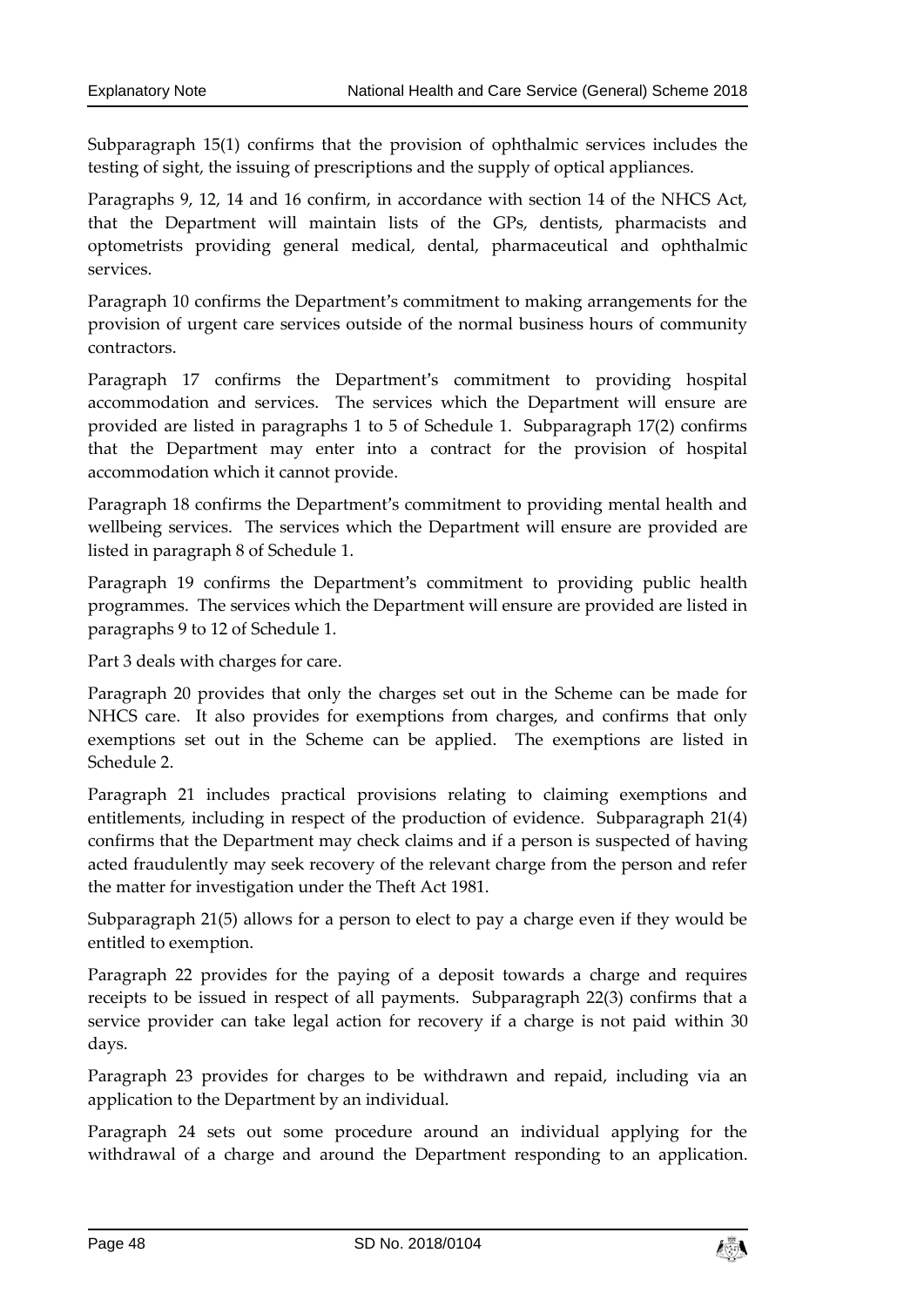Subparagraph 24(5)(b)(ii) confirms that if the Department rejects an application for withdrawal of a charge the applicant can appeal to the Minister whose decision is final.

Paragraph 25 provides for the refund of overpayments by the Department or a service provider.

Paragraph 26 contains interpretation in respect of prescription charges only.

Paragraph 27 provides for a person to apply for a discount on prescription charges by purchasing a pre-payment certificate for a period of either 4 months or 12 months. The charges are set out in Schedule 3.

Subparagraph 27(6) provides for payments for pre-payment certificates to be made within one month of the certificate being issued if a person is confirmed as exempt, leaves the Island, dies, or goes into hospital.

Paragraph 28 provides for service providers to make a charge for the supply of medicines which have been requested by a health care professional on prescription or in accordance with a patient group direction. The charges are set out in Schedule 3.

Subparagraph 28(3) confirms that there is no obligation to supply medicines if a required charge has not been paid, and subparagraph 28)4) confirms that where a medicine is supplied in instalments, the charge is payable on supply of the first instalment.

Paragraph 29 confirms that a service provider must not make a charge where a person is exempt, is in possession of a pre-payment certificate, or where a medicine is supplied for personal administration by the person providing the service in accordance with a Patient Group Direction.

Paragraph 30 confirms that age exemptions are to be determined by reference to the age on the date on which the prescription is presented.

Paragraph 31 states that applications for withdrawal of a prescription charge must be made within 3 months of the date on which the medicine was supplied; or the person died.

Paragraph 32 contains interpretation in respect of dental charges only.

Subparagraph 33(1) provides for service providers to make a charge for a course of dental treatment unless there is exemption. The charges are the banded charges set out in Schedule 4.

Subparagraphs 33(2) and (3) confirm that only one banded charge may be made in respect of a course of treatment and that only the completed treatment may be charged for.

Subparagraph 33(4) provides that where more than one service provider is involved in the provision of a course of treatment, only one banded charge may be made.

Subparagraph 33(5) confirms that where a non-urgent course of treatment has been completed but, within 2 months, further treatment is required which falls within the same or a lower charging band, no further charge may be made.

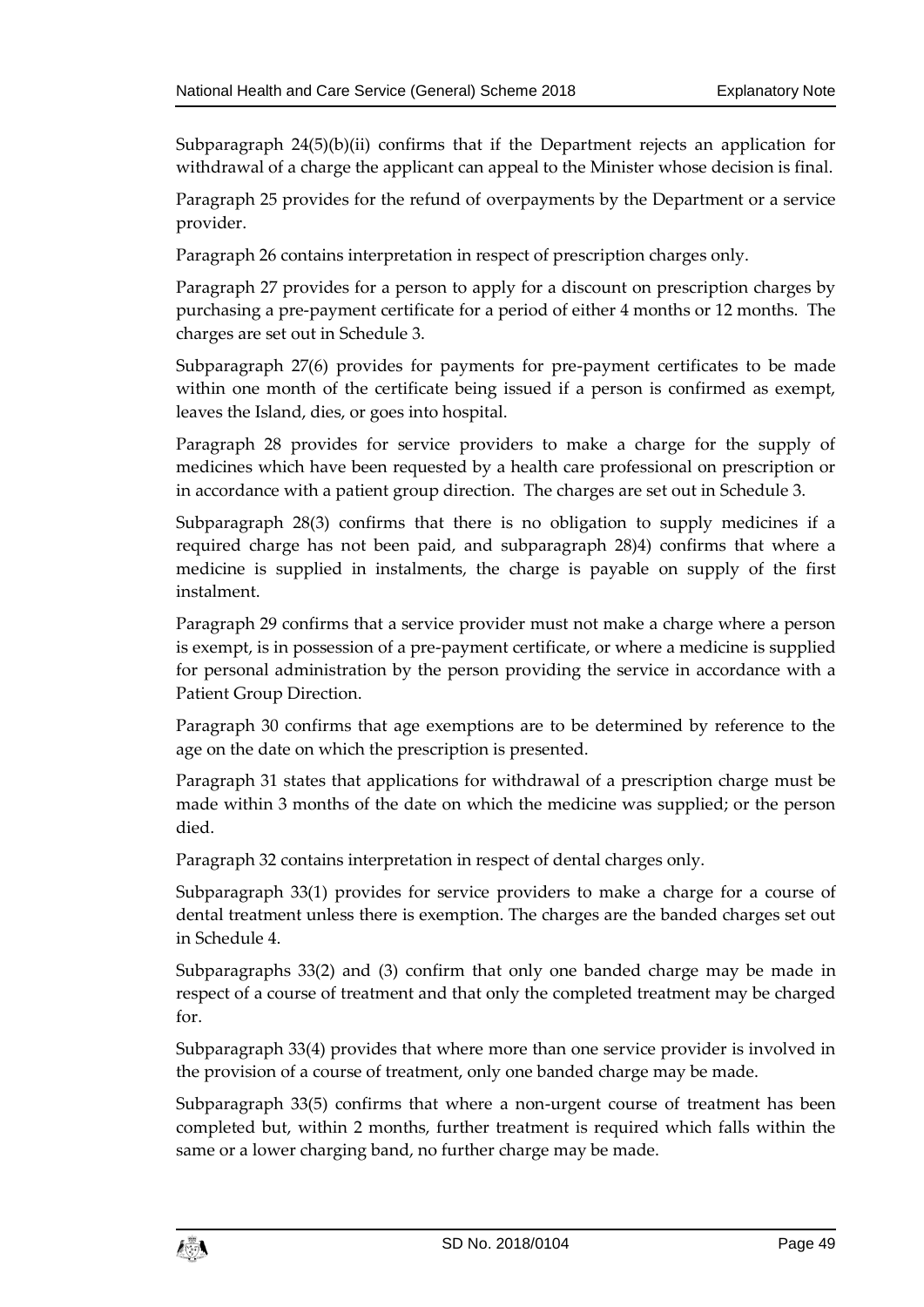Subparagraph 34(1) confirms the circumstances under which a charge may be made for repairing or replacing a restoration.

Subparagraph 34(2) provides for the charge for a replacement dental or orthodontic appliance to be 30 per cent of the Band 3 charge.

Subparagraph 34(3) provides for a person to write to the Department to request that the replacement of a restoration or appliance should be free or at a reduced charge if the replacement was not wholly necessitated by a lack of reasonable care or being required to pay would cause undue hardship.

Paragraph 35 states that applications for withdrawal of a dental charge must be made within 3 months of the date on which the course of treatment was completed.

Paragraph 36 contains interpretation in respect of optical payments only.

Subparagraph 37(1) sets out the circumstances whereby a service provider can use a voucher to request payment in respect of the supply or repair of an optical appliance. Subparagraphs 37(2) and 37(3) provide for the Department to make payments against vouchers and for payments or repayments in respect of the correction of errors after payment has been made.

Paragraph 38 states that an exempt person may be eligible for a voucher if they are being supplied with an optical appliance for the first time or because of a change in their prescription.

Paragraph 39 provides for the issuing of vouchers in respect of prescribed appliances to any person who can prove eligibility, either at the time of the issuing of the prescription or at a later date, and for the replacement of lost or destroyed vouchers.

Subparagraphs 39(5) and 39(6) state the requirements in respect of the completion of vouchers by service providers including in respect of the letter codes in Schedules 5 and 6 relating to the type of optical appliance supplied or the relevant repair or replacement.

Paragraph 40 sets out how the voucher values are to be calculated in accordance with the values set down in Schedule 5.

Paragraph 41 sets out how a service provider can request approval from the Department to issue a voucher to a person who has requested one because they consider that the repair or replacement of an appliance was not wholly necessitated by a lack of reasonable care.

Subparagraph 42(1) confirms that a voucher issued for the supply or repair of an optical appliance may be presented to any qualified service provider within 6 months of the date on which it was issued.

Subparagraph 42(2) sets out how a person should complete a voucher including in respect of confirming eligibility and making a declaration that an appliance cannot be replaced or repaired under the terms of any warranty, insurance or other arrangement made with its supplier or manufacturer.

Paragraph 43 sets out what is required to be completed by a service provider on a voucher form before it is submitted to the Department, including confirmation that

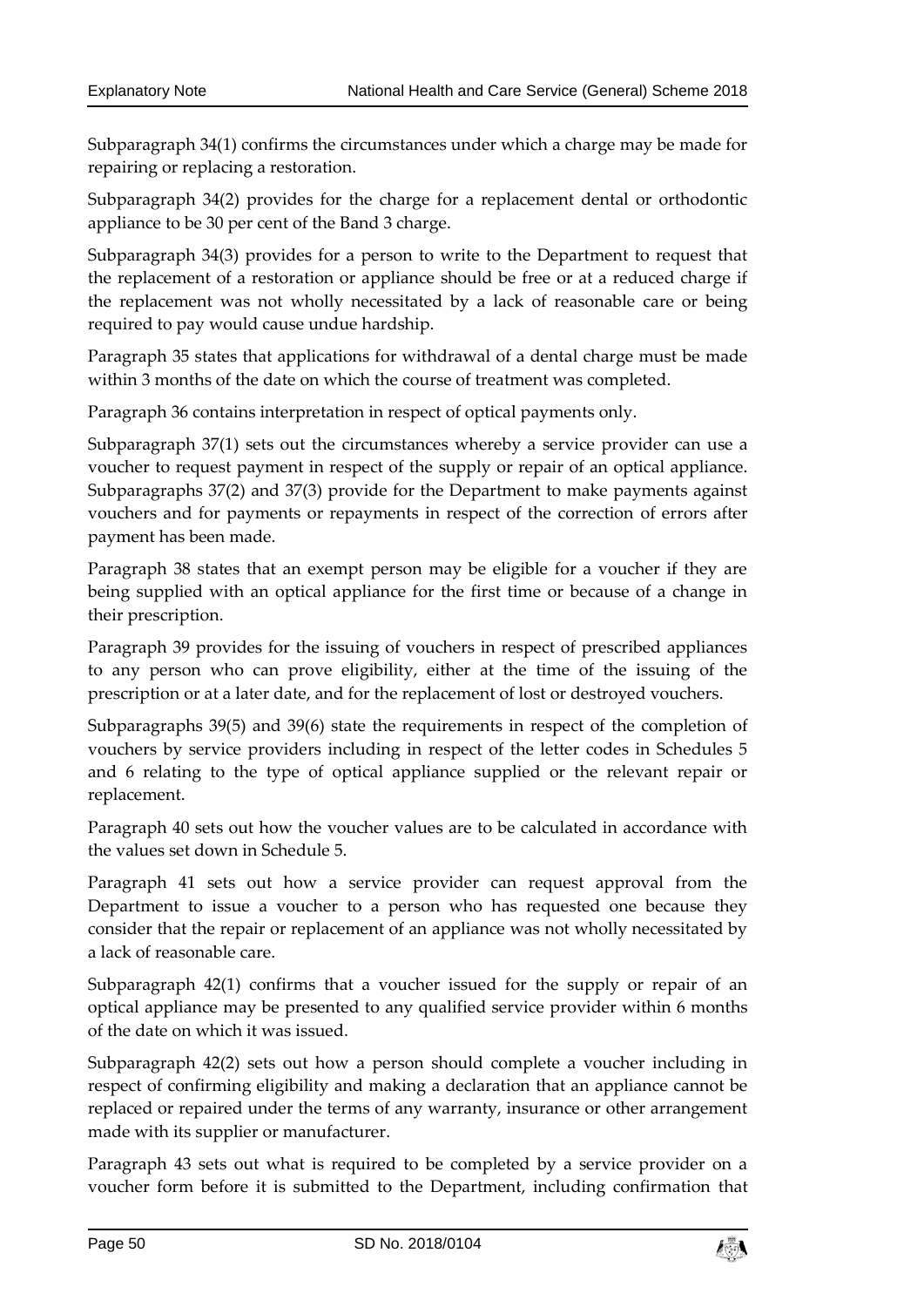they have seen evidence of entitlement (subparagraph 43(1)), details about voucher values (subparagraphs 43(2), (3) and (4)), confirmation that Department approval has been obtained where required (subparagraph 43(5)), and, confirmation that the appliance cannot be replaced or repaired under the terms of any warranty, insurance or other arrangement (subparagraph 43(6)(f)). Subparagraph 43(7) confirms that a completed voucher must be submitted to the Department for payment within 3 months of the date of the supply or repair of the optical appliance.

Paragraph 44 contains interpretation in respect of visitors' charges only.

Subparagraph 44(3) confirms that a student pursuing a full-time course off-Island whose primary residence continues to be the Isle of Man will be considered to be living and settled in the Island.

Paragraph 45 provides that a service provider may make a charge to a visitor unless either the person or the care provided is exempt, and states that the charge will be the cost of the care ('the tariff') multiplied by 150 per cent and may be made at any appropriate time after the visitor has been accepted for care.

Paragraph 46 confirms the exemptions which can apply to a person. These are pursuing a full-time course of study on the Island for at least 6 months, being in receipt of a war disablement pension, a reciprocal health agreement being in place, and the person visiting the Island for care by prior agreement with another country or territory which includes terms as to payment.

Paragraph 47 confirms the exempt care as urgent care, the diagnosis of and care of public health related conditions as set out in Schedule 8, the diagnosis and treatment of sexually transmitted infections, family planning services, care required for a physical or mental condition caused by torture, female genital mutilation, domestic violence or sexual violence, and admission and detention under the Mental Health Act 1998.

Paragraph 48 states that an application for the withdrawal of visitors' charges must be made within 3 months of the date on which the charge was made.

Paragraph 49 contains interpretation in respect of expenses for travel for off-Island care only.

Subparagraphs 50(1) and 50(2) confirm that the Department will make payments to assist with travel and accommodation expenses in accordance with the Department of Health and Social Care off-Island care criteria and where a transport certificate has been issued by a health care professional.

Subparagraph 50(3) provides for the Department to make payments directly to a travel or accommodation provider or to reimburse expenses. Subparagraph 50(4) requires reimbursement requests to be in writing and to include any receipts and any required evidence as to entitlement.

Subparagraphs 50(5) and 50(6) confirm that the amount of all payments will be determined by the Department and, in respect of accommodation, will be limited to the daily subsistence allowance set down in Schedule 9.

Paragraph 51 provides for the Department to pay any expenses reasonably incurred in returning to the Island the body of the person who has died whilst receiving care for